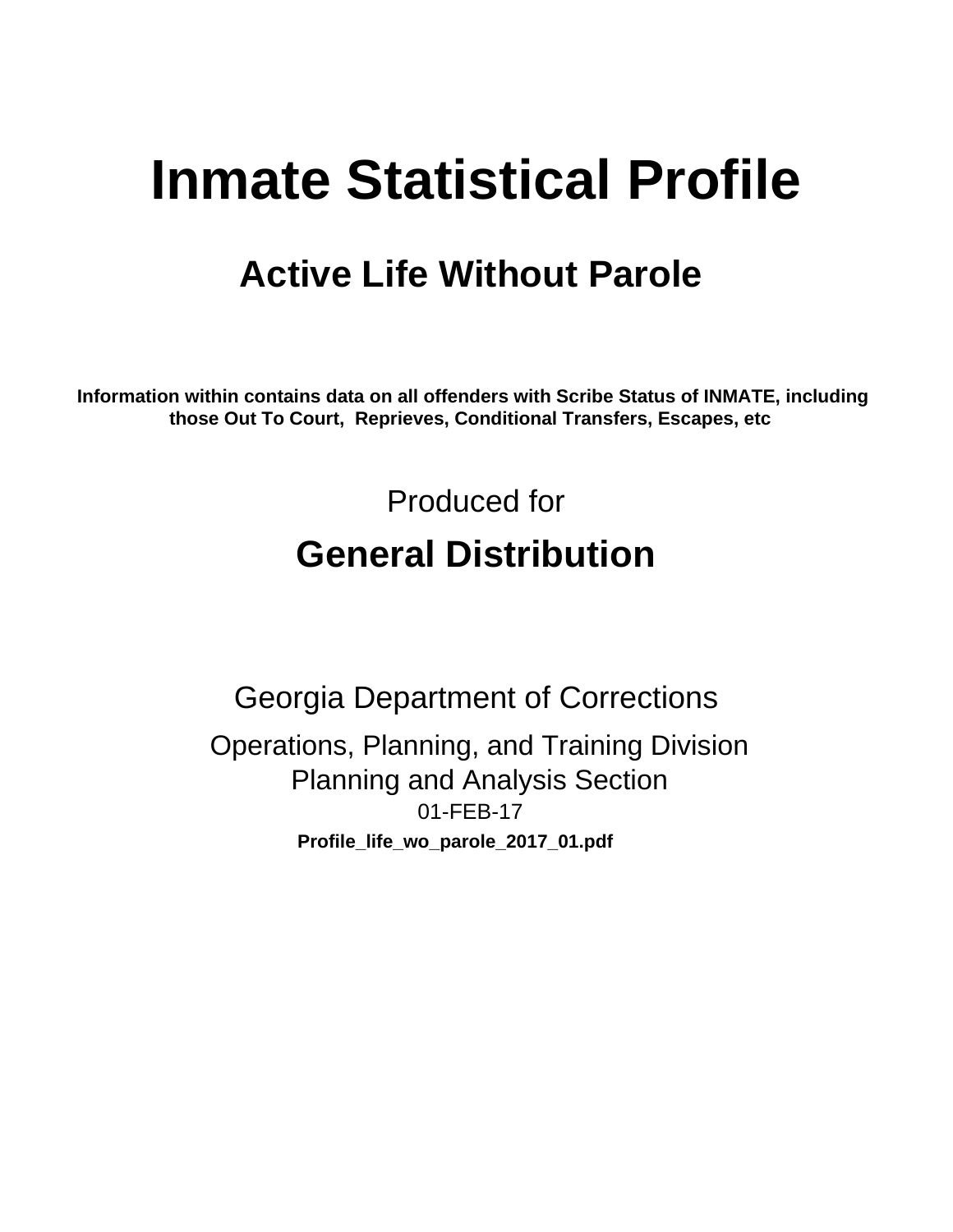# **Inmate Statistical Profile 01-FEB-17**

Contents

**Active Life Without Parole** 

Produced for General Distribution

# **Table of Contents**

|    | <b>Demographic information</b>                                        |
|----|-----------------------------------------------------------------------|
|    | 4 Current age, broken out in ten year age groups                      |
|    | 5 Race group                                                          |
|    | 6 Marital status, self-reported at entry to prison                    |
|    | 7 Number of Inmates with Dependents, self-reported at entry to prison |
|    | 8 Religious affiliation, self-reported at entry to prison             |
|    | 9 Home county - self-reported at entry to prison                      |
|    | 13 Employment status before prison, self-reported at entry to prison  |
|    | 14 Age at admission                                                   |
|    | 16 Height, measured at entry to prison                                |
|    | 17 Weight, measured at entry to prison                                |
|    | 18 Military service                                                   |
|    | <b>Correctional information</b>                                       |
|    | 19 Type of admission to prison                                        |
|    | 20 Current / last supervision level                                   |
|    | 21 Current / last institution type                                    |
|    | 22 Institution type - transitional centers                            |
|    | 23 Institution type - county prisons                                  |
|    | 24 Institution type - state prisons                                   |
|    | 25 Institution type - private prisons                                 |
|    | 26 Institution type - inmate boot camp                                |
|    | 27 Number of disciplinary reports                                     |
|    | 28 Number of transfers                                                |
|    | 29 Number of escapes                                                  |
|    | 30 Time served in current (or last) institution                       |
|    | Educational, psychological and physical information                   |
| 31 | Highest grade level attained                                          |
|    | 32 Culture fair IQ scores                                             |
|    | 33 Wide Range Achievement Test (WRAT) reading score                   |
|    | 34 Wide Range Achievement Test (WRAT) math score                      |
|    | 35 Wide Range Achievement Test (WRAT) spelling score                  |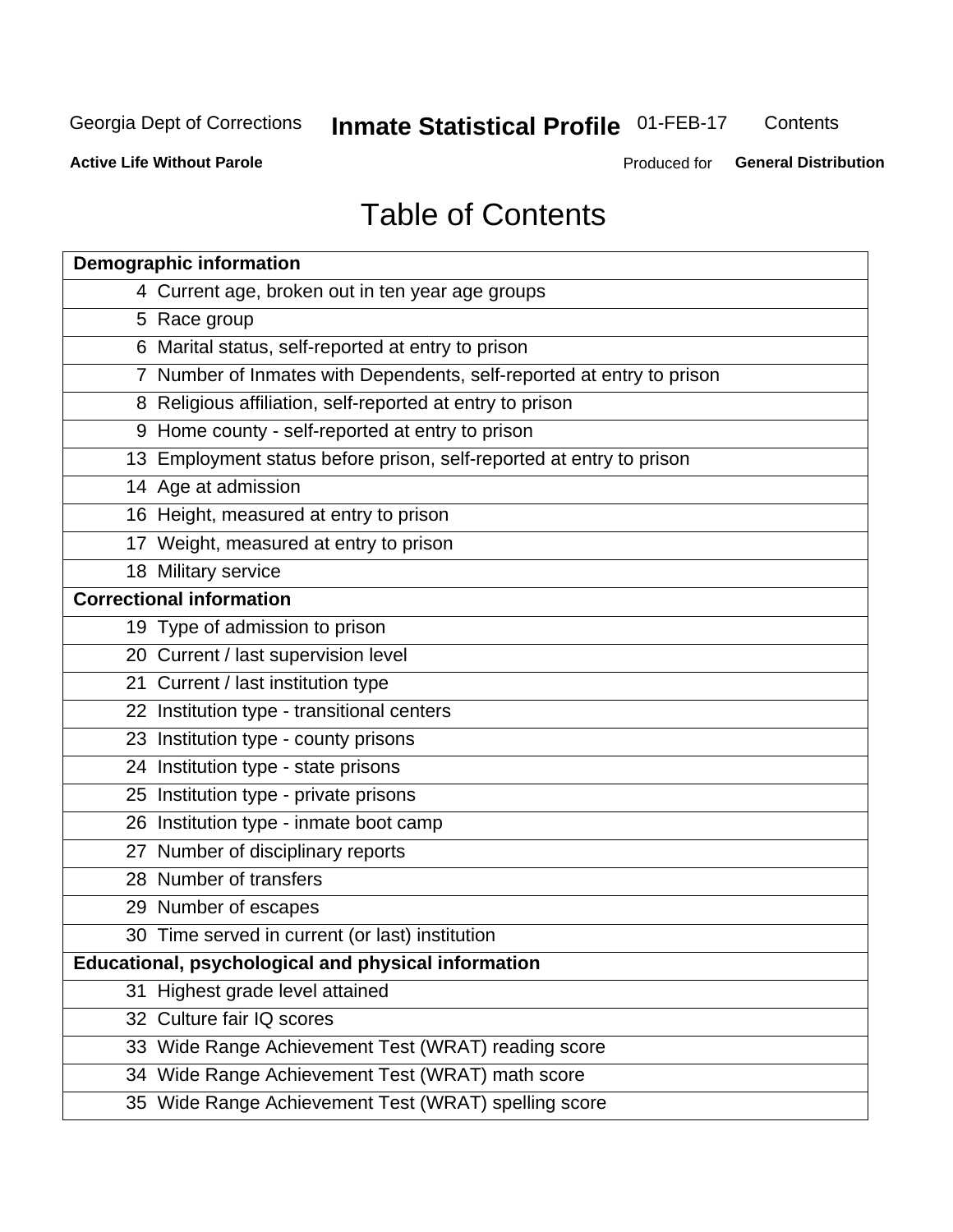# **Inmate Statistical Profile 01-FEB-17**

Contents

**Active Life Without Parole** 

Produced for General Distribution

# **Table of Contents**

| Educational, psychological and physical information              |
|------------------------------------------------------------------|
| 36 Current / last mental health treatment level                  |
| 37 PULHESDWIT medical scale - 'P' overall condition ('P'hysical) |
| 38 PULHESDWIT medical scale - 'U' upper body                     |
| 39 PULHESDWIT medical scale - 'L' lower body                     |
| 40 PULHESDWIT medical scale - 'H' hearing                        |
| 41 PULHESDWIT medical scale - 'E' vision                         |
| 42 PULHESDWIT medical scale -'S' psychiatric                     |
| 43 PULHESDWIT medical scale - 'D' dental                         |
| 44 PULHESDWIT medical scale - 'W' work ability                   |
| 45 PULHESDWIT medical scale - 'I' impairment                     |
| 46 PULHESDWIT medical scale - 'T' transportability               |
| <b>Crimes and criminal history information</b>                   |
| 47 Number of prior Georgia incarcerations                        |
| 48 Prison sentence in years                                      |
| 49 Primary offense, broken out into felonies vs misdemeanors     |
| 50 Primary offense, broken out into six broad crime categories   |
| 51 Primary offense, detailed offense code                        |
| 52 County of conviction of primary offense                       |
| 56 Circuit of conviction of primary offense                      |
| 58 Years served (jail + prison) in this incarceration            |
| <b>Medical information</b>                                       |
| 59 Results of most recent HIV test                               |
| 60 Results of most recent tuberculosis test                      |
| 61 Results of most recent syphilis test                          |
| 62 Results of most recent Hepatitis-C test                       |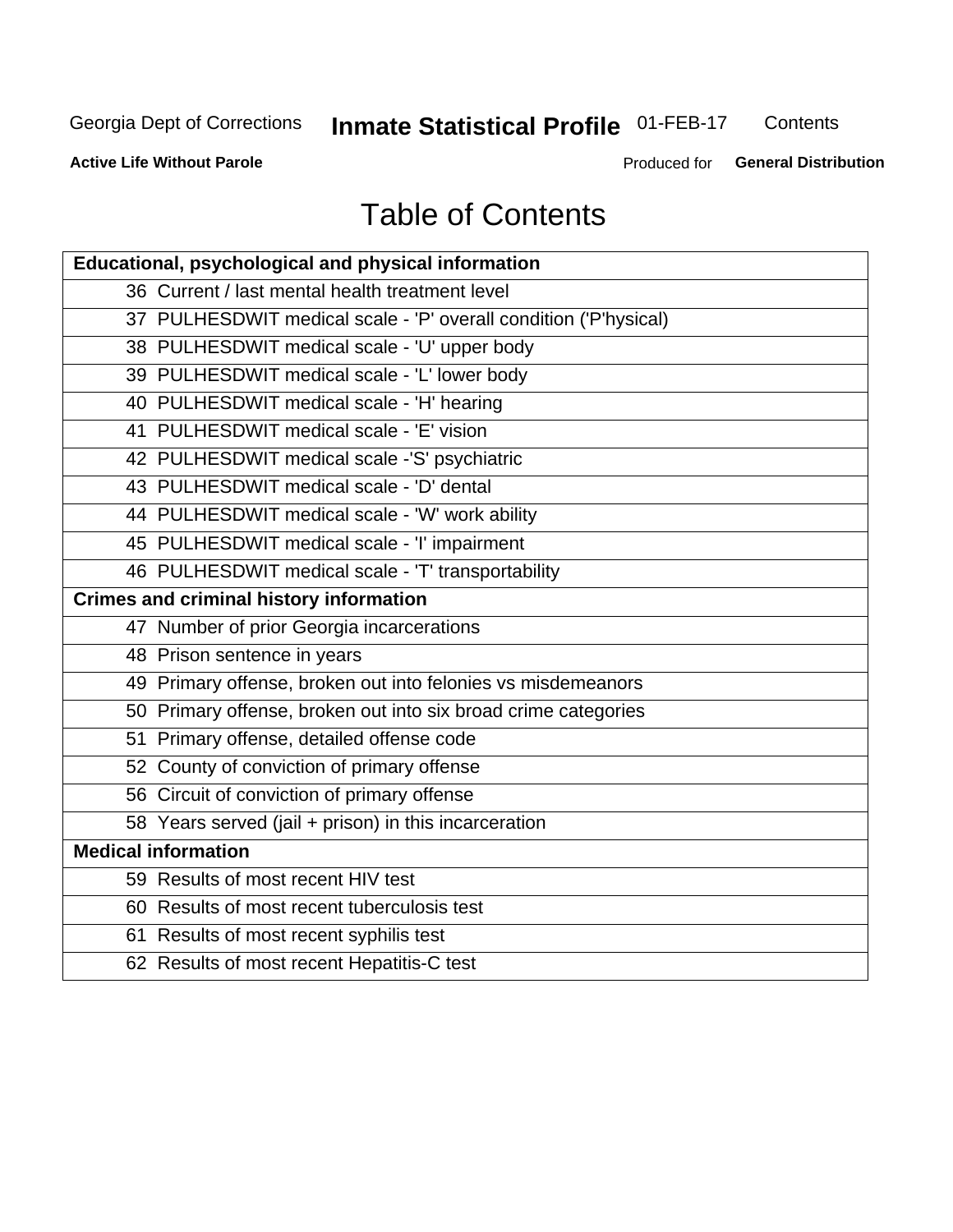## **Active Life Without Parole**

### Produced for General Distribution

# Current age, broken out in ten-year age groups

COL % - percent each COUNT is of its particular column

|                          | <b>Male</b>  |        |         | <b>Female</b> |        |       | <b>Total</b> |        |
|--------------------------|--------------|--------|---------|---------------|--------|-------|--------------|--------|
| <b>Current Age</b>       | <b>Count</b> | Col %  | Row %   | <b>Count</b>  | Col %  | Row % | <b>Total</b> | Col %  |
| <b>Teens (1-19)</b>      | ◠            | 0.16%  | 100.00% |               |        |       | 2            | 0.16%  |
| <b>Twenties (20-29)</b>  | 193          | 15.55% | 96.02%  | 8             | 17.78% | 3.98% | 201          | 15.63% |
| Thirties (30-39)         | 345          | 27.80% | 96.10%  | 14            | 31.11% | 3.90% | 359          | 27.92% |
| <b>Forties (40-49)</b>   | 337          | 27.16% | 96.01%  | 14            | 31.11% | 3.99% | 351          | 27.29% |
| <b>Fifties (50-59)</b>   | 250          | 20.15% | 96.90%  | 8             | 17.78% | 3.10% | 258          | 20.06% |
| <b>Sixties (60-69)</b>   | 90           | 7.25%  | 98.90%  |               | 2.22%  | 1.10% | 91           | 7.08%  |
| Seventy + (70 and above) | 24           | 1.93%  | 100.00% |               |        |       | 24           | 1.87%  |
| <b>Total Reported</b>    | 1,241        | 100%   | 96.50%  | 45            | 100%   | 3.50% | 1,286        | 100.0% |

| <b><i>Contractor</i></b><br>тек |               |      |
|---------------------------------|---------------|------|
| $f \wedge f \wedge f$           | 1.24'<br>. هـ | ,286 |

| <b>Mean</b><br>(average) | 42.67 | 39.96 | 42.58 |
|--------------------------|-------|-------|-------|
| Median (middle)          |       |       |       |
| Mode<br>(most frequent)  | 36    |       | 36    |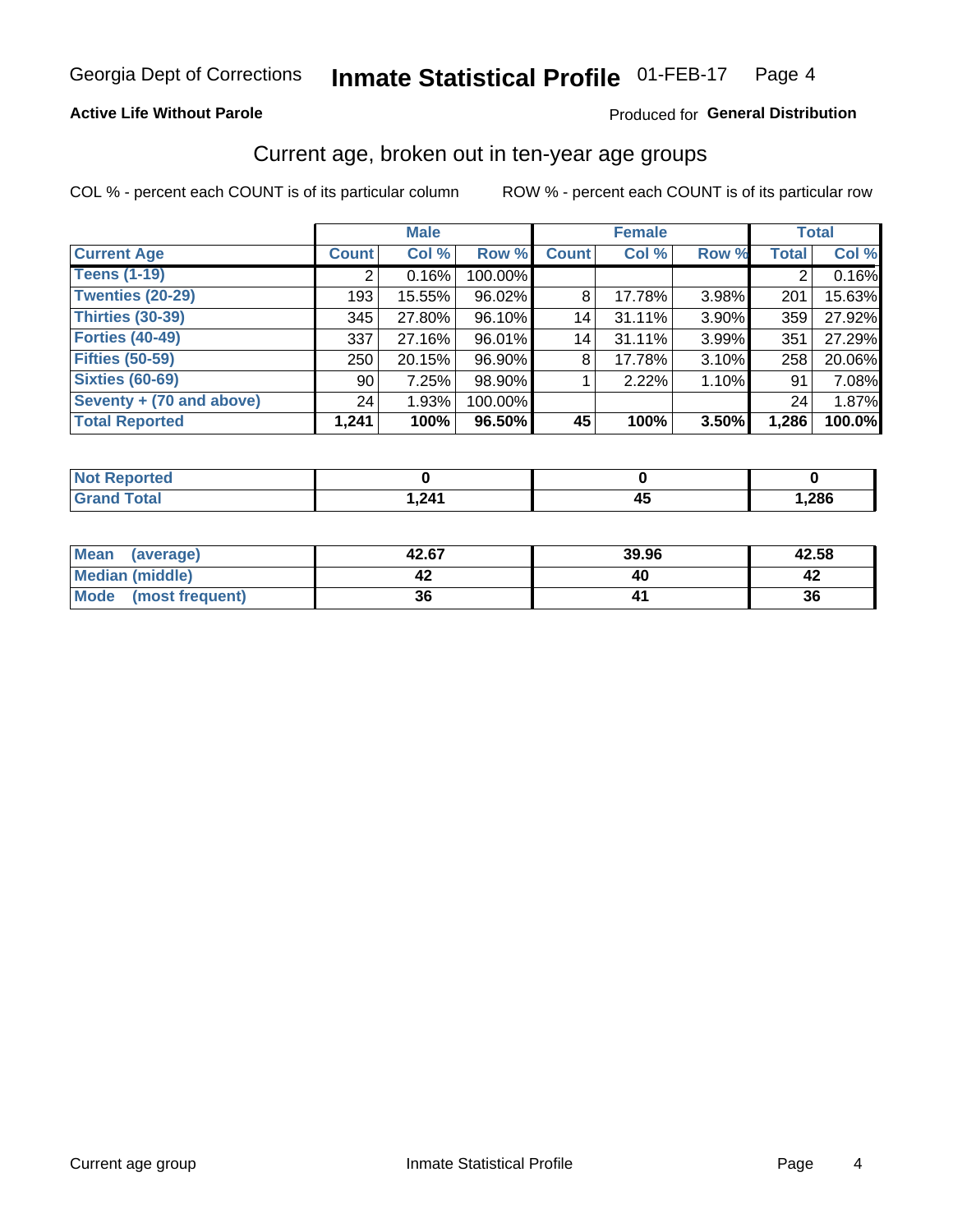#### Inmate Statistical Profile 01-FEB-17 Page 5

## **Active Life Without Parole**

**Produced for General Distribution** 

# Race group

COL % - percent each COUNT is of its particular column

|                              |              | <b>Male</b> |         |                    | <b>Female</b> |       |              | <b>Total</b> |  |
|------------------------------|--------------|-------------|---------|--------------------|---------------|-------|--------------|--------------|--|
| <b>Race Group</b>            | <b>Count</b> | Col %       |         | <b>Row % Count</b> | Col %         | Row % | <b>Total</b> | Col %        |  |
| <b>White</b>                 | 273          | 22.00%      | 94.46%  | 16                 | 35.56%        | 5.54% | 289          | 22.47%       |  |
| <b>Black</b><br>$\mathbf{2}$ | 936          | 75.42%      | 97.20%  | 27                 | 60.00%        | 2.80% | 963          | 74.88%       |  |
| <b>Other</b><br>5.           |              | .16%        | 100.00% |                    |               |       | 2            | .16%         |  |
| <b>Asian</b><br>6            | 5            | .40%        | 100.00% |                    |               |       | 5            | .39%         |  |
| <b>Hispanic</b><br>10        | 25           | 2.01%       | 92.59%  | 2                  | 4.44%         | 7.41% | 27           | 2.10%        |  |
| <b>Total Reported</b>        | 1,241        | 100%        | 96.5%   | 45                 | 100%          | 3.5%  | 1,286        | 100%         |  |

| <b>Not Reported</b> |      |    |      |
|---------------------|------|----|------|
| <b>Total</b>        | ,241 | 45 | ,286 |

| –•••• |  | M |  |  |  |
|-------|--|---|--|--|--|
|-------|--|---|--|--|--|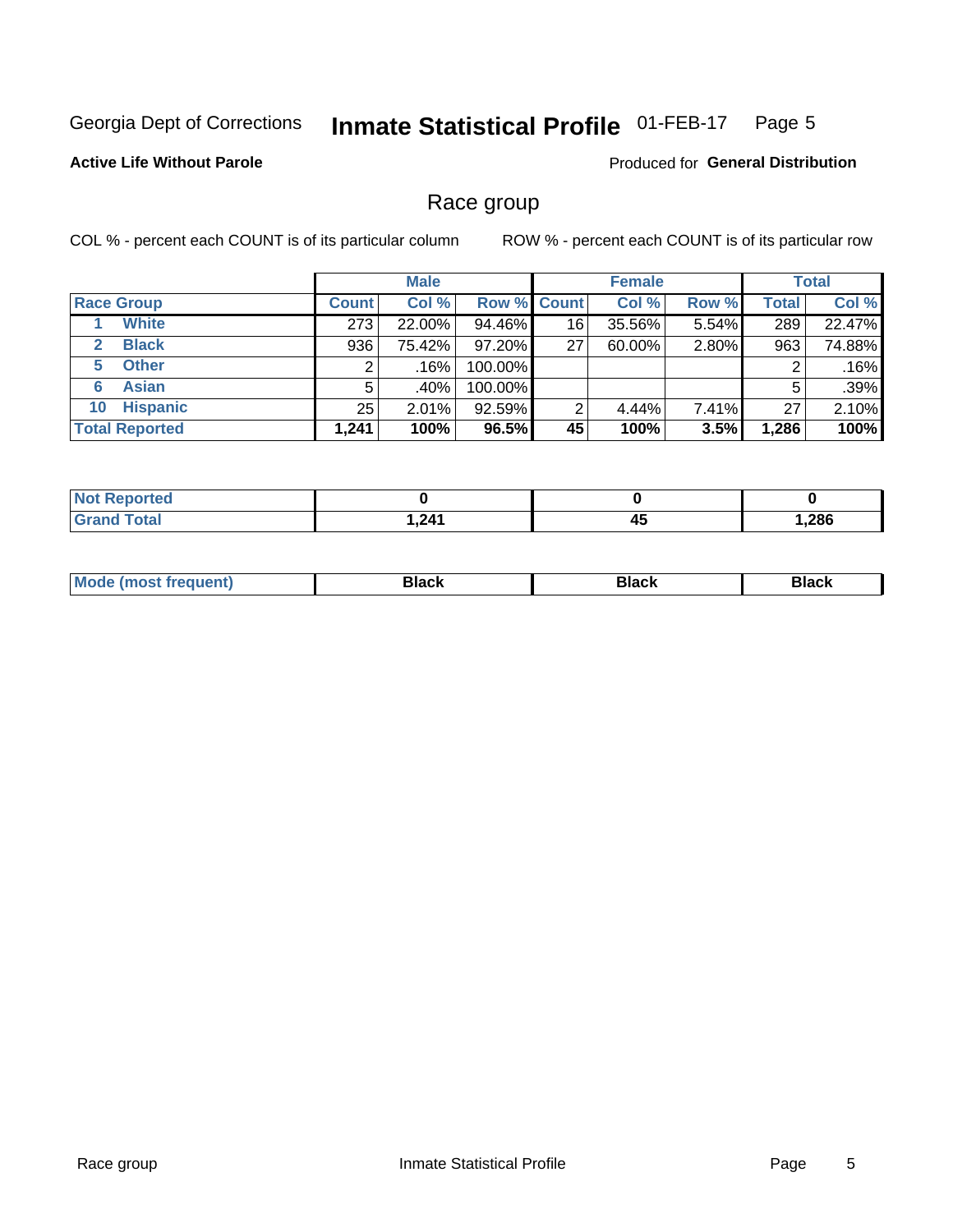#### **Inmate Statistical Profile 01-FEB-17** Page 6

### **Active Life Without Parole**

### Produced for General Distribution

# Marital status, self-reported at entry to prison

COL % - percent each COUNT is of its particular column

|                        | <b>Male</b>  |        |         | <b>Female</b> |        |        | <b>Total</b> |        |
|------------------------|--------------|--------|---------|---------------|--------|--------|--------------|--------|
| <b>Marital Status</b>  | <b>Count</b> | Col %  | Row %   | <b>Count</b>  | Col %  | Row %  | <b>Total</b> | Col %  |
| <b>Unknown</b><br>0    | 8            | .64%   | 100.00% |               |        |        | 8            | .62%   |
| <b>Divorced</b><br>D   | 104          | 8.38%  | 98.11%  | 2             | 4.44%  | 1.89%  | 106          | 8.24%  |
| <b>Married</b><br>М    | 171          | 13.78% | 95.53%  | 8             | 17.78% | 4.47%  | 179          | 13.92% |
| <b>Separated</b><br>S. | 37           | 2.98%  | 86.05%  | 6             | 13.33% | 13.95% | 43           | 3.34%  |
| <b>Unmarried</b><br>U  | 889          | 71.64% | 97.48%  | 23            | 51.11% | 2.52%  | 912          | 70.92% |
| <b>Widow</b><br>W      | 32           | 2.58%  | 84.21%  | 6             | 13.33% | 15.79% | 38           | 2.95%  |
| <b>Total Reported</b>  | 1,241        | 100%   | 96.5%   | 45            | 100%   | 3.5%   | 1,286        | 100%   |

| <b>Not Reported</b><br>$\sim$ . The set of $\sim$ |       |      |
|---------------------------------------------------|-------|------|
| Total                                             | 241.ا | ,286 |

|--|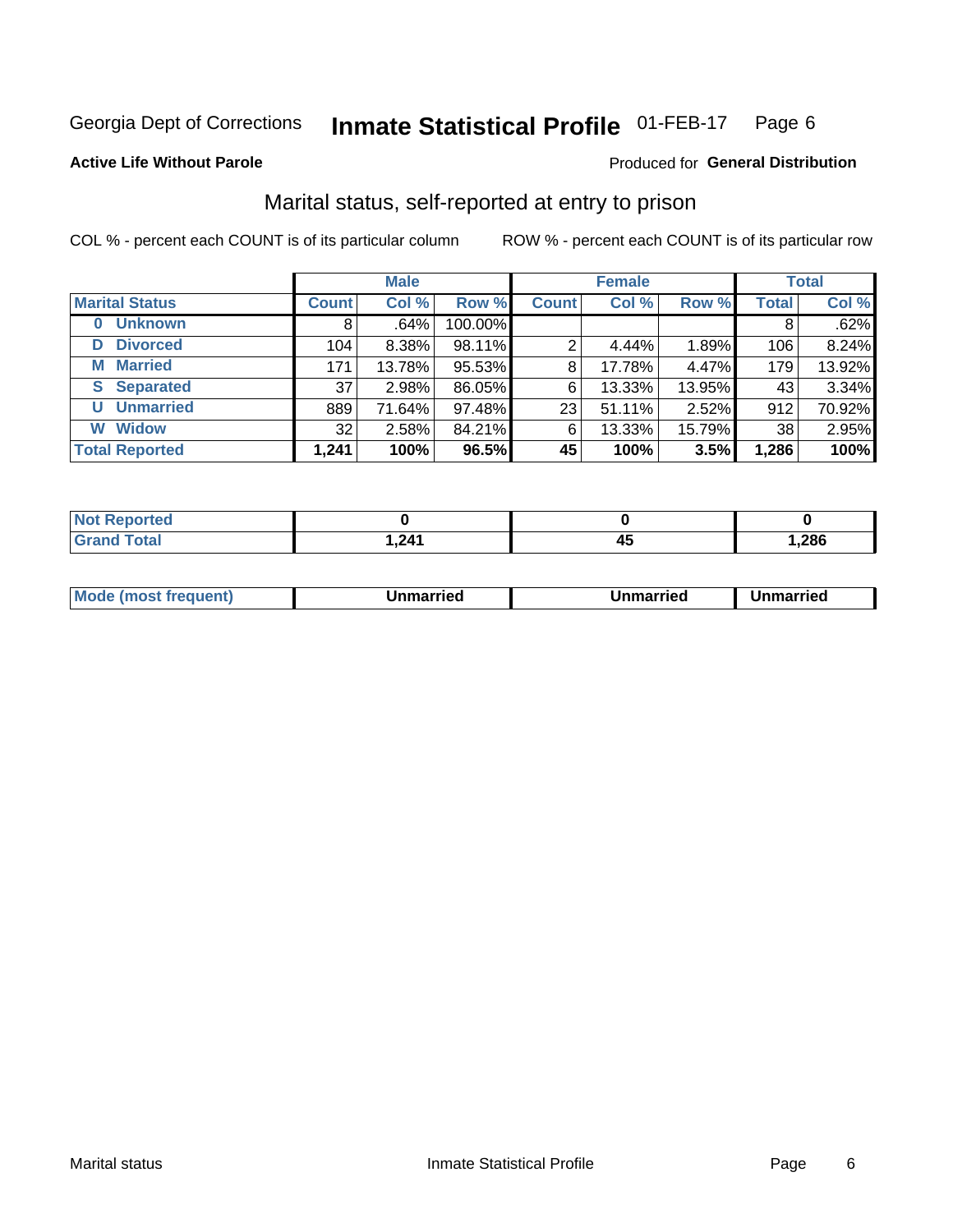#### Inmate Statistical Profile 01-FEB-17 Page 7

## **Active Life Without Parole**

### Produced for General Distribution

# Number of Inmates with Dependents, Self-Reported at Entry to Prison

COL % - percent each COUNT is of its particular column

|                             |              | <b>Male</b> |         |              | <b>Female</b> |       |              | <b>Total</b> |
|-----------------------------|--------------|-------------|---------|--------------|---------------|-------|--------------|--------------|
| <b>Number of dependents</b> | <b>Count</b> | Col %       | Row %   | <b>Count</b> | Col %         | Row % | <b>Total</b> | Col %        |
| $\bf{0}$                    | 282          | 32.71%      | 94.63%  | 16           | 39.02%        | 5.37% | 298          | 33.00%       |
|                             | 202          | 23.43%      | 97.12%  | 6            | 14.63%        | 2.88% | 208          | 23.03%       |
| $\overline{2}$              | 146          | 16.94%      | 96.69%  | 5            | 12.20%        | 3.31% | 151          | 16.72%       |
| 3                           | 99           | 11.48%      | 93.40%  |              | 17.07%        | 6.60% | 106          | 11.74%       |
| 4                           | 67           | 7.77%       | 95.71%  | 3            | 7.32%         | 4.29% | 70           | 7.75%        |
| 5                           | 29           | 3.36%       | 90.63%  | 3            | 7.32%         | 9.38% | 32           | 3.54%        |
| $6\phantom{1}6$             | 18           | 2.09%       | 94.74%  |              | 2.44%         | 5.26% | 19           | 2.10%        |
| 7                           | 8            | 0.93%       | 100.00% |              |               |       | 8            | 0.89%        |
| $\overline{\mathbf{8}}$     | 4            | 0.46%       | 100.00% |              |               |       | 4            | 0.44%        |
| $\boldsymbol{9}$            | 2            | 0.23%       | 100.00% |              |               |       | 2            | 0.22%        |
| 10                          |              | 0.12%       | 100.00% |              |               |       |              | 0.11%        |
| Over 10                     | 4            | 0.46%       | 100.00% |              |               |       | 4            | 0.44%        |
| <b>Total Reported</b>       | 862          | 100%        | 95.46%  | 41           | 100%          | 4.54% | 903          | 100%         |

| τeσ | 270<br>JIJ |                    | 383   |
|-----|------------|--------------------|-------|
|     | 211<br>.   | $\mathbf{r}$<br>≖∾ | 1,286 |

| Mean (average)          |  | -74 |
|-------------------------|--|-----|
| Median (middle)         |  |     |
| Mode<br>(most frequent) |  |     |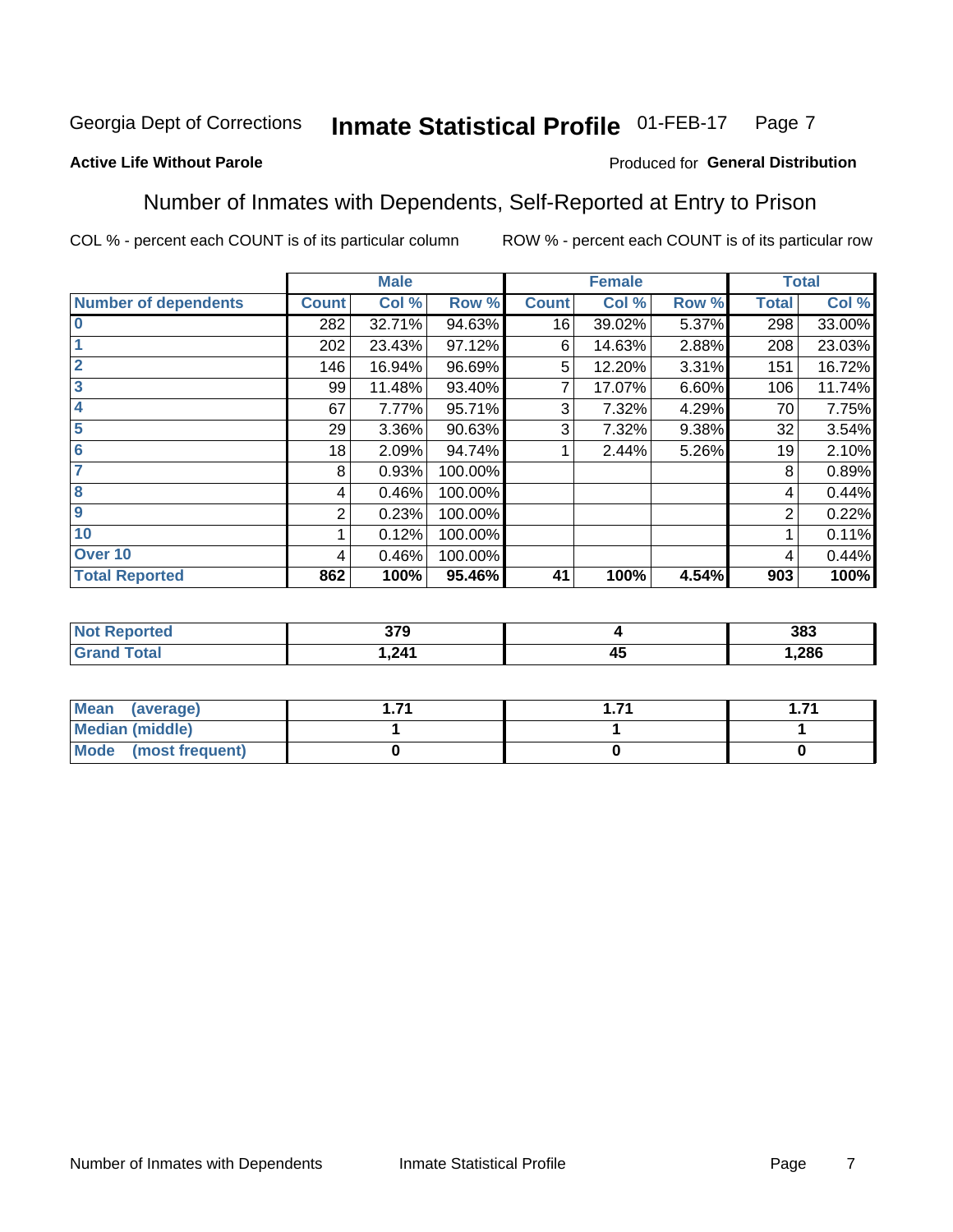#### Inmate Statistical Profile 01-FEB-17 Page 8

### **Active Life Without Parole**

# Produced for General Distribution

# Religious affiliation, self-reported at entry to prison

COL % - percent each COUNT is of its particular column

|              |                              |              | <b>Male</b> |         |              | <b>Female</b> |        |              | <b>Total</b> |
|--------------|------------------------------|--------------|-------------|---------|--------------|---------------|--------|--------------|--------------|
|              | <b>Religious Affiliation</b> | <b>Count</b> | Col %       | Row %   | <b>Count</b> | Col %         | Row %  | <b>Total</b> | Col %        |
|              | <b>Islam</b>                 | 63           | 9.77%       | 95.45%  | 3            | 8.82%         | 4.55%  | 66           | 9.72%        |
| $\mathbf{2}$ | <b>Catholic</b>              | 23           | 3.57%       | 88.46%  | 3            | 8.82%         | 11.54% | 26           | 3.83%        |
| 3            | <b>Baptist</b>               | 324          | 50.23%      | 93.37%  | 23           | 67.65%        | 6.63%  | 347          | 51.10%       |
| 4            | <b>Methodist</b>             | 11           | 1.71%       | 91.67%  |              | 2.94%         | 8.33%  | 12           | 1.77%        |
| 7            | <b>Chc Of God</b>            | 3            | .47%        | 100.00% |              |               |        | 3            | .44%         |
| 8            | <b>Holiness</b>              | 21           | 3.26%       | 91.30%  | 2            | 5.88%         | 8.70%  | 23           | 3.39%        |
| 9            | <b>Jewish</b>                | 2            | .31%        | 100.00% |              |               |        | 2            | .29%         |
| 10           | <b>Anglican</b>              |              | .16%        | 100.00% |              |               |        |              | .15%         |
| 12           | <b>Hindu</b>                 | 2            | .31%        | 100.00% |              |               |        | 2            | .29%         |
| 16           | <b>Seven D Ad</b>            | 4            | .62%        | 100.00% |              |               |        | 4            | .59%         |
| 17           | <b>Jehovah Wt</b>            | 10           | 1.55%       | 100.00% |              |               |        | 10           | 1.47%        |
| 18           | <b>Latr Day S</b>            |              | .16%        | 100.00% |              |               |        |              | .15%         |
| 20           | <b>Other Prot</b>            | 78           | 12.09%      | 97.50%  | 2            | 5.88%         | 2.50%  | 80           | 11.78%       |
| 96           | <b>None</b>                  | 102          | 15.81%      | 100.00% |              |               |        | 102          | 15.02%       |
|              | <b>Total Reported</b>        | 645          | 100%        | 94.99%  | 34           | 100%          | 5.01%  | 679          | 100%         |

| τeα | 596 |    | 607  |
|-----|-----|----|------|
|     | 211 | 45 | ,286 |

| Mod<br>de (most frequent). | 3aptist | aptist | Baptist |
|----------------------------|---------|--------|---------|
|                            |         |        |         |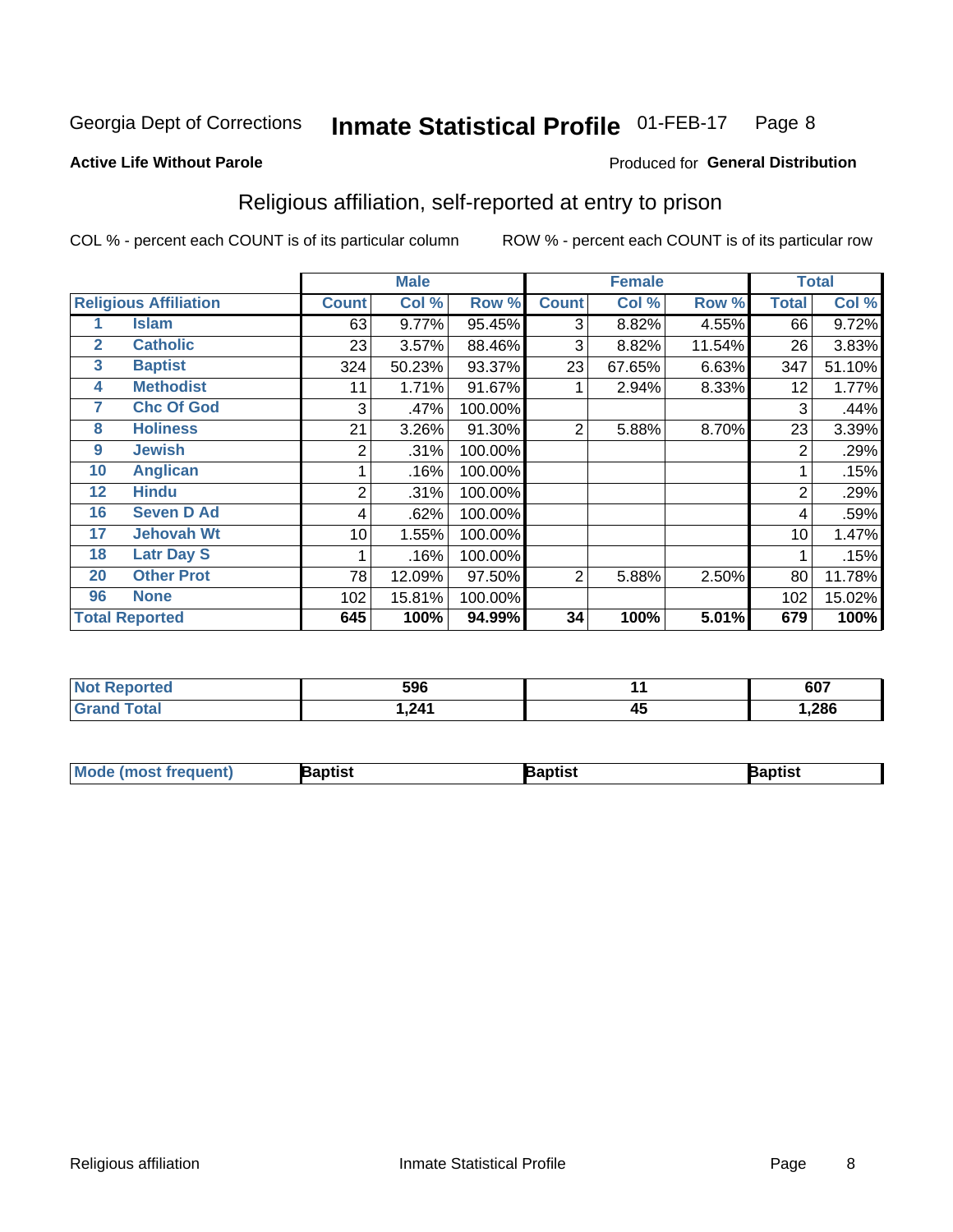#### Inmate Statistical Profile 01-FEB-17 Page 9

### **Active Life Without Parole**

## Produced for General Distribution

# Home county, self-reported at entry to prison

COL % - percent each COUNT is of its particular column

|     |                        |                | <b>Male</b> |         |                | <b>Female</b> |        | <b>Total</b>     |        |
|-----|------------------------|----------------|-------------|---------|----------------|---------------|--------|------------------|--------|
|     | <b>Home County</b>     | <b>Count</b>   | Col%        | Row %   | <b>Count</b>   | Col %         | Row %  | <b>Total</b>     | Col %  |
| 000 | <b>Unknown</b>         | 224            | 18.05%      | 93.33%  | 16             | 35.56%        | 6.67%  | $\overline{240}$ | 18.66% |
| 001 | <b>Appling County</b>  | 4              | .32%        | 100.00% |                |               |        | 4                | .31%   |
| 002 | <b>Atkinson County</b> | 3              | .24%        | 100.00% |                |               |        | 3                | .23%   |
| 003 | <b>Bacon County</b>    | 1              | .08%        | 100.00% |                |               |        | 1                | .08%   |
| 004 | <b>Baker County</b>    | $\mathbf 1$    | .08%        | 100.00% |                |               |        | 1                | .08%   |
| 005 | <b>Baldwin County</b>  | 3              | .24%        | 100.00% |                |               |        | 3                | .23%   |
| 007 | <b>Barrow County</b>   | 8              | .64%        | 100.00% |                |               |        | 8                | .62%   |
| 008 | <b>Bartow County</b>   | 8              | .64%        | 100.00% |                |               |        | 8                | .62%   |
| 009 | <b>Ben Hill County</b> | 6              | .48%        | 100.00% |                |               |        | 6                | .47%   |
| 010 | <b>Berrien County</b>  | 3              | .24%        | 100.00% |                |               |        | 3                | .23%   |
| 011 | <b>Bibb County</b>     | 30             | 2.42%       | 93.75%  | $\overline{2}$ | 4.44%         | 6.25%  | 32               | 2.49%  |
| 012 | <b>Bleckley County</b> | $\overline{2}$ | .16%        | 100.00% |                |               |        | $\overline{2}$   | .16%   |
| 013 | <b>Brantley County</b> | $\mathbf{1}$   | .08%        | 100.00% |                |               |        | 1                | .08%   |
| 014 | <b>Brooks County</b>   | $\mathbf 1$    | .08%        | 100.00% |                |               |        | 1                | .08%   |
| 016 | <b>Bulloch County</b>  | 4              | .32%        | 100.00% |                |               |        | 4                | .31%   |
| 017 | <b>Burke County</b>    | 11             | .89%        | 100.00% |                |               |        | 11               | .86%   |
| 018 | <b>Butts County</b>    | 3              | .24%        | 100.00% |                |               |        | 3                | .23%   |
| 019 | <b>Calhoun County</b>  | $\mathbf 1$    | .08%        | 100.00% |                |               |        | 1                | .08%   |
| 020 | <b>Camden County</b>   | 3              | .24%        | 75.00%  | 1              | 2.22%         | 25.00% | 4                | .31%   |
| 021 | <b>Candler County</b>  | $\overline{2}$ | .16%        | 100.00% |                |               |        | $\overline{2}$   | .16%   |
| 022 | <b>Carroll County</b>  | 3              | .24%        | 75.00%  | 1              | 2.22%         | 25.00% | 4                | .31%   |
| 023 | <b>Catoosa County</b>  | $\overline{2}$ | .16%        | 100.00% |                |               |        | $\overline{2}$   | .16%   |
| 025 | <b>Chatham County</b>  | 41             | 3.30%       | 100.00% |                |               |        | 41               | 3.19%  |
| 028 | <b>Cherokee County</b> | 5              | .40%        | 100.00% |                |               |        | 5                | .39%   |
| 029 | <b>Clarke County</b>   | 22             | 1.77%       | 95.65%  | 1              | 2.22%         | 4.35%  | 23               | 1.79%  |
| 030 | <b>Clay County</b>     | $\overline{2}$ | .16%        | 100.00% |                |               |        | $\overline{2}$   | .16%   |
| 031 | <b>Clayton County</b>  | 42             | 3.38%       | 100.00% |                |               |        | 42               | 3.27%  |
| 033 | <b>Cobb County</b>     | 45             | 3.63%       | 100.00% |                |               |        | 45               | 3.50%  |
| 034 | <b>Coffee County</b>   | 4              | .32%        | 100.00% |                |               |        | 4                | .31%   |
| 035 | <b>Colquitt County</b> | 1              | .08%        | 100.00% |                |               |        | 1                | .08%   |
| 036 | <b>Columbia County</b> | $\overline{7}$ | .56%        | 100.00% |                |               |        | 7                | .54%   |
| 037 | <b>Cook County</b>     | 3              | .24%        | 100.00% |                |               |        | 3                | .23%   |
| 038 | <b>Coweta County</b>   | 4              | .32%        | 80.00%  | 1              | 2.22%         | 20.00% | 5                | .39%   |
| 040 | <b>Crisp County</b>    | 4              | .32%        | 100.00% |                |               |        | 4                | .31%   |
| 043 | <b>Decatur County</b>  | 4              | .32%        | 100.00% |                |               |        | 4                | .31%   |
| 044 | <b>Dekalb County</b>   | 93             | 7.49%       | 98.94%  | 1              | 2.22%         | 1.06%  | 94               | 7.31%  |
| 045 | <b>Dodge County</b>    | 1              | .08%        | 100.00% |                |               |        | 1                | .08%   |
| 046 | <b>Dooly County</b>    | $\overline{2}$ | .16%        | 100.00% |                |               |        | $\overline{2}$   | .16%   |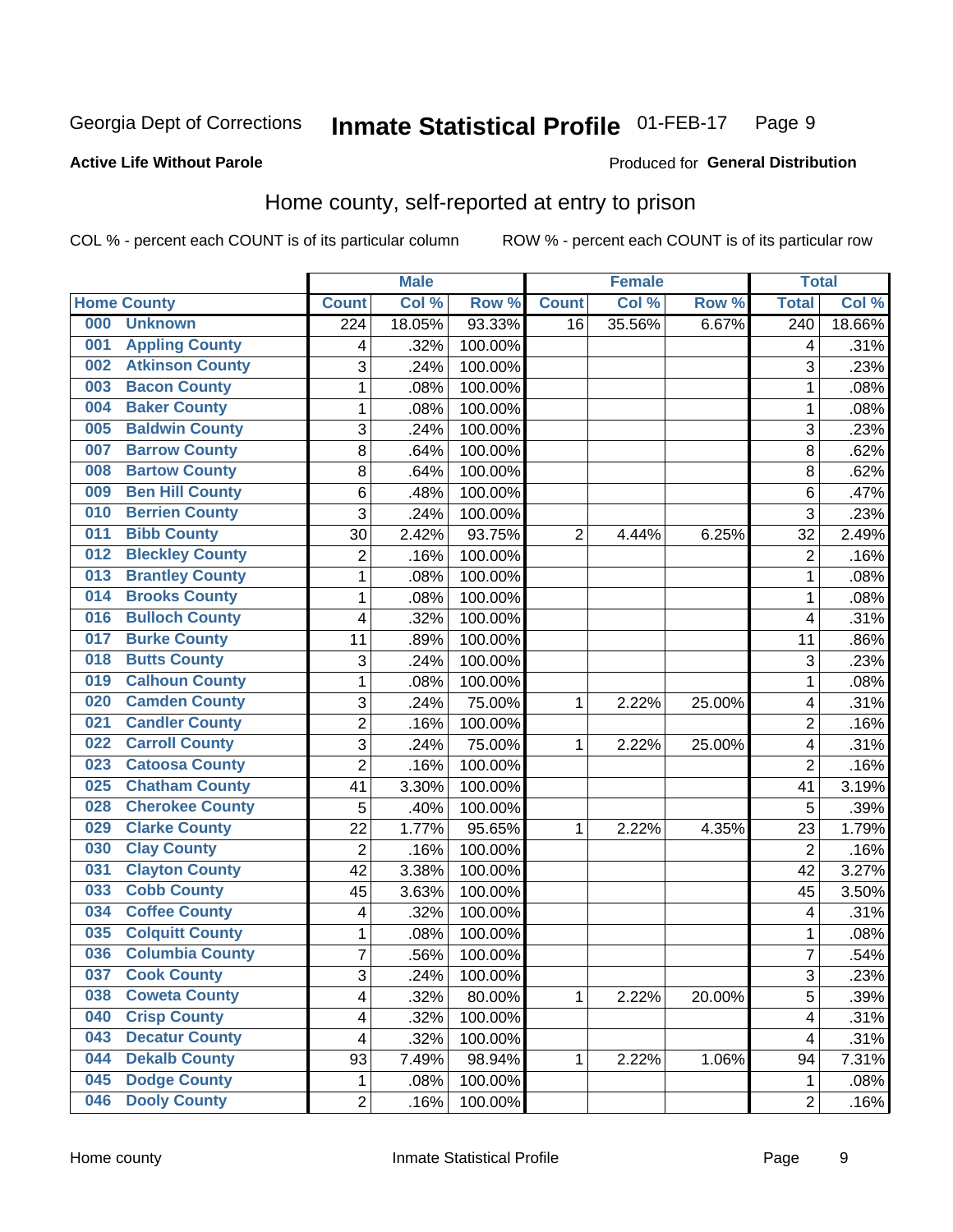#### **Inmate Statistical Profile 01-FEB-17** Page 10

### **Active Life Without Parole**

### Produced for General Distribution

# Home county, self-reported at entry to prison

COL % - percent each COUNT is of its particular column

|     |                          |                  | <b>Male</b> |         |                | <b>Female</b> |        | <b>Total</b>            |        |
|-----|--------------------------|------------------|-------------|---------|----------------|---------------|--------|-------------------------|--------|
|     | <b>Home County</b>       | <b>Count</b>     | Col %       | Row %   | <b>Count</b>   | Col %         | Row %  | <b>Total</b>            | Col %  |
| 047 | <b>Dougherty County</b>  | 24               | 1.93%       | 92.31%  | $\overline{2}$ | 4.44%         | 7.69%  | 26                      | 2.02%  |
| 048 | <b>Douglas County</b>    | 16               | 1.29%       | 94.12%  | 1              | 2.22%         | 5.88%  | 17                      | 1.32%  |
| 049 | <b>Early County</b>      | 2                | .16%        | 100.00% |                |               |        | $\overline{2}$          | .16%   |
| 051 | <b>Effingham County</b>  | 3                | .24%        | 100.00% |                |               |        | 3                       | .23%   |
| 052 | <b>Elbert County</b>     | $\overline{c}$   | .16%        | 100.00% |                |               |        | $\overline{2}$          | .16%   |
| 053 | <b>Emanuel County</b>    | 5                | .40%        | 100.00% |                |               |        | 5                       | .39%   |
| 056 | <b>Fayette County</b>    | 5                | .40%        | 100.00% |                |               |        | 5                       | .39%   |
| 057 | <b>Floyd County</b>      | 18               | 1.45%       | 94.74%  | 1              | 2.22%         | 5.26%  | 19                      | 1.48%  |
| 058 | <b>Forsyth County</b>    | 4                | .32%        | 100.00% |                |               |        | 4                       | .31%   |
| 059 | <b>Franklin County</b>   | 3                | .24%        | 75.00%  | 1              | 2.22%         | 25.00% | $\overline{4}$          | .31%   |
| 060 | <b>Fulton County</b>     | 158              | 12.73%      | 98.14%  | 3              | 6.67%         | 1.86%  | 161                     | 12.52% |
| 061 | <b>Gilmer County</b>     | $\overline{2}$   | .16%        | 100.00% |                |               |        | $\overline{2}$          | .16%   |
| 063 | <b>Glynn County</b>      | 11               | .89%        | 100.00% |                |               |        | 11                      | .86%   |
| 064 | <b>Gordon County</b>     | 5                | .40%        | 100.00% |                |               |        | 5                       | .39%   |
| 066 | <b>Greene County</b>     | 4                | .32%        | 100.00% |                |               |        | $\overline{4}$          | .31%   |
| 067 | <b>Gwinnett County</b>   | 31               | 2.50%       | 91.18%  | 3              | 6.67%         | 8.82%  | 34                      | 2.64%  |
| 068 | <b>Habersham County</b>  | $\mathbf 1$      | .08%        | 100.00% |                |               |        | 1                       | .08%   |
| 069 | <b>Hall County</b>       | 17               | 1.37%       | 94.44%  | 1              | 2.22%         | 5.56%  | 18                      | 1.40%  |
| 070 | <b>Hancock County</b>    | 2                | .16%        | 100.00% |                |               |        | $\overline{2}$          | .16%   |
| 071 | <b>Haralson County</b>   | $\overline{2}$   | .16%        | 100.00% |                |               |        | $\overline{2}$          | .16%   |
| 072 | <b>Harris County</b>     | $\mathbf 1$      | .08%        | 100.00% |                |               |        | 1                       | .08%   |
| 073 | <b>Hart County</b>       | $\overline{2}$   | .16%        | 100.00% |                |               |        | $\overline{2}$          | .16%   |
| 074 | <b>Heard County</b>      | $\mathbf{1}$     | .08%        | 100.00% |                |               |        | 1                       | .08%   |
| 075 | <b>Henry County</b>      | $\boldsymbol{9}$ | .73%        | 90.00%  | 1              | 2.22%         | 10.00% | 10                      | .78%   |
| 076 | <b>Houston County</b>    | 18               | 1.45%       | 94.74%  | 1              | 2.22%         | 5.26%  | 19                      | 1.48%  |
| 078 | <b>Jackson County</b>    | 4                | .32%        | 100.00% |                |               |        | $\overline{\mathbf{4}}$ | .31%   |
| 080 | <b>Jeff Davis County</b> | $\mathbf 1$      | .08%        | 100.00% |                |               |        | 1                       | .08%   |
| 081 | <b>Jefferson County</b>  | 6                | .48%        | 85.71%  | 1              | 2.22%         | 14.29% | 7                       | .54%   |
| 082 | <b>Jenkins County</b>    | $\overline{c}$   | .16%        | 100.00% |                |               |        | $\overline{2}$          | .16%   |
| 084 | <b>Jones County</b>      | $\mathbf{1}$     | .08%        | 100.00% |                |               |        | 1                       | .08%   |
| 087 | <b>Laurens County</b>    | $\overline{7}$   | .56%        | 100.00% |                |               |        | 7                       | .54%   |
| 088 | <b>Lee County</b>        | 1                | .08%        | 100.00% |                |               |        | 1                       | .08%   |
| 089 | <b>Liberty County</b>    | $\overline{7}$   | .56%        | 87.50%  | $\mathbf{1}$   | 2.22%         | 12.50% | 8                       | .62%   |
| 090 | <b>Lincoln County</b>    | $\mathbf 1$      | .08%        | 100.00% |                |               |        | 1                       | .08%   |
| 091 | <b>Long County</b>       | $\mathbf{1}$     | .08%        | 100.00% |                |               |        | 1                       | .08%   |
| 092 | <b>Lowndes County</b>    | 8                | .64%        | 100.00% |                |               |        | 8                       | .62%   |
| 093 | <b>Lumpkin County</b>    | 1                | .08%        | 100.00% |                |               |        | 1                       | .08%   |
| 094 | <b>Macon County</b>      | $\mathbf{1}$     | .08%        | 100.00% |                |               |        | 1                       | .08%   |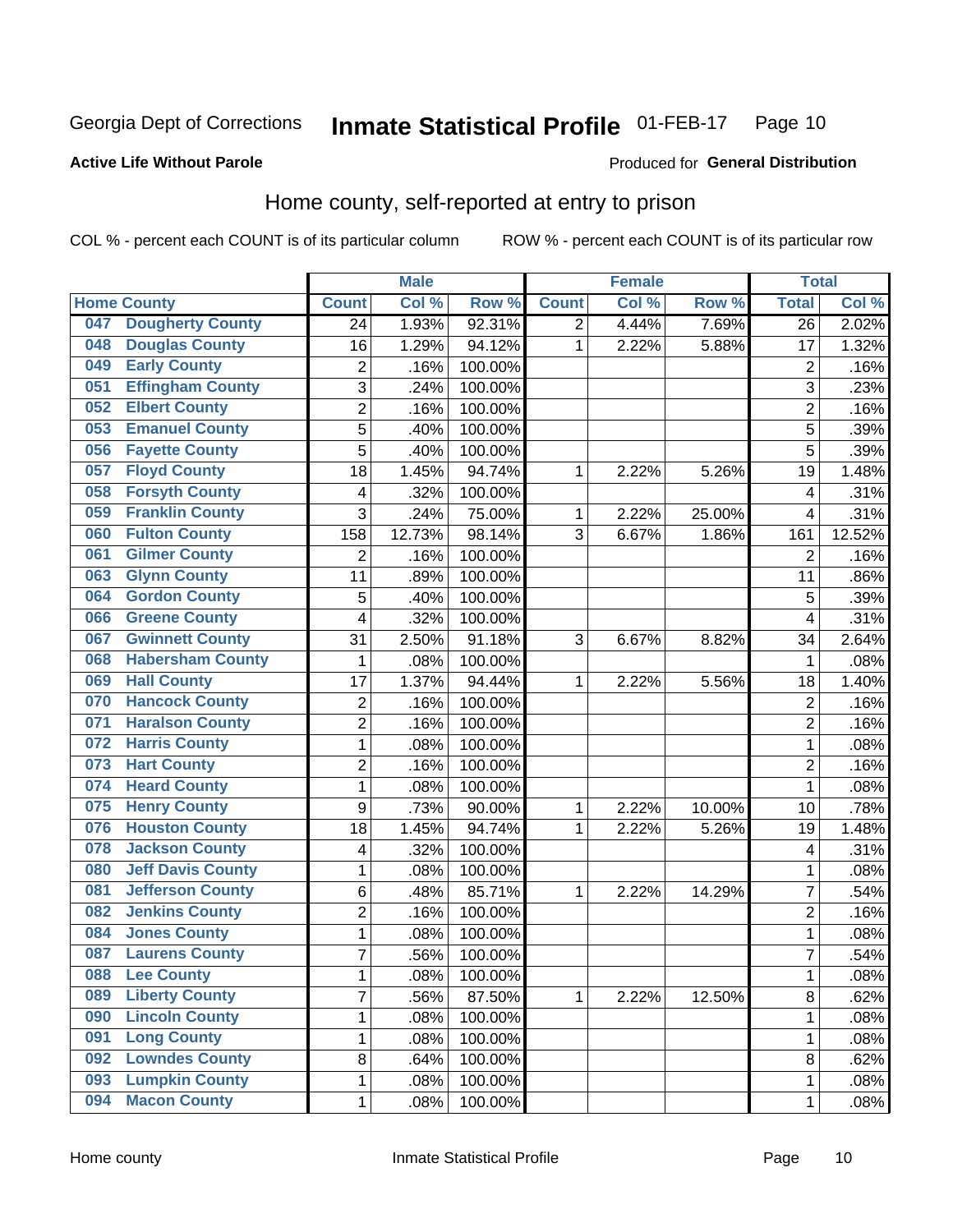#### **Inmate Statistical Profile 01-FEB-17** Page 11

### **Active Life Without Parole**

### Produced for General Distribution

# Home county, self-reported at entry to prison

COL % - percent each COUNT is of its particular column

|                  |                          |                | <b>Male</b> |         |                | <b>Female</b> |        | <b>Total</b>   |       |
|------------------|--------------------------|----------------|-------------|---------|----------------|---------------|--------|----------------|-------|
|                  | <b>Home County</b>       | <b>Count</b>   | Col %       | Row %   | <b>Count</b>   | Col%          | Row %  | <b>Total</b>   | Col % |
| 095              | <b>Madison County</b>    | $\overline{2}$ | .16%        | 100.00% |                |               |        | 2              | .16%  |
| 096              | <b>Marion County</b>     | 1              | .08%        | 100.00% |                |               |        | 1              | .08%  |
| 097              | <b>Mcduffie County</b>   | 2              | .16%        | 100.00% |                |               |        | 2              | .16%  |
| 098              | <b>Mcintosh County</b>   | $\mathbf{1}$   | .08%        | 100.00% |                |               |        | 1              | .08%  |
| 099              | <b>Meriwether County</b> | $\mathbf{1}$   | .08%        | 100.00% |                |               |        | 1              | .08%  |
| 100              | <b>Miller County</b>     | $\overline{2}$ | .16%        | 100.00% |                |               |        | $\overline{2}$ | .16%  |
| 101              | <b>Mitchell County</b>   | $\mathbf{1}$   | .08%        | 100.00% |                |               |        | 1              | .08%  |
| 102              | <b>Monroe County</b>     | 5              | .40%        | 100.00% |                |               |        | 5              | .39%  |
| 103              | <b>Montgomery County</b> | 2              | .16%        | 100.00% |                |               |        | $\overline{c}$ | .16%  |
| 104              | <b>Morgan County</b>     | $\mathbf{1}$   | .08%        | 100.00% |                |               |        | 1              | .08%  |
| 106              | <b>Muscogee County</b>   | 28             | 2.26%       | 100.00% |                |               |        | 28             | 2.18% |
| 107              | <b>Newton County</b>     | 5              | .40%        | 83.33%  | 1              | 2.22%         | 16.67% | 6              | .47%  |
| 109              | <b>Oglethorpe County</b> | 4              | .32%        | 100.00% |                |               |        | 4              | .31%  |
| 110              | <b>Paulding County</b>   | 9              | .73%        | 100.00% |                |               |        | 9              | .70%  |
| 111              | <b>Peach County</b>      | $\mathbf{1}$   | .08%        | 100.00% |                |               |        | 1              | .08%  |
| 112              | <b>Pickens County</b>    | 1              | .08%        | 100.00% |                |               |        | 1              | .08%  |
| 113              | <b>Pierce County</b>     | $\overline{2}$ | .16%        | 100.00% |                |               |        | 2              | .16%  |
| 114              | <b>Pike County</b>       | 3              | .24%        | 100.00% |                |               |        | 3              | .23%  |
| $\overline{115}$ | <b>Polk County</b>       | 4              | .32%        | 100.00% |                |               |        | 4              | .31%  |
| 117              | <b>Putnam County</b>     | 4              | .32%        | 100.00% |                |               |        | 4              | .31%  |
| 119              | <b>Rabun County</b>      | 2              | .16%        | 100.00% |                |               |        | 2              | .16%  |
| 120              | <b>Randolph County</b>   | $\mathbf{1}$   | .08%        | 100.00% |                |               |        | 1              | .08%  |
| 121              | <b>Richmond County</b>   | 44             | 3.55%       | 95.65%  | $\overline{2}$ | 4.44%         | 4.35%  | 46             | 3.58% |
| 122              | <b>Rockdale County</b>   | $\,6$          | .48%        | 100.00% |                |               |        | 6              | .47%  |
| 124              | <b>Screven County</b>    | 1              | .08%        | 100.00% |                |               |        | 1              | .08%  |
| 125              | <b>Seminole County</b>   | $\overline{2}$ | .16%        | 100.00% |                |               |        | $\overline{2}$ | .16%  |
| 126              | <b>Spalding County</b>   | 10             | .81%        | 100.00% |                |               |        | 10             | .78%  |
| 127              | <b>Stephens County</b>   | $\overline{2}$ | .16%        | 66.67%  | 1              | 2.22%         | 33.33% | 3              | .23%  |
| 128              | <b>Stewart County</b>    | 1              | .08%        | 100.00% |                |               |        | 1              | .08%  |
| 129              | <b>Sumter County</b>     | $\overline{2}$ | .16%        | 100.00% |                |               |        | $\overline{2}$ | .16%  |
| 132              | <b>Tattnall County</b>   | $\overline{7}$ | .56%        | 87.50%  | 1              | 2.22%         | 12.50% | 8              | .62%  |
| 133              | <b>Taylor County</b>     | 3              | .24%        | 100.00% |                |               |        | 3              | .23%  |
| 134              | <b>Telfair County</b>    | $\mathbf{1}$   | .08%        | 100.00% |                |               |        | 1              | .08%  |
| 136              | <b>Thomas County</b>     | 6              | .48%        | 100.00% |                |               |        | 6              | .47%  |
| 137              | <b>Tift County</b>       | $\overline{7}$ | .56%        | 100.00% |                |               |        | $\overline{7}$ | .54%  |
| 138              | <b>Toombs County</b>     | 8              | .64%        | 100.00% |                |               |        | 8              | .62%  |
| 140              | <b>Treutlen County</b>   | $\overline{4}$ | .32%        | 100.00% |                |               |        | 4              | .31%  |
| $\overline{141}$ | <b>Troup County</b>      | 3              | .24%        | 100.00% |                |               |        | 3              | .23%  |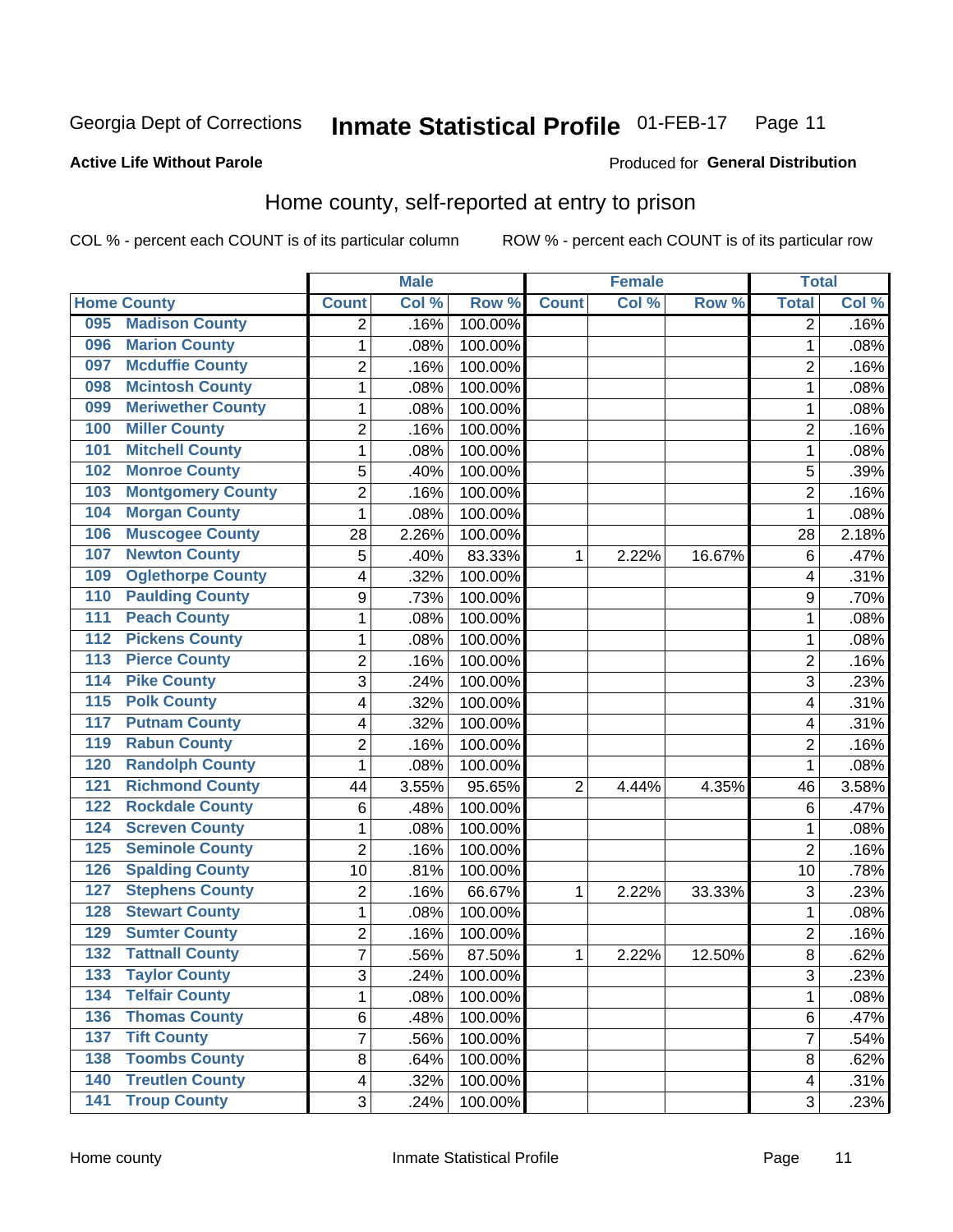#### **Inmate Statistical Profile 01-FEB-17** Page 12

### **Active Life Without Parole**

### Produced for General Distribution

# Home county, self-reported at entry to prison

COL % - percent each COUNT is of its particular column

|                                    |                | <b>Male</b> |         |              | <b>Female</b> |        | <b>Total</b> |       |
|------------------------------------|----------------|-------------|---------|--------------|---------------|--------|--------------|-------|
| <b>Home County</b>                 | <b>Count</b>   | Col %       | Row %   | <b>Count</b> | Col %         | Row %  | <b>Total</b> | Col % |
| <b>Twiggs County</b><br>143        |                | .08%        | 100.00% |              |               |        |              | .08%  |
| <b>Union County</b><br>144         | 1              | .08%        | 100.00% |              |               |        |              | .08%  |
| <b>Upson County</b><br>145         | 4              | .32%        | 100.00% |              |               |        | 4            | .31%  |
| <b>Walker County</b><br>146        | 3              | .24%        | 75.00%  |              | 2.22%         | 25.00% | 4            | .31%  |
| <b>Walton County</b><br>147        | 14             | 1.13%       | 100.00% |              |               |        | 14           | 1.09% |
| <b>Ware County</b><br>148          | 10             | .81%        | 100.00% |              |               |        | 10           | .78%  |
| <b>Warren County</b><br>149        |                | .08%        | 100.00% |              |               |        |              | .08%  |
| <b>Washington County</b><br>150    | 6              | .48%        | 100.00% |              |               |        | 6            | .47%  |
| <b>Wayne County</b><br>151         | 4              | .32%        | 100.00% |              |               |        | 4            | .31%  |
| <b>Webster County</b><br>152       |                | .08%        | 100.00% |              |               |        |              | .08%  |
| <b>White County</b><br>154         | 1              | $.08\%$     | 100.00% |              |               |        |              | .08%  |
| <b>Whitfield County</b><br>155     | 6              | .48%        | 100.00% |              |               |        | 6            | .47%  |
| <b>Wilcox County</b><br>156        | 1              | .08%        | 100.00% |              |               |        |              | .08%  |
| <b>Wilkes County</b><br>157        | $\overline{2}$ | .16%        | 100.00% |              |               |        | 2            | .16%  |
| <b>Wilkinson County</b><br>158     | $\overline{2}$ | .16%        | 100.00% |              |               |        |              | .16%  |
| <b>Worth County</b><br>159         | 1              | .08%        | 100.00% |              |               |        |              | .08%  |
| <b>Other Custody/Out Of</b><br>999 | 3              | .24%        | 100.00% |              |               |        | 3            | .23%  |
| <b>State</b>                       |                |             |         |              |               |        |              |       |
| <b>Total Rported</b>               | 1,241          | 100%        | 96.5%   | 45           | 100%          | 3.5%   | 1,286        | 100%  |

| Reported<br><b>Not</b> |       |       |
|------------------------|-------|-------|
| <b>Total</b>           | 1,241 | 286,، |

| Mode (most frequent)<br><b>Gwinnett County</b><br><b>Fulton County</b> |                      |
|------------------------------------------------------------------------|----------------------|
|                                                                        | <b>Fulton County</b> |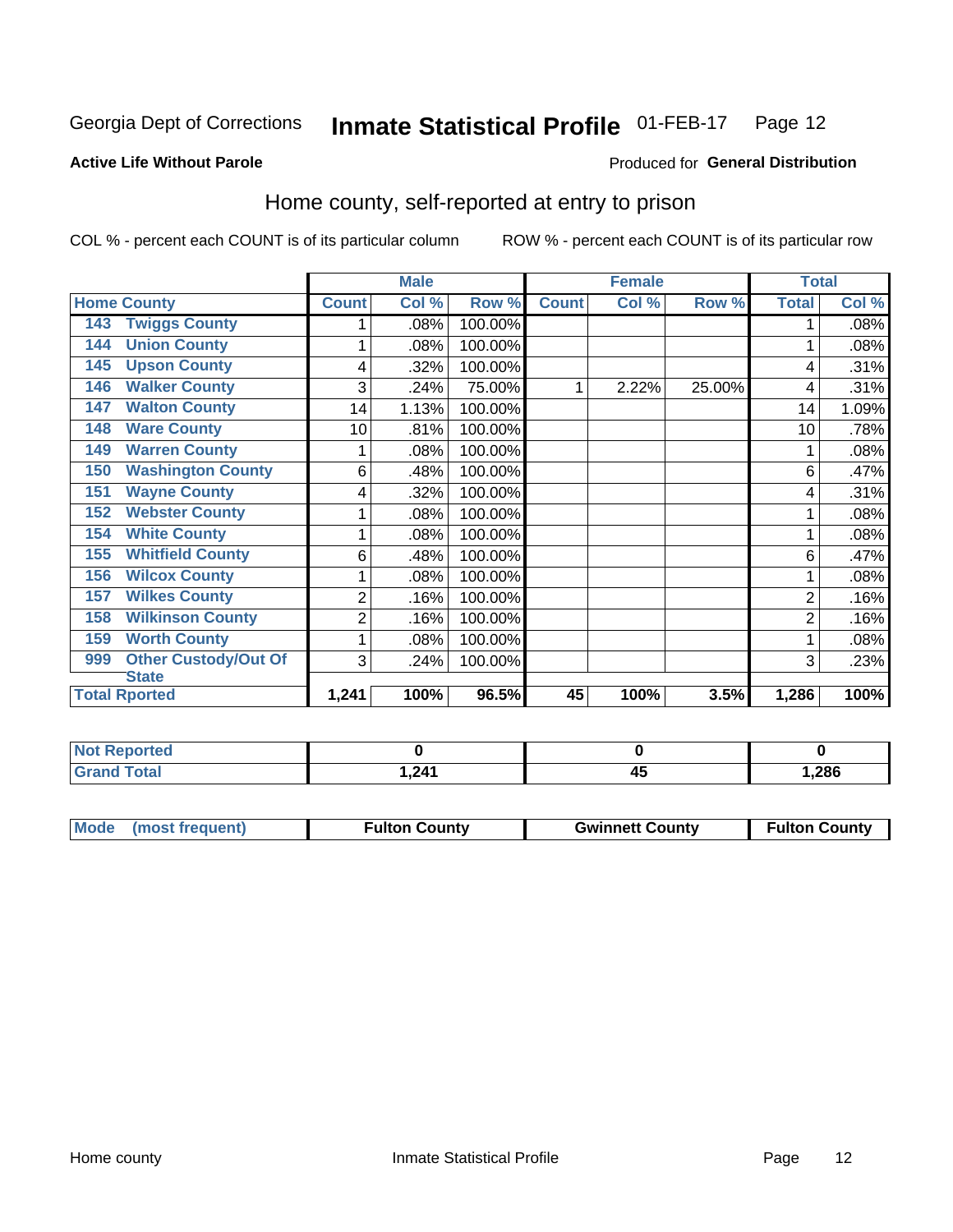#### **Inmate Statistical Profile 01-FEB-17** Page 13

## **Active Life Without Parole**

### Produced for General Distribution

# Employment status before prison, self-reported at entry to prison

COL % - percent each COUNT is of its particular column

|                           |                 | <b>Male</b> |         |              | <b>Female</b> | <b>Total</b> |       |        |
|---------------------------|-----------------|-------------|---------|--------------|---------------|--------------|-------|--------|
| <b>Employment Status</b>  | Count l         | Col %       | Row %   | <b>Count</b> | Col %         | Row %        | Total | Col %  |
| <b>Full Time</b><br>01    | 473             | 46.60%      | 96.33%  | 18           | 45.00%        | $3.67\%$     | 491   | 46.54% |
| <b>Part Time</b><br>02    | 63              | 6.21%       | 100.00% |              |               |              | 63    | 5.97%  |
| Unempl $<$ 6M<br>03       | 73              | 7.19%       | 98.65%  |              | 2.50%         | 1.35%        | 74    | 7.01%  |
| Unempl > 6M<br>04         | 235             | 23.15%      | 94.00%  | 15           | 37.50%        | $6.00\%$     | 250   | 23.70% |
| <b>Never Worked</b><br>05 | 92              | $9.06\%$    | 100.00% |              |               |              | 92    | 8.72%  |
| <b>Student</b><br>06      | 30 <sub>1</sub> | 2.96%       | 100.00% |              |               |              | 30    | 2.84%  |
| <b>Incapable</b><br>07    | 49              | 4.83%       | 89.09%  | 6            | 15.00%        | 10.91%       | 55    | 5.21%  |
| <b>Total Reported</b>     | 1,015           | 100%        | 96.21%  | 40           | 100%          | 3.79%        | 1,055 | 100%   |

| <b>COC</b><br>ZZU                             |    | ດດ⊿<br>ZJ I |
|-----------------------------------------------|----|-------------|
| 211<br>. .<br>the contract of the contract of | 4. | .286        |

| Mc | ∙u∥<br>----<br>ıme | ίuΙ<br>Πmε |
|----|--------------------|------------|
|    |                    |            |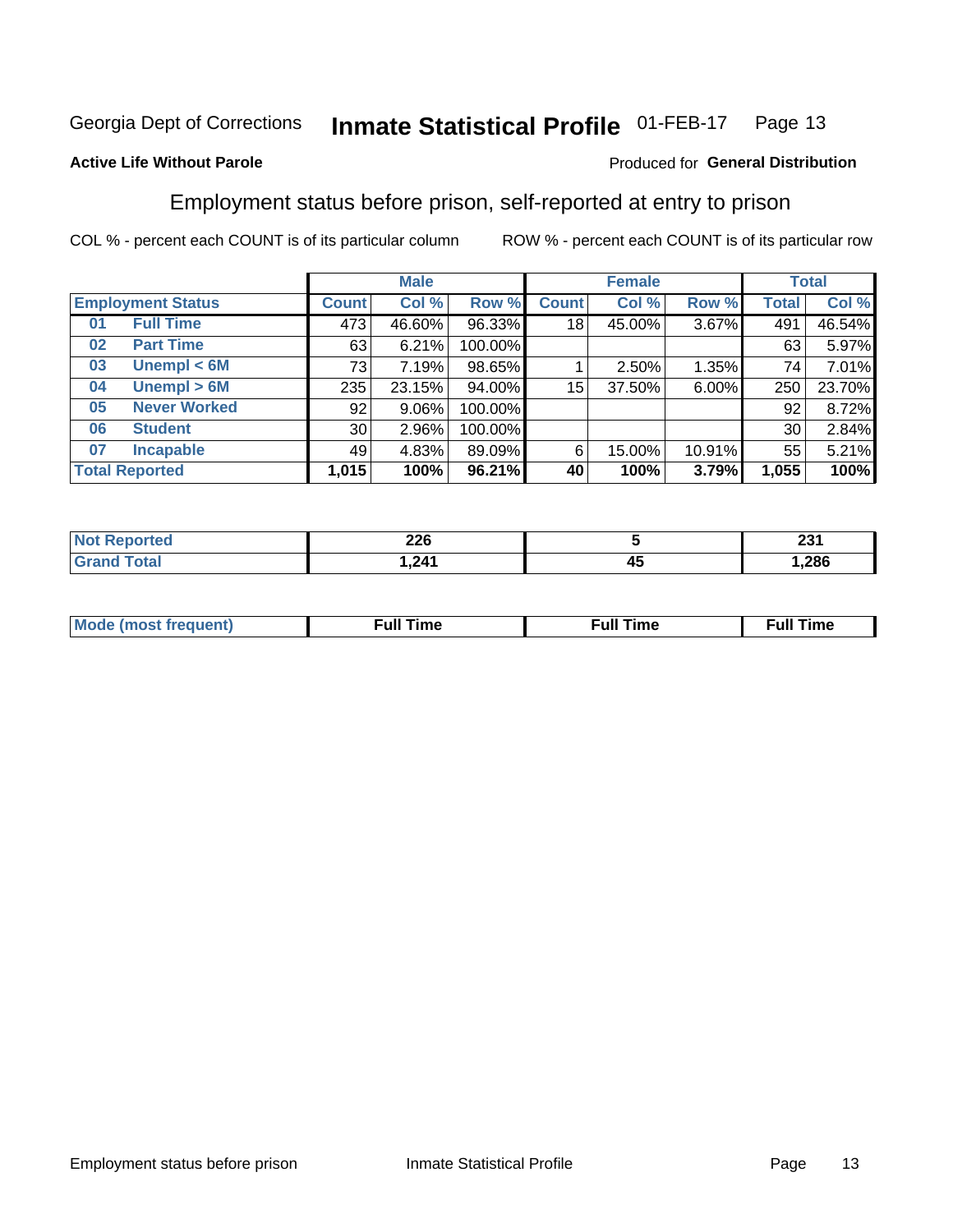## **Active Life Without Parole**

Produced for General Distribution

# Age at admission

COL % - percent each COUNT is of its particular column

|                         |                  | <b>Male</b> |         |                | <b>Female</b> |        |                | <b>Total</b>        |
|-------------------------|------------------|-------------|---------|----------------|---------------|--------|----------------|---------------------|
| <b>Age At Admission</b> | <b>Count</b>     | Col %       | Row %   | <b>Count</b>   | Col %         | Row %  | <b>Total</b>   | Col %               |
| 15                      | 2                | 0.16%       | 100.00% |                |               |        | $\overline{2}$ | 0.16%               |
| 16                      | 1                | 0.08%       | 100.00% |                |               |        | 1              | 0.08%               |
| $\overline{17}$         | 6                | 0.48%       | 100.00% |                |               |        | 6              | 0.47%               |
| 18                      | 10               | 0.81%       | 100.00% |                |               |        | 10             | 0.78%               |
| $\overline{19}$         | 21               | 1.69%       | 100.00% |                |               |        | 21             | 1.63%               |
| $\overline{20}$         | 26               | 2.10%       | 96.30%  | 1              | 2.22%         | 3.70%  | 27             | 2.10%               |
| $\overline{21}$         | 29               | 2.34%       | 96.67%  | 1              | 2.22%         | 3.33%  | 30             | 2.33%               |
| $\overline{22}$         | 60               | 4.83%       | 98.36%  | 1              | 2.22%         | 1.64%  | 61             | 4.74%               |
| 23                      | 46               | 3.71%       | 97.87%  | 1              | 2.22%         | 2.13%  | 47             | 3.65%               |
| $\overline{24}$         | 48               | 3.87%       | 96.00%  | $\overline{2}$ | 4.44%         | 4.00%  | 50             | 3.89%               |
| $\overline{25}$         | 49               | 3.95%       | 94.23%  | 3              | 6.67%         | 5.77%  | 52             | 4.04%               |
| 26                      | 51               | 4.11%       | 98.08%  | 1              | 2.22%         | 1.92%  | 52             | 4.04%               |
| $\overline{27}$         | 41               | 3.30%       | 93.18%  | 3              | 6.67%         | 6.82%  | 44             | 3.42%               |
| 28                      | 51               | 4.11%       | 98.08%  | 1              | 2.22%         | 1.92%  | 52             | 4.04%               |
| 29                      | 53               | 4.27%       | 98.15%  | 1              | 2.22%         | 1.85%  | 54             | 4.20%               |
| 30                      | 41               | 3.30%       | 100.00% |                |               |        | 41             | 3.19%               |
| 31                      | 56               | 4.51%       | 100.00% |                |               |        | 56             | 4.35%               |
| 32                      | 52               | 4.19%       | 94.55%  | 3              | 6.67%         | 5.45%  | 55             | 4.28%               |
| 33                      | 41               | 3.30%       | 97.62%  | 1              | 2.22%         | 2.38%  | 42             | 3.27%               |
| 34                      | 27               | 2.18%       | 93.10%  | $\overline{2}$ | 4.44%         | 6.90%  | 29             | 2.26%               |
| 35                      | 33               | 2.66%       | 97.06%  | 1              | 2.22%         | 2.94%  | 34             | 2.64%               |
| 36                      | 44               | 3.55%       | 95.65%  | $\overline{2}$ | 4.44%         | 4.35%  | 46             | 3.58%               |
| $\overline{37}$         | 32               | 2.58%       | 100.00% |                |               |        | 32             | 2.49%               |
| 38                      | 36               | 2.90%       | 100.00% |                |               |        | 36             | 2.80%               |
| 39                      | 31               | 2.50%       | 83.78%  | 6              | 13.33%        | 16.22% | 37             | 2.88%               |
| 40                      | 21               | 1.69%       | 91.30%  | $\overline{2}$ | 4.44%         | 8.70%  | 23             | 1.79%               |
| 41                      | 35               | 2.82%       | 94.59%  | $\overline{2}$ | 4.44%         | 5.41%  | 37             | 2.88%               |
| 42                      | 32               | 2.58%       | 100.00% |                |               |        | 32             | 2.49%               |
| 43                      | 27               | 2.18%       | 93.10%  | $\overline{2}$ | 4.44%         | 6.90%  | 29             | 2.26%               |
| 44                      | 19               | 1.53%       | 90.48%  | $\overline{2}$ | 4.44%         | 9.52%  | 21             | 1.63%               |
| 45                      | 26               | 2.10%       | 100.00% |                |               |        | 26             | 2.02%               |
| 46                      | 25               | 2.01%       | 89.29%  | 3              | 6.67%         | 10.71% | 28             | 2.18%               |
| 47                      | 18               | 1.45%       | 100.00% |                |               |        | 18             | $\overline{1.40\%}$ |
| 48                      | 22               | 1.77%       | 88.00%  | 3              | 6.67%         | 12.00% | 25             | 1.94%               |
| 49                      | 20               | 1.61%       | 100.00% |                |               |        | 20             | 1.56%               |
| 50                      | 19               | 1.53%       | 100.00% |                |               |        | 19             | 1.48%               |
| $\overline{51}$         | 10               | 0.81%       | 100.00% |                |               |        | 10             | $\overline{0.78\%}$ |
| 52                      | 10               | 0.81%       | 100.00% |                |               |        | 10             | 0.78%               |
| 53                      | 13               | 1.05%       | 100.00% |                |               |        | 13             | 1.01%               |
| 54                      | $\boldsymbol{9}$ | 0.73%       | 100.00% |                |               |        | 9              | 0.70%               |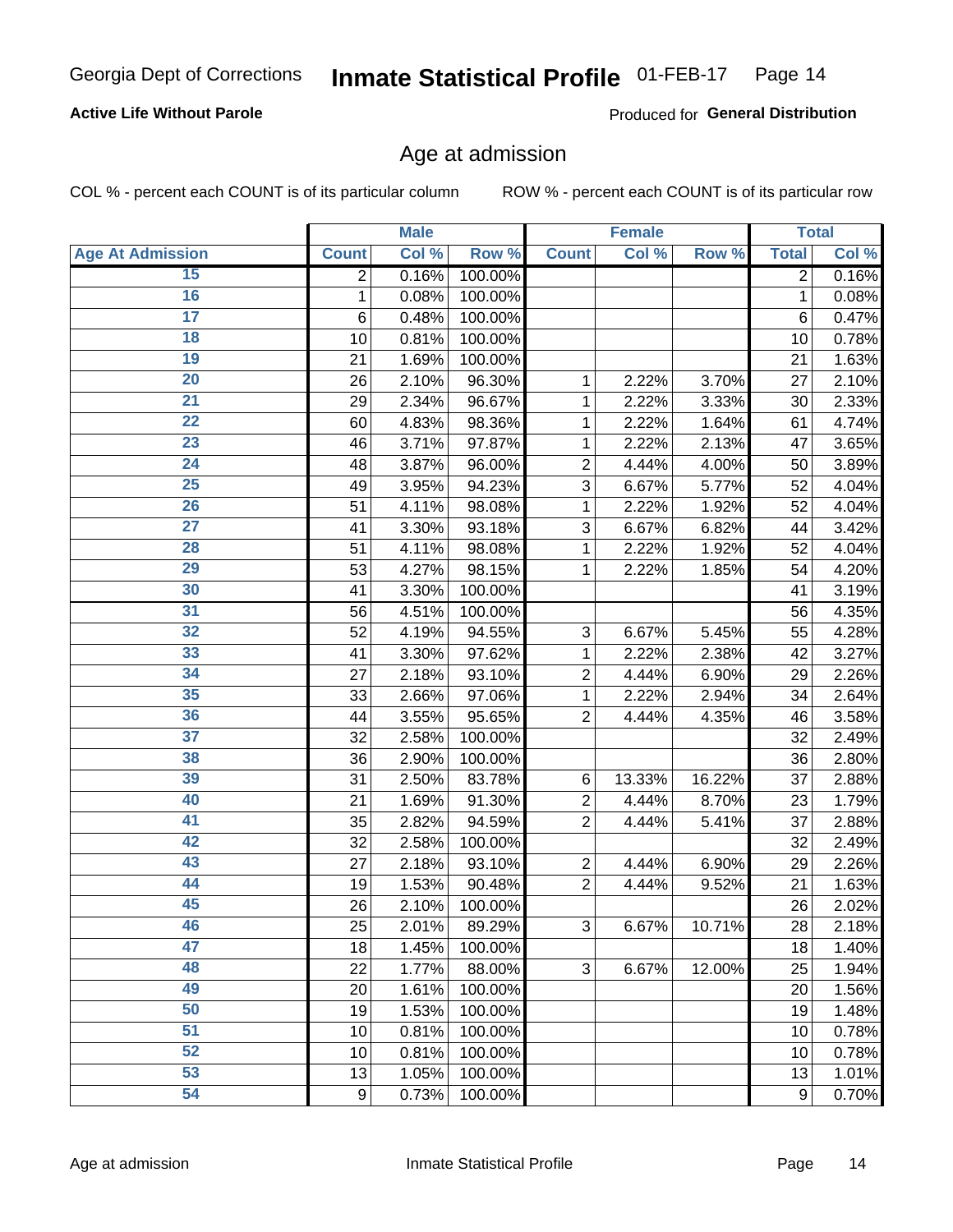#### Inmate Statistical Profile 01-FEB-17 Page 15

# **Active Life Without Parole**

Produced for General Distribution

# Age at admission

COL % - percent each COUNT is of its particular column

|                         |              | <b>Male</b> |         |              | <b>Female</b> |       |                | <b>Total</b> |
|-------------------------|--------------|-------------|---------|--------------|---------------|-------|----------------|--------------|
| <b>Age At Admission</b> | <b>Count</b> | Col %       | Row %   | <b>Count</b> | Col %         | Row % | <b>Total</b>   | Col %        |
| 55                      | 10           | 0.81%       | 90.91%  |              | 2.22%         | 9.09% | 11             | 0.86%        |
| 56                      | 9            | 0.73%       | 100.00% |              |               |       | 9              | 0.70%        |
| 57                      |              | 0.56%       | 100.00% |              |               |       |                | 0.54%        |
| 58                      | 6            | 0.48%       | 100.00% |              |               |       | 6              | 0.47%        |
| 59                      |              | 0.08%       | 100.00% |              |               |       |                | 0.08%        |
| 60                      | 3            | 0.24%       | 100.00% |              |               |       | 3              | 0.23%        |
| 62                      | 2            | 0.16%       | 100.00% |              |               |       | 2              | 0.16%        |
| 64                      | 4            | 0.32%       | 100.00% |              |               |       | 4              | 0.31%        |
| 65                      | 2            | 0.16%       | 100.00% |              |               |       | $\overline{2}$ | 0.16%        |
| 66                      |              | 0.08%       | 100.00% |              |               |       |                | 0.08%        |
| 67                      |              | 0.08%       | 100.00% |              |               |       |                | 0.08%        |
| 69                      | 2            | 0.16%       | 100.00% |              |               |       | $\overline{2}$ | 0.16%        |
| <b>Total Reported</b>   | 1,241        | 100%        | 96.50%  | 45           | 100%          | 3.50% | 1,286          | 100%         |

| ported<br><b>NOT</b>  |      |                |        |
|-----------------------|------|----------------|--------|
| <b>Total</b><br>_____ | ,241 | - -<br>Д.<br>∼ | 286, ا |

| Mean<br>(average)              | 34.01 | 35.2 | 34.05    |
|--------------------------------|-------|------|----------|
| <b>Median (middle)</b>         | u     | 36   | າາ<br>ാച |
| <b>Mode</b><br>(most frequent) | --    | 39   | n,<br>LL |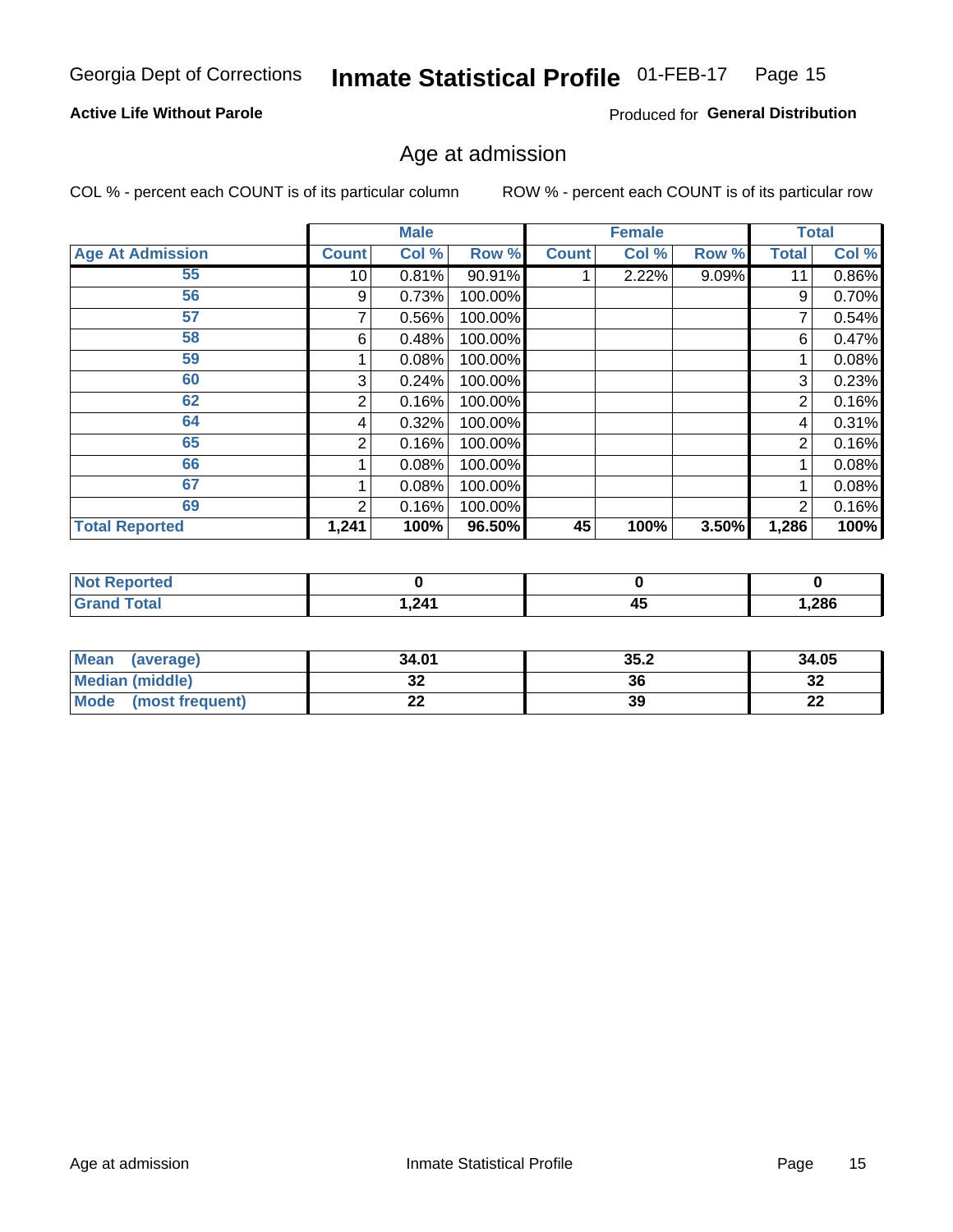# **Active Life Without Parole**

### Produced for General Distribution

# Height, measured at entry to prison

COL % - percent each COUNT is of its particular column

|                       |              | <b>Male</b> |         |                 | <b>Female</b> |         |                | <b>Total</b> |
|-----------------------|--------------|-------------|---------|-----------------|---------------|---------|----------------|--------------|
| <b>Height</b>         | <b>Count</b> | Col %       | Row %   | <b>Count</b>    | Col %         | Row %   | <b>Total</b>   | Col %        |
| $\bf{0}$              | 4            | 0.32%       | 100.00% |                 |               |         | $\overline{4}$ | 0.31%        |
| 4'10"                 |              |             |         | $\mathbf{1}$    | 2.22%         | 100.00% | 1              | 0.08%        |
| 5'00''                | 1            | 0.08%       | 100.00% |                 |               |         | 1              | 0.08%        |
| 5'01"                 | 4            | 0.32%       | 66.67%  | $\overline{2}$  | 4.44%         | 33.33%  | 6              | 0.47%        |
| 5'02"                 | 5            | 0.40%       | 83.33%  | 1               | 2.22%         | 16.67%  | 6              | 0.47%        |
| 5'03''                | 10           | 0.81%       | 58.82%  | $\overline{7}$  | 15.56%        | 41.18%  | 17             | 1.32%        |
| 5'04"                 | 14           | 1.13%       | 51.85%  | 13              | 28.89%        | 48.15%  | 27             | 2.10%        |
| 5'05"                 | 35           | 2.82%       | 85.37%  | 6               | 13.33%        | 14.63%  | 41             | 3.19%        |
| 5'06''                | 90           | 7.25%       | 94.74%  | 5               | 11.11%        | 5.26%   | 95             | 7.39%        |
| 5'07''                | 86           | 6.93%       | 94.51%  | 5               | 11.11%        | 5.49%   | 91             | 7.08%        |
| 5'08''                | 124          | 9.99%       | 99.20%  | 1               | 2.22%         | 0.80%   | 125            | 9.72%        |
| 5'09''                | 156          | 12.57%      | 98.73%  | $\overline{2}$  | 4.44%         | 1.27%   | 158            | 12.29%       |
| 5'10''                | 157          | 12.65%      | 100.00% |                 |               |         | 157            | 12.21%       |
| 5'11"                 | 153          | 12.33%      | 100.00% |                 |               |         | 153            | 11.90%       |
| 6'00"                 | 130          | 10.48%      | 99.24%  | 1               | 2.22%         | 0.76%   | 131            | 10.19%       |
| 6'01''                | 100          | 8.06%       | 100.00% |                 |               |         | 100            | 7.78%        |
| 6'02"                 | 87           | 7.01%       | 100.00% |                 |               |         | 87             | 6.77%        |
| 6'03''                | 39           | 3.14%       | 97.50%  | $\mathbf{1}$    | 2.22%         | 2.50%   | 40             | 3.11%        |
| 6'04"                 | 32           | 2.58%       | 100.00% |                 |               |         | 32             | 2.49%        |
| 6'05"                 | 7            | 0.56%       | 100.00% |                 |               |         | $\overline{7}$ | 0.54%        |
| 6'06''                | 4            | 0.32%       | 100.00% |                 |               |         | $\overline{4}$ | 0.31%        |
| 6'07''                | 1            | 0.08%       | 100.00% |                 |               |         | 1              | 0.08%        |
| 6'09''                | 1            | 0.08%       | 100.00% |                 |               |         | 1              | 0.08%        |
| 6'11''                | 1            | 0.08%       | 100.00% |                 |               |         |                | 0.08%        |
| <b>Total Reported</b> | 1,241        | 100%        | 96.50%  | $\overline{45}$ | 100%          | 3.50%   | 1,286          | 100%         |

| <b>ceported</b><br>NOT R<br>$\cdots$ |      |   |             |
|--------------------------------------|------|---|-------------|
| <b>ota</b>                           | .211 | ≁ | <b>286,</b> |

| <b>Mean</b> | (average)       | 5'10" | 5'05" | 5'10" |
|-------------|-----------------|-------|-------|-------|
|             |                 |       |       |       |
| Mode        | (most frequent) | 5'10" | 5'04" | 5'09" |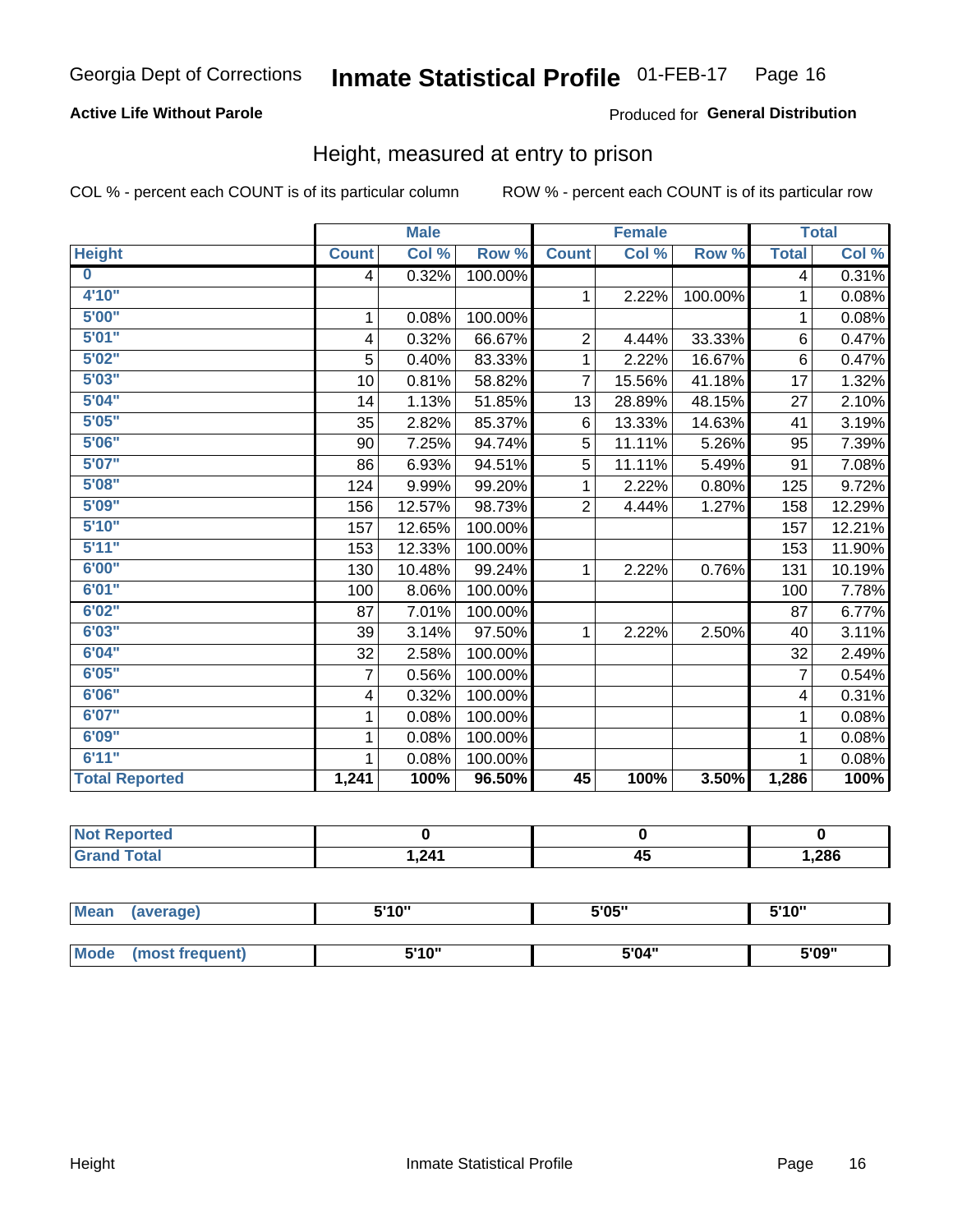**Active Life Without Parole** 

Produced for General Distribution

# Weight, measured at entry to prison

|                                |              | <b>Male</b>    |         |                         | <b>Female</b>   |         |              | <b>Total</b>   |  |
|--------------------------------|--------------|----------------|---------|-------------------------|-----------------|---------|--------------|----------------|--|
| <b>Weight</b>                  | <b>Count</b> | Col %          | Row %   | <b>Count</b>            | Col %           | Row %   | <b>Total</b> | Col %          |  |
| 100 - 109 pounds               |              |                |         | 1                       | 2.22%           | 100.00% | $\mathbf{1}$ | 0.08%          |  |
| 110 - 119 pounds               | $\mathbf{1}$ | 0.08%          | 25.00%  | $\overline{3}$          | 6.67%           | 75.00%  | 4            | 0.31%          |  |
| 120 - 129 pounds               | 6            | 0.48%          | 75.00%  | $\overline{2}$          | 4.44%           | 25.00%  | 8            | 0.62%          |  |
| 130 - 139 pounds               | 38           | 3.07%          | 95.00%  | $\overline{2}$          | 4.44%           | 5.00%   | 40           | 3.12%          |  |
| 140 - 149 pounds               | 77           | 6.21%          | 93.90%  | $\overline{5}$          | 11.11%          | 6.10%   | 82           | 6.39%          |  |
| 150 - 159 pounds               | 116          | 9.36%          | 98.31%  | $\overline{2}$          | 4.44%           | 1.69%   | 118          | 9.19%          |  |
| 160 - 169 pounds               | 140          | 11.30%         | 97.90%  | $\overline{3}$          | 6.67%           | 2.10%   | 143          | 11.14%         |  |
| 170 - 179 pounds               | 164          | 13.24%         | 95.91%  | $\overline{7}$          | 15.56%          | 4.09%   | 171          | 13.32%         |  |
| 180 - 189 pounds               | 167          | 13.48%         | 98.82%  | $\overline{2}$          | 4.44%           | 1.18%   | 169          | 13.16%         |  |
| 190 - 199 pounds               | 109          | 8.80%          | 96.46%  | $\overline{\mathbf{4}}$ | 8.89%           | 3.54%   | 113          | 8.80%          |  |
| 200 - 209 pounds               | 106          | 8.56%          | 98.15%  | $\overline{2}$          | 4.44%           | 1.85%   | 108          | 8.41%          |  |
| 210 - 219 pounds               | 71           | 5.73%          | 92.21%  | 6                       | 13.33%          | 7.79%   | 77           | 6.00%          |  |
| 220 - 229 pounds               | 73           | 5.89%          | 98.65%  | $\mathbf{1}$            | 2.22%           | 1.35%   | 74           | 5.76%          |  |
| 230 - 239 pounds               | 51           | 4.12%          | 98.08%  | $\mathbf{1}$            | 2.22%           | 1.92%   | 52           | 4.05%          |  |
| 240 - 249 pounds               | 34           | 2.74%          | 100.00% |                         |                 |         | 34           | 2.65%          |  |
| 250 - 259 pounds               | 31           | 2.50%          | 100.00% |                         |                 |         | 31           | 2.41%          |  |
| 260 - 269 pounds               | 11           | 0.89%          | 100.00% |                         |                 |         | 11           | 0.86%          |  |
| 270 - 279 pounds               | 11           | 0.89%          | 100.00% |                         |                 |         | 11           | 0.86%          |  |
| 280 - 289 pounds               | 10           | 0.81%          | 90.91%  | $\mathbf{1}$            | 2.22%           | 9.09%   | 11           | 0.86%          |  |
| 290 - 299 pounds               | 6            | 0.48%          | 75.00%  | $\overline{2}$          | 4.44%           | 25.00%  | $\, 8$       | 0.62%          |  |
| 300 - 309 pounds               | 4            | 0.32%          | 100.00% |                         |                 |         | 4            | 0.31%          |  |
| 310 - 319 pounds               | 1            | 0.08%          | 100.00% |                         |                 |         | $\mathbf{1}$ | 0.08%          |  |
| 320 - 329 pounds               | 5            | 0.40%          | 100.00% |                         |                 |         | 5            | 0.39%          |  |
| 330 - 339 pounds               | 4            | 0.32%          | 100.00% |                         |                 |         | 4            | 0.31%          |  |
| 350 - 359 pounds               | 1            | 0.08%          | 100.00% |                         |                 |         | 1            | 0.08%          |  |
| 360 - 369 pounds               | $\mathbf{1}$ | 0.08%          | 100.00% |                         |                 |         | $\mathbf{1}$ | 0.08%          |  |
| 390 - 399 pounds               |              |                |         | $\mathbf{1}$            | 2.22%           | 100.00% | $\mathbf{1}$ | 0.08%          |  |
| 400 pounds and over            | $\mathbf{1}$ | 0.08%          | 100.00% |                         |                 |         | $\mathbf{1}$ | 0.08%          |  |
| <b>Total Reported</b>          | 1,239        | 100%           | 96.50%  | $\overline{45}$         | 100%            | 3.50%   | 1,284        | 100.0%         |  |
|                                |              |                |         |                         |                 |         |              |                |  |
| <b>Not Reported</b>            |              | $\overline{2}$ |         |                         | $\bf{0}$        |         |              | $\overline{2}$ |  |
| <b>Grand Total</b>             |              | 1,241          |         |                         | $\overline{45}$ |         |              | 1,286          |  |
| <b>Mean</b><br>(average)       |              | 189            |         |                         | 182             |         |              | 189            |  |
| <b>Median (middle)</b>         |              | 181            |         |                         | 174             |         |              | <b>180</b>     |  |
| <b>Mode</b><br>(most frequent) |              | 180            |         | $\overline{210}$        |                 |         | <b>180</b>   |                |  |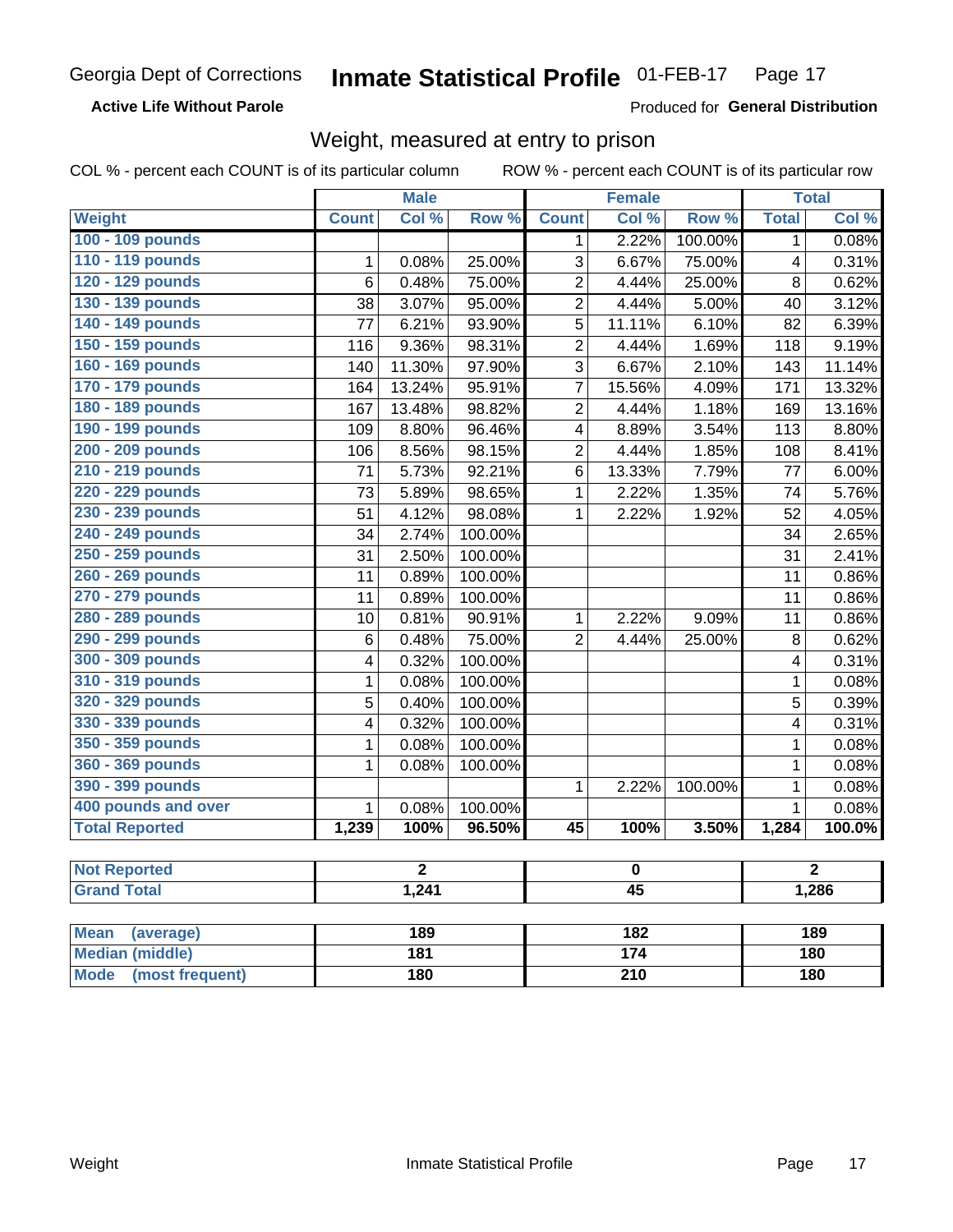#### Inmate Statistical Profile 01-FEB-17 Page 18

Produced for General Distribution

# **Active Life Without Parole**

# Veterans validated by Veteran's Administration

COL % - percent each COUNT is of its particular column

|                          |              | <b>Male</b> |                    | <b>Female</b> |       |              | <b>Total</b> |
|--------------------------|--------------|-------------|--------------------|---------------|-------|--------------|--------------|
| <b>Military service</b>  | <b>Count</b> | Col %       | <b>Row % Count</b> | Col %         | Row % | <b>Total</b> | Col %        |
| <b>Others</b><br>0       | 47           | 43.93%      | 100.00%            |               |       | 47           | 43.52%       |
| <b>Air Force</b>         | 42           | 39.25%      | 97.67%             | 100.00%       | 2.33% | 43           | 39.81%       |
| <b>Army</b>              | 6            | 5.61%       | 100.00%            |               |       | 6            | 5.56%        |
| <b>Navy</b><br>3         |              | 3.74%       | 100.00%            |               |       | 4            | 3.70%        |
| <b>Coast Guard</b><br>5. | 8            | 7.48%       | 100.00%            |               |       | 8            | 7.41%        |
| <b>Total Reported</b>    | 107          | 100%        | 99.07%             | 100%          | .93%  | 108          | 100%         |

| rtea :       | $\overline{101}$ | 44 | 170<br>$\sim$ |
|--------------|------------------|----|---------------|
| <b>Total</b> | . 241            | 45 | ,286          |

| Mo<br>m | ∖‡h∧rc<br>_____ | $-0.002$<br>28 F T<br>UI CE | <b>Others</b><br>____ |
|---------|-----------------|-----------------------------|-----------------------|
|         |                 |                             |                       |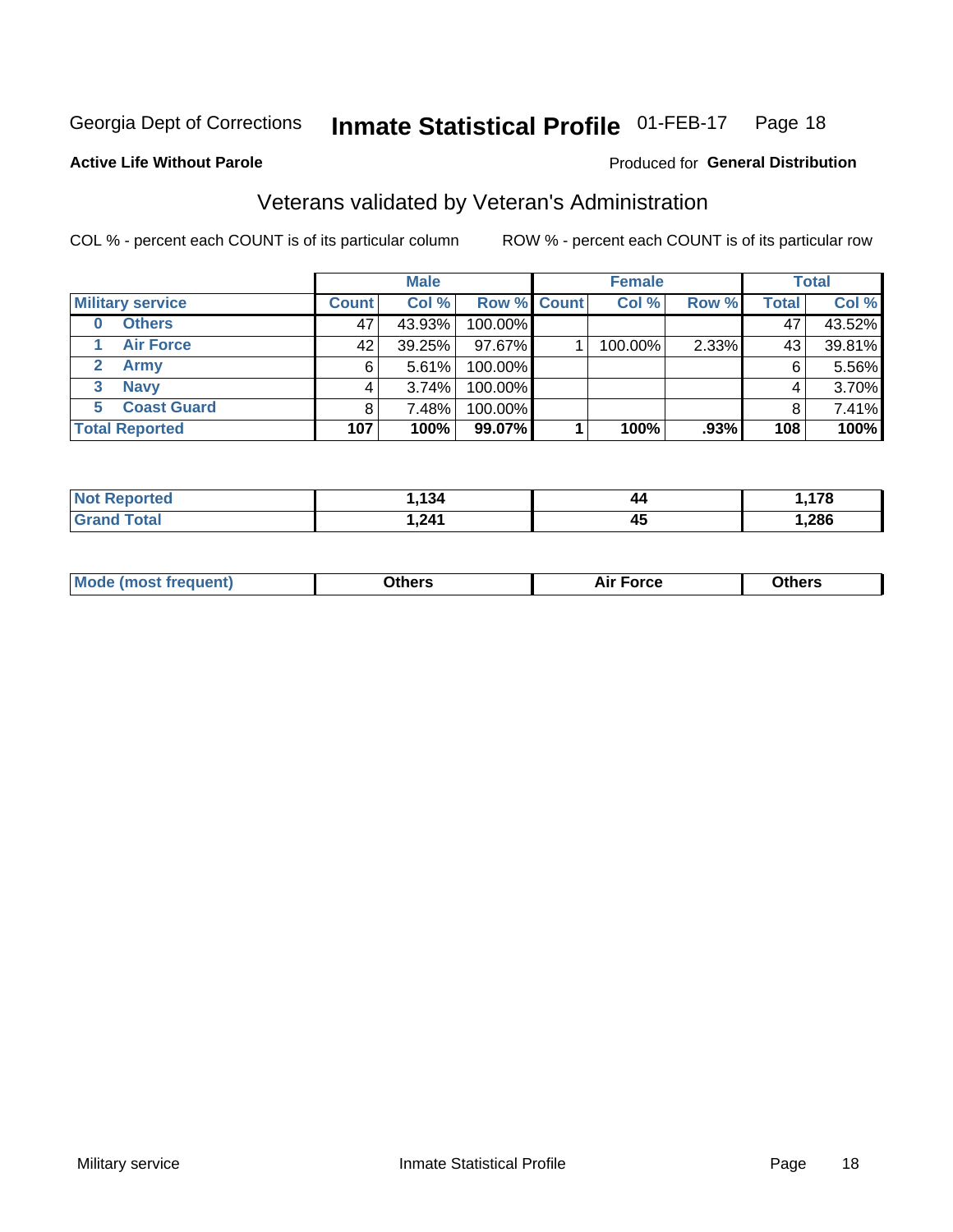#### **Inmate Statistical Profile 01-FEB-17** Page 19

**Active Life Without Parole** 

Produced for General Distribution

# Type of admission to prison

COL % - percent each COUNT is of its particular column

|                                      |              | <b>Male</b> |                    |    | <b>Female</b> |       |              | <b>Total</b> |
|--------------------------------------|--------------|-------------|--------------------|----|---------------|-------|--------------|--------------|
| <b>Type of Admission</b>             | <b>Count</b> | Col %       | <b>Row % Count</b> |    | Col %         | Row % | <b>Total</b> | Col %        |
| <b>New Sentence</b><br>52            | 1,181        | 95.17%      | 96.33%             | 45 | 100.00%       | 3.67% | 1,226        | 95.33%       |
| <b>Probation Rev Partial</b><br>53   | 5            | .40%        | 100.00%            |    |               |       | 5            | .39%         |
| <b>Probation Rev Remainder</b><br>54 | 7            | .56%        | 100.00%            |    |               |       |              | .54%         |
| <b>Parole Rev New Sentence</b><br>55 | 19           | 1.53%       | 100.00%            |    |               |       | 19           | 1.48%        |
| <b>Parole Rev No New</b><br>56       | 15           | 1.21%       | 100.00%            |    |               |       | 15           | 1.17%        |
| <b>Sentence</b>                      |              |             |                    |    |               |       |              |              |
| <b>Life W/O Parole</b><br>70         | 13           | 1.05%       | 100.00%            |    |               |       | 13           | 1.01%        |
| <b>Unknown</b><br>82                 |              | $.08\%$     | 100.00%            |    |               |       |              | .08%         |
| <b>Total Reported</b>                | 1,241        | 100%        | 96.5%              | 45 | 100%          | 3.5%  | 1,286        | 100%         |

| Reported<br><b>NOT</b> |          |    |      |
|------------------------|----------|----|------|
| Total<br>"Gran.        | 211<br>. | ᠇᠊ | .286 |

| Mode (most frequent) | <b>New Sentence</b> | <b>New Sentence</b> | <b>New Sentence</b> |
|----------------------|---------------------|---------------------|---------------------|
|                      |                     |                     |                     |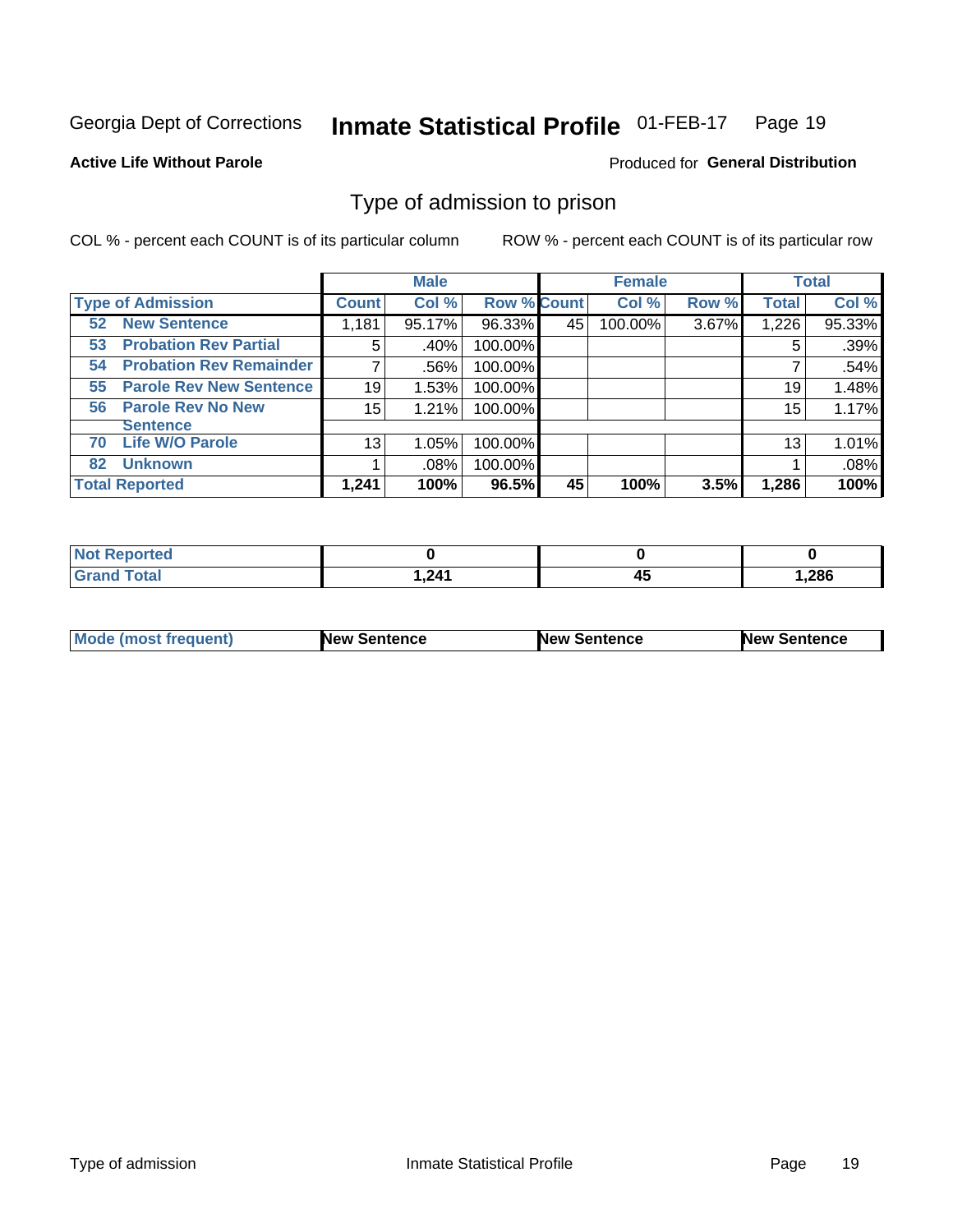#### Inmate Statistical Profile 01-FEB-17 Page 20

**Active Life Without Parole** 

Produced for General Distribution

# Current / last supervision level

COL % - percent each COUNT is of its particular column

|                        |              | <b>Male</b> |                    |    | <b>Female</b> |       |       | <b>Total</b> |
|------------------------|--------------|-------------|--------------------|----|---------------|-------|-------|--------------|
| <b>Security Status</b> | <b>Count</b> | Col%        | <b>Row % Count</b> |    | Col %         | Row % | Total | Col %        |
| 4 Medium               | ົ            | $.24\%$     | $100.00\%$         |    | .00%          |       |       | .23%         |
| 5 Close                | 1,238        | 99.76%      | 96.49%             | 45 | 100.00%       | 3.51% | 1,283 | 99.77%       |
| <b>Total Reported</b>  | 1,241        | 100%        | 96.5%              | 45 | 100%          | 3.5%  | 1,286 | 100%         |

| <b>Still being diagnosed</b> |       |    |       |
|------------------------------|-------|----|-------|
| <b>Not Reported</b>          |       |    |       |
| <b>Grand Total</b>           | 241.ا | 45 | 1,286 |

| <b>Mode (most frequent)</b> | Close | ∵lose | Close |
|-----------------------------|-------|-------|-------|
|                             |       |       |       |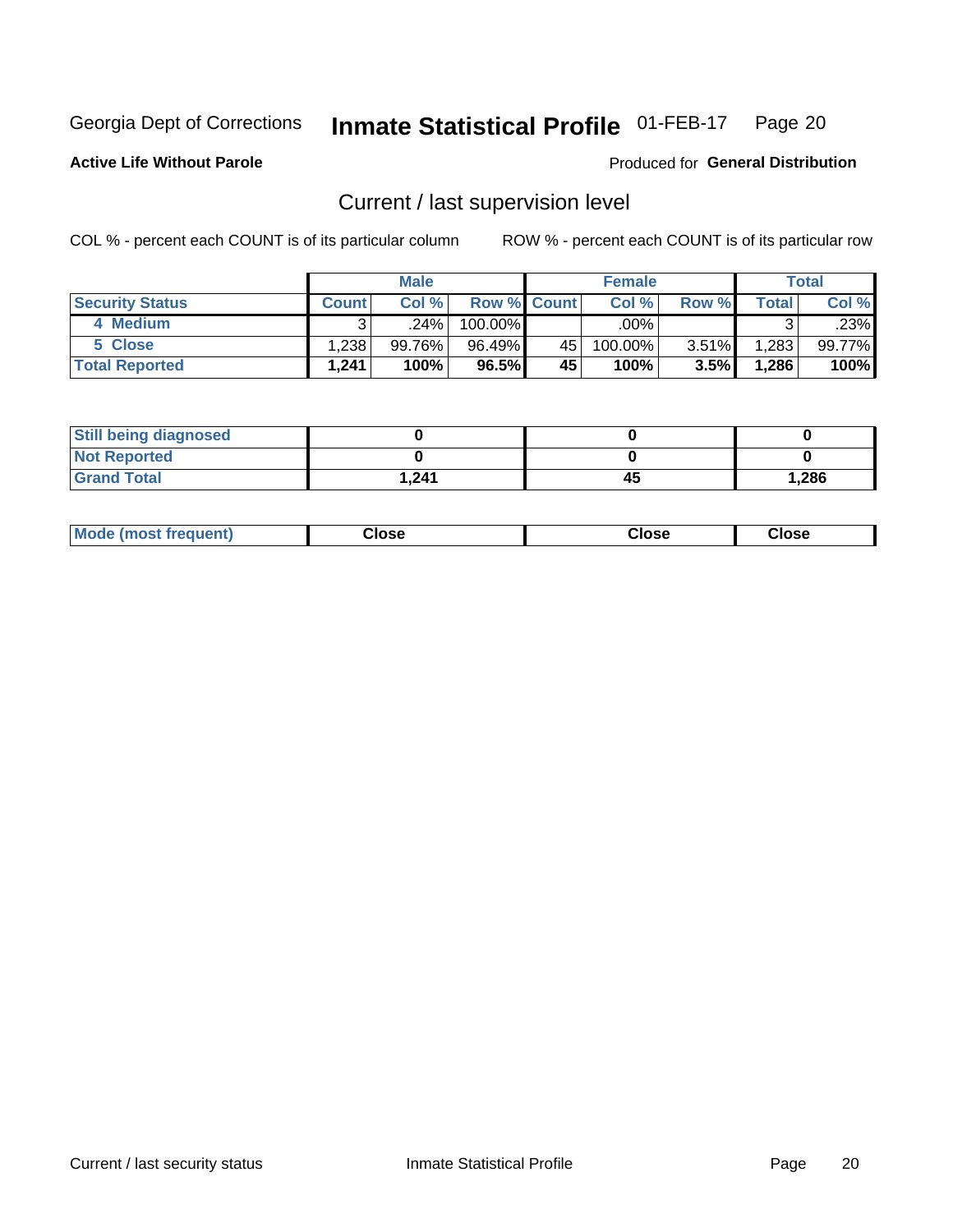#### Inmate Statistical Profile 01-FEB-17 Page 21

**Active Life Without Parole** 

Produced for General Distribution

# Current / last type of institution

COL % - percent each COUNT is of its particular column

|                            |              | <b>Male</b> |                    |                 | <b>Female</b> |          |        | <b>Total</b> |
|----------------------------|--------------|-------------|--------------------|-----------------|---------------|----------|--------|--------------|
| <b>Type of Institution</b> | <b>Count</b> | Col%        | <b>Row % Count</b> |                 | Col %         | Row %    | Total  | Col %        |
| <b>State Prison</b>        | .241         | $100.00\%$  | $96.50\%$          | 45              | $100.00\%$    | $3.50\%$ | ا 286. | 100.00%      |
| <b>Total Reported</b>      | 1,241        | 100%        | 96.5%              | 45 <sup>1</sup> | $100\%$ .     | 3.5%     | 1,286  | 100%         |

| τeα<br>$\sim$ |            |    |        |
|---------------|------------|----|--------|
|               | 1.24'<br>, | 45 | 286, ا |

|  | <b>Mode (most frequent)</b> | State Prison | <b>State Prison</b> | <b>State Prison</b> |
|--|-----------------------------|--------------|---------------------|---------------------|
|--|-----------------------------|--------------|---------------------|---------------------|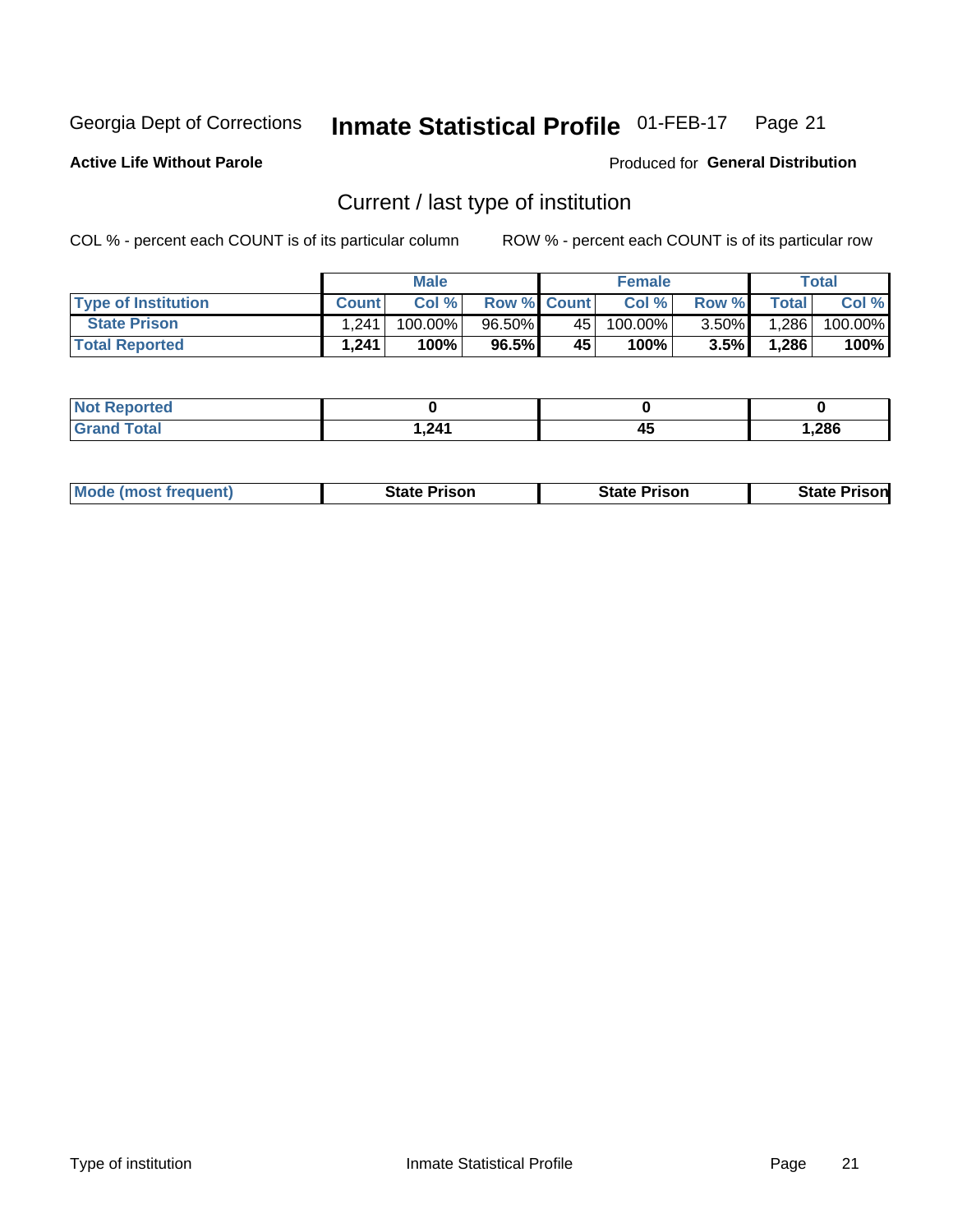#### Inmate Statistical Profile 01-FEB-17 Page 22

### **Active Life Without Parole**

### Produced for General Distribution

# Institution type - transitional centers

COL % - percent each COUNT is of its particular column

|                                                | Male  |                    | <b>Female</b> |                   | Total |
|------------------------------------------------|-------|--------------------|---------------|-------------------|-------|
| <b>Institution Type - Trans. Centers Count</b> | Col % | <b>Row % Count</b> |               | Col % Row % Total | Col % |
| <b>Total Reported</b>                          |       |                    |               |                   |       |

| <b>Reported</b><br><b>NOT</b><br>$\sim$            |  |  |
|----------------------------------------------------|--|--|
| $f$ $f \circ f \circ f$<br>$C = 1$<br><b>TULAI</b> |  |  |

| Mode (most frequent) | <b>Null</b> | <b>Null</b> | <b>Null</b> |
|----------------------|-------------|-------------|-------------|
|                      |             |             |             |
|                      |             |             |             |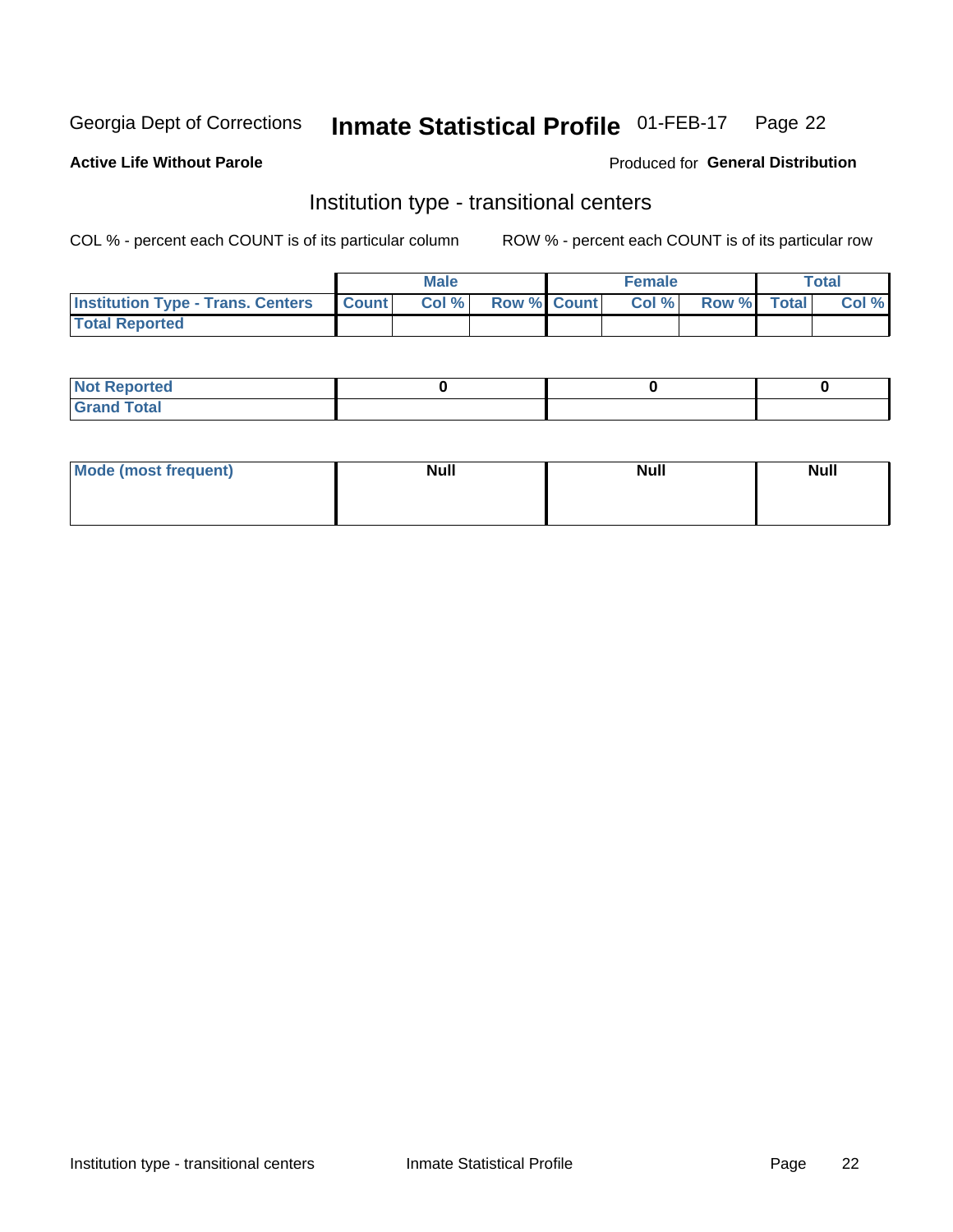#### Inmate Statistical Profile 01-FEB-17 Page 23

**Active Life Without Parole** 

Produced for General Distribution

# Institution type - county prisons

COL % - percent each COUNT is of its particular column

|                                                    | <b>Male</b> |       |                          | <b>Female</b> |  |             | <b>Total</b> |       |
|----------------------------------------------------|-------------|-------|--------------------------|---------------|--|-------------|--------------|-------|
| <b>Institution Type - County Prisons   Count  </b> |             | Col % | <b>Row % Count Col %</b> |               |  | Row % Total |              | Col % |
| <b>Total Reported</b>                              |             |       |                          |               |  |             |              |       |

| <b>Not Reported</b>   |  |  |
|-----------------------|--|--|
| <b>Total</b><br>Granc |  |  |

| Mode (most frequent) | <b>Null</b> | <b>Null</b><br><b>Null</b> |
|----------------------|-------------|----------------------------|
|                      |             |                            |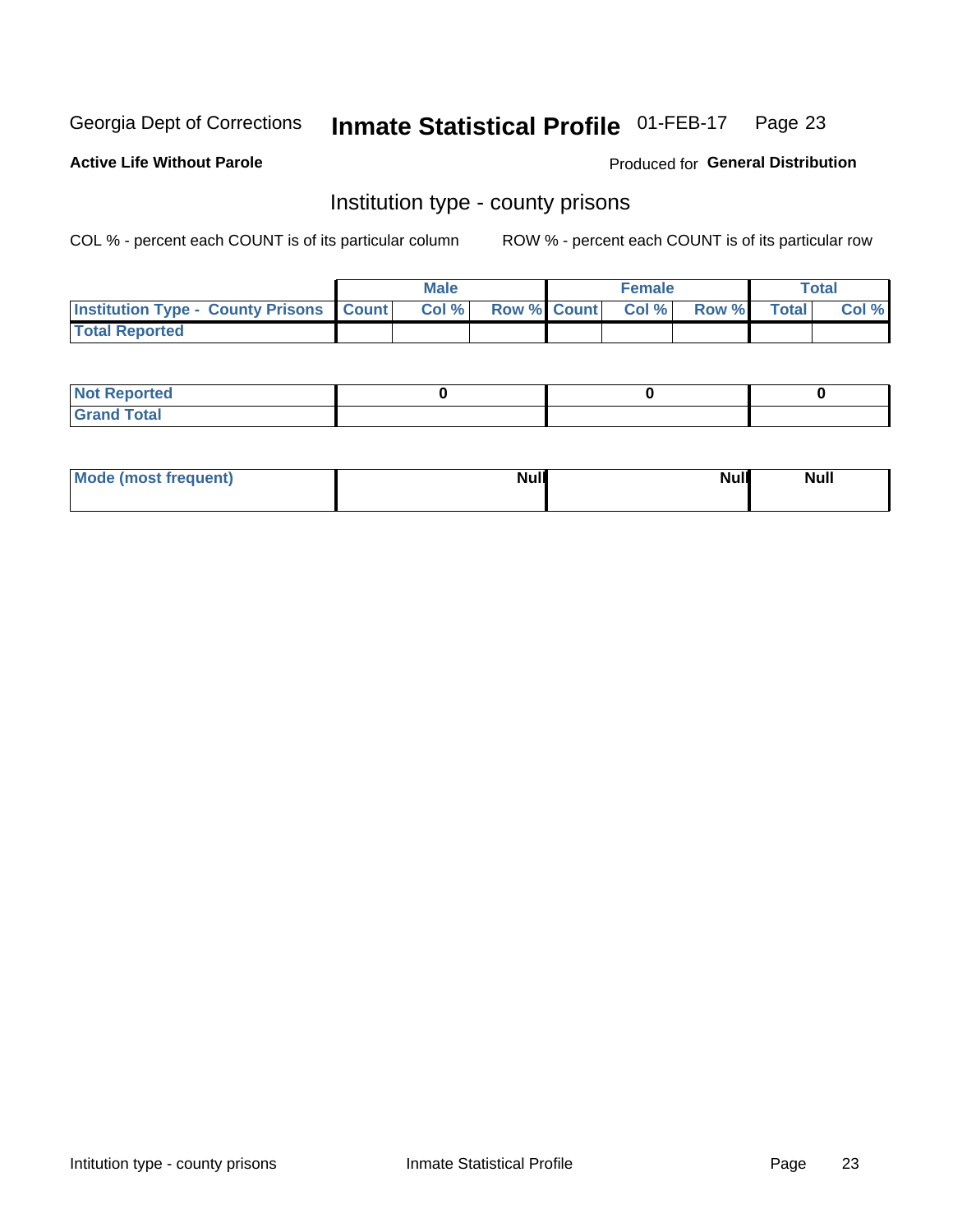#### Inmate Statistical Profile 01-FEB-17 Page 24

### **Active Life Without Parole**

# Produced for General Distribution

# Institution type - state prisons

COL % - percent each COUNT is of its particular column

|                                         | <b>Male</b>               |        |          |                             | <b>Female</b> |         | <b>Total</b>                        |                    |
|-----------------------------------------|---------------------------|--------|----------|-----------------------------|---------------|---------|-------------------------------------|--------------------|
| <b>Institution Type - State Prisons</b> | <b>Count</b>              | Col %  | Row %    | <b>Count</b>                | Col %         | Row %   | <b>Total</b>                        | Col %              |
| <b>Arrendale State Prison</b>           |                           |        |          | 21                          | 46.67%        | 100.00% | 21                                  | 1.63%              |
| <b>Augusta State Med. Prison</b>        | 59                        | 4.75%  | 100.00%  |                             |               |         | 59                                  | 4.59%              |
| <b>Autry State Prison</b>               | 1                         | .08%   | 100.00%  |                             |               |         | 1                                   | .08%               |
| <b>Baldwin State Prison</b>             | 26                        | 2.10%  | 100.00%  |                             |               |         | 26                                  | 2.02%              |
| <b>Central State Prison</b>             | 2                         | .16%   | 100.00%  |                             |               |         | 2                                   | .16%               |
| <b>Coastal State Prison</b>             | 4                         | .32%   | 100.00%  |                             |               |         | 4                                   | .31%               |
| <b>Ga Diag Class Prison</b>             | 37                        | 2.98%  | 100.00%  |                             |               |         | 37                                  | 2.88%              |
| <b>Ga State Prison</b>                  | 28                        | 2.26%  | 100.00%  |                             |               |         | 28                                  | 2.18%              |
| <b>Hancock State Prison</b>             | 142                       | 11.44% | 100.00%  |                             |               |         | 142                                 | 11.04%             |
| <b>Hays State Prison</b>                | 135                       | 10.88% | 100.00%  |                             |               |         | 135                                 | 10.50%             |
| <b>Macon State Prison</b>               | 224                       | 18.05% | 100.00%  |                             |               |         | 224                                 | 17.42%             |
| <b>Phillips State Prison</b>            | 17                        | 1.37%  | 100.00%  |                             |               |         | 17                                  | 1.32%              |
| <b>Pulaski State Prison</b>             |                           |        |          | 24                          | 53.33%        | 100.00% | 24                                  | 1.87%              |
| <b>Smith State Prison</b>               | 161                       | 12.97% | 100.00%  |                             |               |         | 161                                 | 12.52%             |
| <b>Telfair State Prison</b>             | 170                       | 13.70% | 100.00%  |                             |               |         | 170                                 | 13.22%             |
| <b>Valdosta State Prison</b>            | 122                       | 9.83%  | 100.00%  |                             |               |         | 122                                 | 9.49%              |
| <b>Ware State Prison</b>                | 113                       | 9.11%  | 100.00%  |                             |               |         | 113                                 | 8.79%              |
| <b>Total Reported</b>                   | 1,241                     | 100%   | 96.5%    | 45                          | 100%          | 3.5%    | 1,286                               | $\overline{100\%}$ |
| <b>Not Reported</b>                     | 0                         |        | $\bf{0}$ |                             |               |         | $\bf{0}$                            |                    |
| <b>Grand Total</b>                      |                           | 1,241  |          | 45                          |               |         | 1,286                               |                    |
| <b>Mode (most frequent)</b>             | <b>Macon State Prison</b> |        |          | <b>Pulaski State Prison</b> |               |         | <b>Macon State</b><br><b>Prison</b> |                    |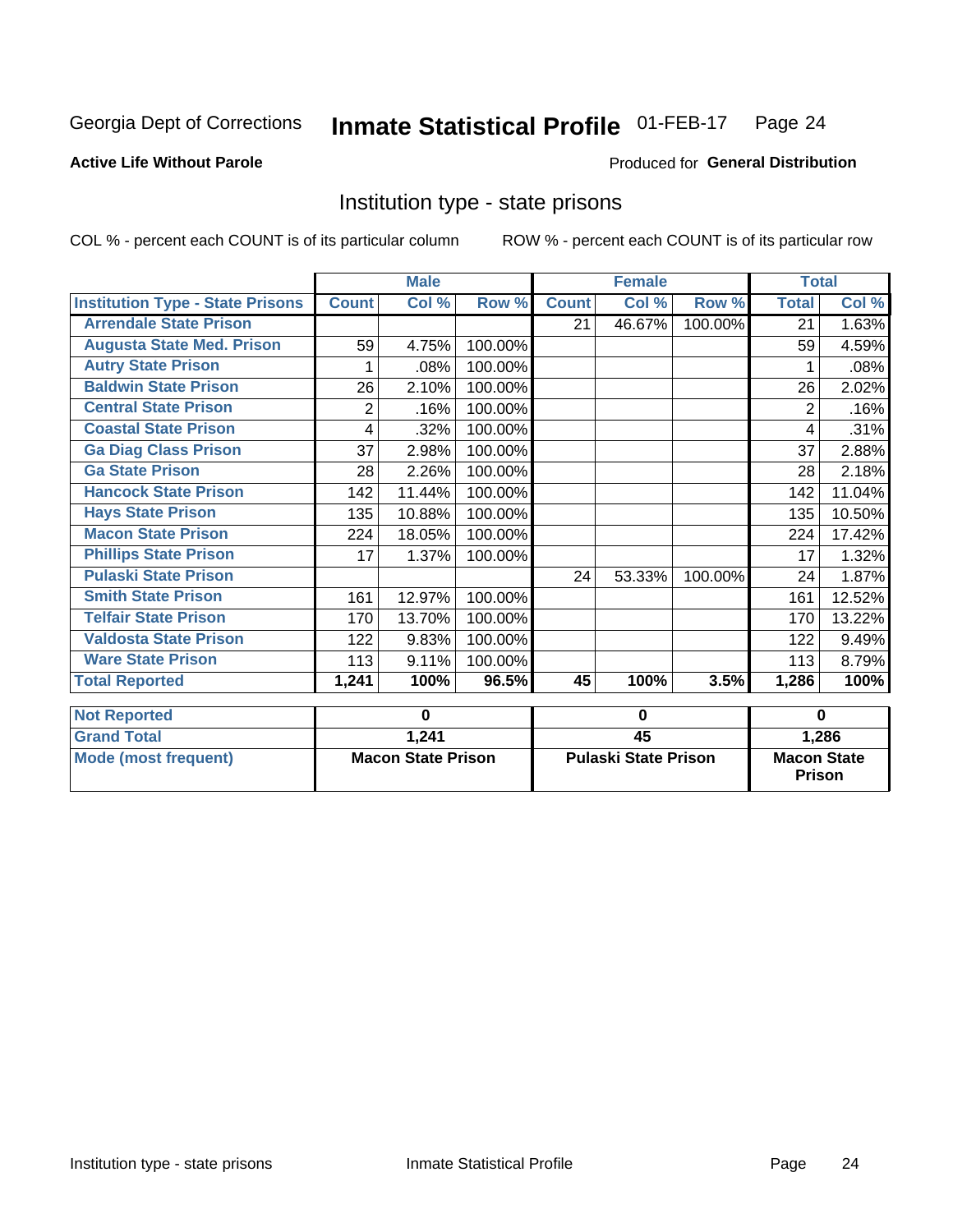#### Inmate Statistical Profile 01-FEB-17 Page 25

### **Active Life Without Parole**

### Produced for General Distribution

# Institution type - private prisons

COL % - percent each COUNT is of its particular column

|                                                 | <b>Male</b> |       |                    | <b>Female</b> |       |             | Total |       |
|-------------------------------------------------|-------------|-------|--------------------|---------------|-------|-------------|-------|-------|
| <b>Institution Type - Private Prisons Count</b> |             | Col % | <b>Row % Count</b> |               | Col % | Row % Total |       | Col % |
| <b>Total Reported</b>                           |             |       |                    |               |       |             |       |       |

| Not Reported           |  |  |
|------------------------|--|--|
| <b>Cotal</b><br>______ |  |  |

| Moc<br>`auent) | <b>Null</b> | <b>Null</b> | _____ |
|----------------|-------------|-------------|-------|
|                |             |             |       |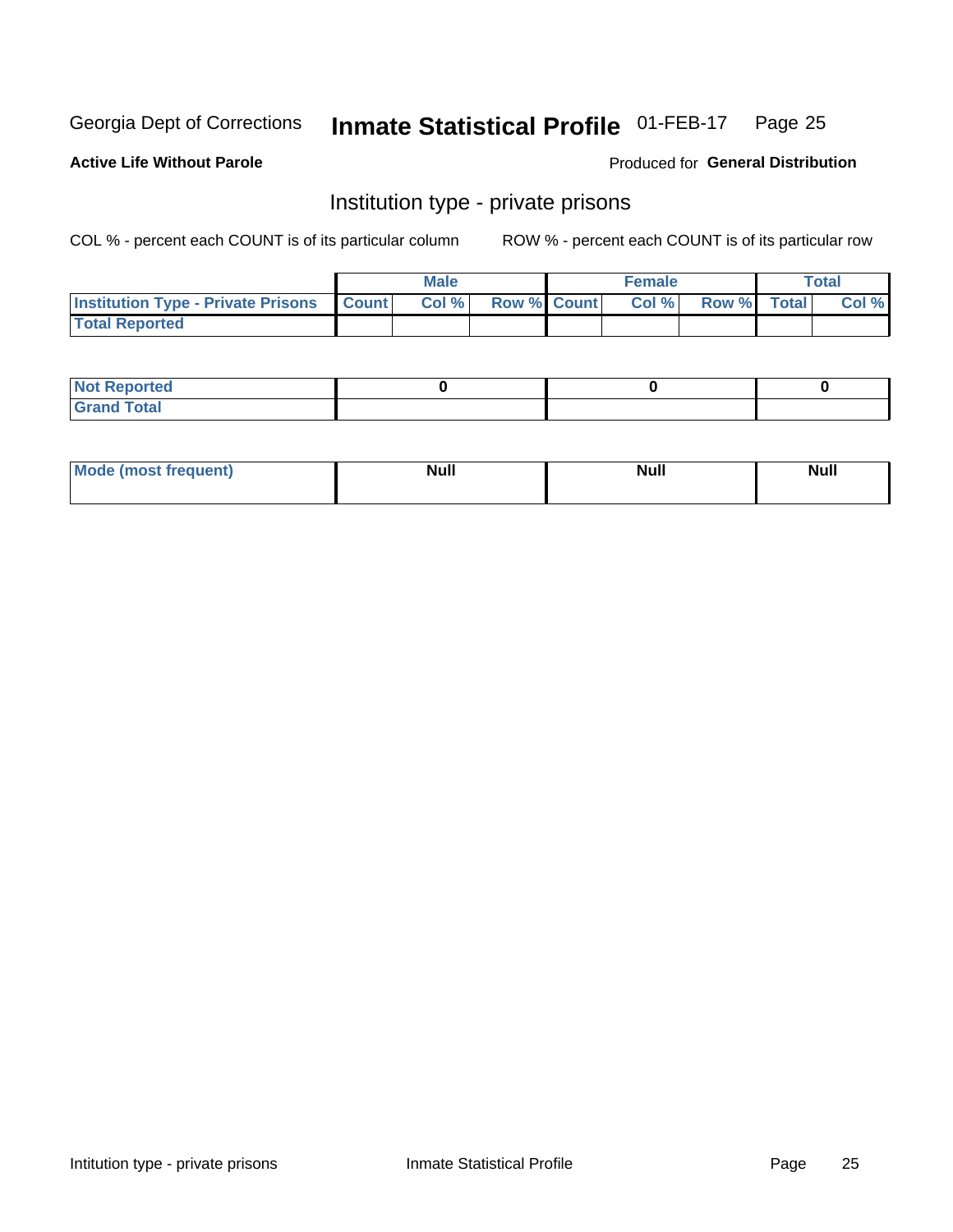#### **Inmate Statistical Profile 01-FEB-17** Page 26

### **Active Life Without Parole**

### Produced for General Distribution

# Institution type - inmate boot camp

COL % - percent each COUNT is of its particular column

|                                      | <b>Male</b>  |       |               |              | <b>Female</b> | <b>Total</b> |  |       |
|--------------------------------------|--------------|-------|---------------|--------------|---------------|--------------|--|-------|
| <b>Institution Type - Boot Camps</b> | <b>Count</b> | Col % | <b>Row %I</b> | <b>Count</b> | Col %         | Row % Total  |  | Col % |
| <b>Total Rported</b>                 |              |       |               |              |               |              |  |       |

| <b>Not Reported</b>            |  |  |
|--------------------------------|--|--|
| <b>Total</b><br>C <sub>r</sub> |  |  |

| Mod<br>uamo | Nul.<br>$- - - - - -$ | <b>Null</b> | . .<br>uu.<br>------ |
|-------------|-----------------------|-------------|----------------------|
|             |                       |             |                      |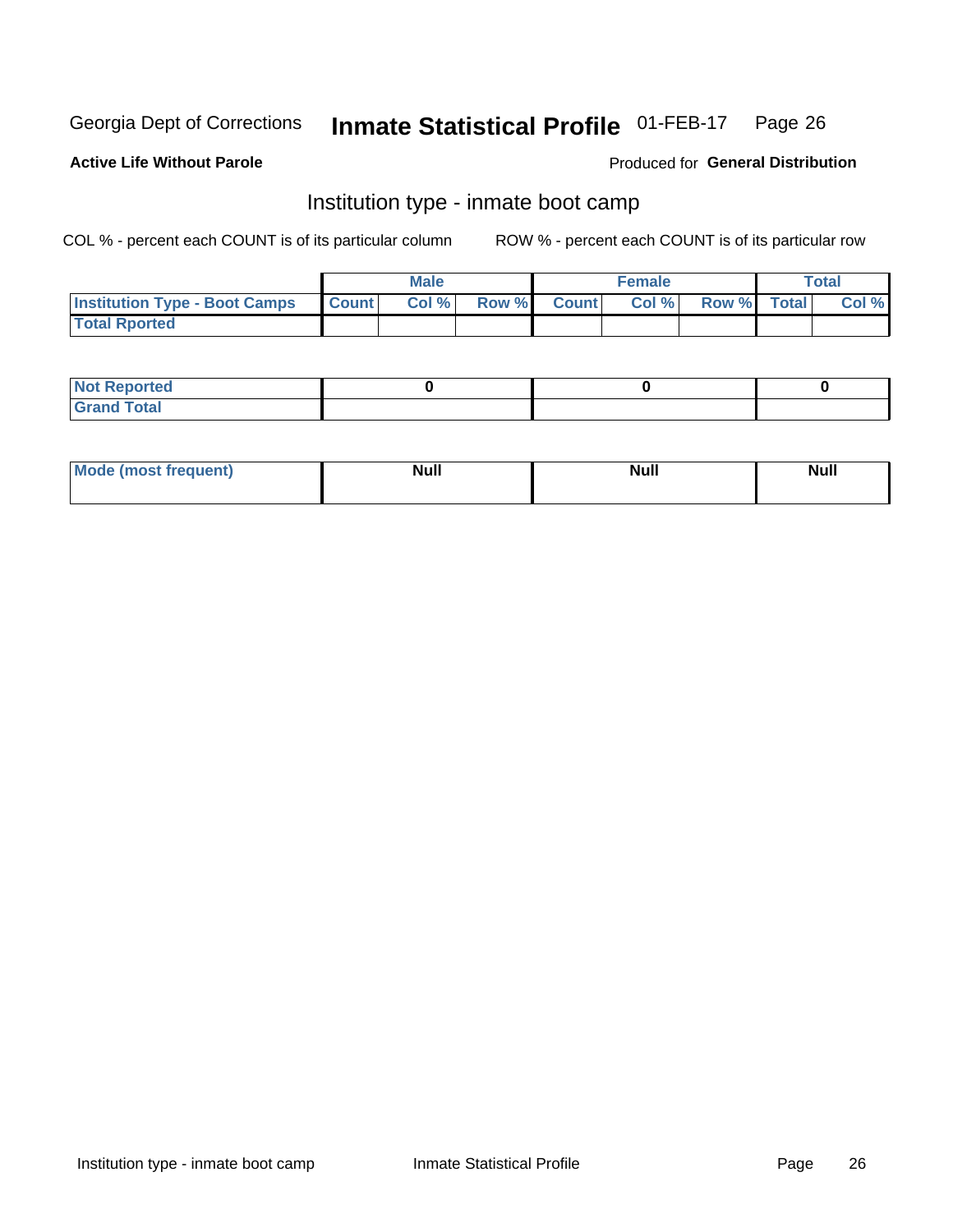#### Inmate Statistical Profile 01-FEB-17 Page 27

**Active Life Without Parole** 

**Produced for General Distribution** 

# Number of disciplinary reports

COL % - percent each COUNT is of its particular column

|                                       | <b>Male</b>  |          |             |    | <b>Female</b> | <b>Total</b> |              |        |
|---------------------------------------|--------------|----------|-------------|----|---------------|--------------|--------------|--------|
| <b>Number of Disciplinary Reports</b> | <b>Count</b> | Col %    | Row % Count |    | Col %         | Row %        | <b>Total</b> | Col %  |
|                                       | 327          | 26.35%   | 93.97%      | 21 | 46.67%        | 6.03%        | 348          | 27.06% |
|                                       | 170          | 13.70%   | 96.59%      | 6  | 13.33%        | 3.41%        | 176          | 13.69% |
| $\mathbf{2}$                          | 111          | $8.94\%$ | 94.87%      | 6  | 13.33%        | 5.13%        | 117          | 9.10%  |
| 3                                     | 93           | 7.49%    | 96.88%      | 3  | 6.67%         | $3.13\%$     | 96           | 7.47%  |
|                                       | 71           | 5.72%    | 97.26%      | 2  | 4.44%         | 2.74%        | 73           | 5.68%  |
| 5                                     | 58           | 4.67%    | 100.00%     |    |               |              | 58           | 4.51%  |
| <b>More Than 5</b>                    | 411          | 33.12%   | 98.33%      | 7  | 15.56%        | 1.67%        | 418          | 32.50% |
| <b>Total Reported</b>                 | 1,241        | 100%     | 96.50%      | 45 | 100%          | 3.50%        | 1,286        | 100.0% |

| <b>rteo</b><br>NO |                |    |       |
|-------------------|----------------|----|-------|
| <b>Total</b>      | 241<br>. L T I | −~ | 286,، |

| Mean (average)       | 7 94<br>$\sim$ | 7.10 |
|----------------------|----------------|------|
| Median (middle)      |                |      |
| Mode (most frequent) |                |      |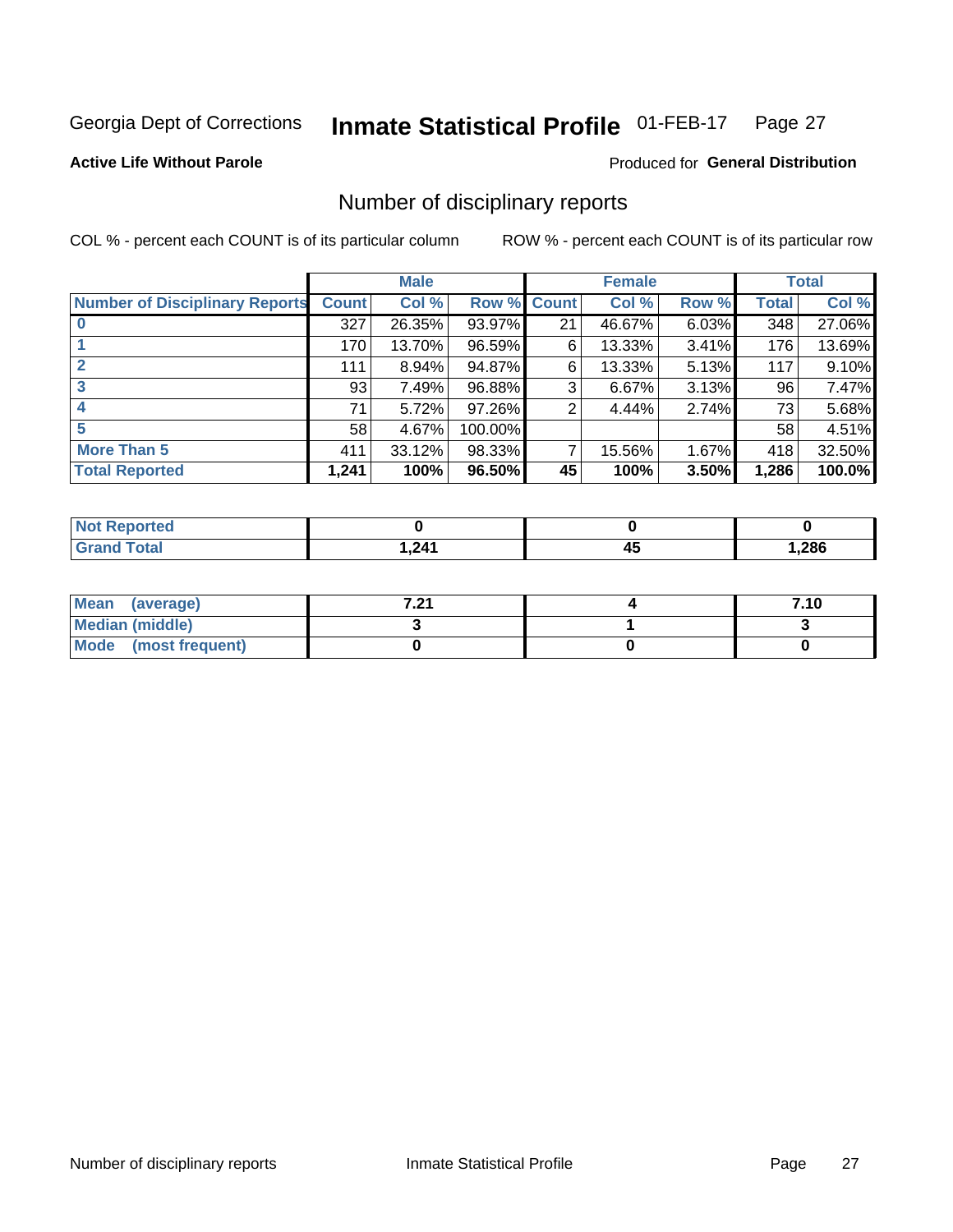#### Inmate Statistical Profile 01-FEB-17 Page 28

**Active Life Without Parole** 

**Produced for General Distribution** 

# Number of transfers

COL % - percent each COUNT is of its particular column

|                            | <b>Male</b> |          | <b>Female</b> |              |        | <b>Total</b> |              |          |
|----------------------------|-------------|----------|---------------|--------------|--------|--------------|--------------|----------|
| <b>Number of Transfers</b> | Count l     | Col %    | Row %         | <b>Count</b> | Col %  | Row %        | <b>Total</b> | Col %    |
|                            | 21          | 1.69%    | 75.00%        | 7            | 15.56% | 25.00%       | 28           | 2.18%    |
|                            | 358         | 28.85%   | 94.46%        | 21           | 46.67% | 5.54%        | 379          | 29.47%   |
| 2                          | 167         | 13.46%   | 95.43%        | 8            | 17.78% | 4.57%        | 175          | 13.61%   |
| 3                          | 113         | $9.11\%$ | 97.41%        | 3            | 6.67%  | $2.59\%$     | 116          | $9.02\%$ |
|                            | 82          | 6.61%    | 98.80%        |              | 2.22%  | 1.20%        | 83           | 6.45%    |
| 5                          | 55          | 4.43%    | 98.21%        |              | 2.22%  | 1.79%        | 56           | 4.35%    |
| <b>More Than 5</b>         | 445         | 35.86%   | 99.11%        | 4            | 8.89%  | 0.89%        | 449          | 34.91%   |
| <b>Total Reported</b>      | 1,241       | 100%     | 96.50%        | 45           | 100.0% | 3.50%        | 1,286        | 100%     |

| prted<br><b>NOT REDC</b> |                |     |       |
|--------------------------|----------------|-----|-------|
| <sup>-</sup> otal        | 241<br>. L T I | - 7 | 286,، |

| Mean (average)       | 5.83 | 1.87 | 5.69 |
|----------------------|------|------|------|
| Median (middle)      |      |      |      |
| Mode (most frequent) |      |      |      |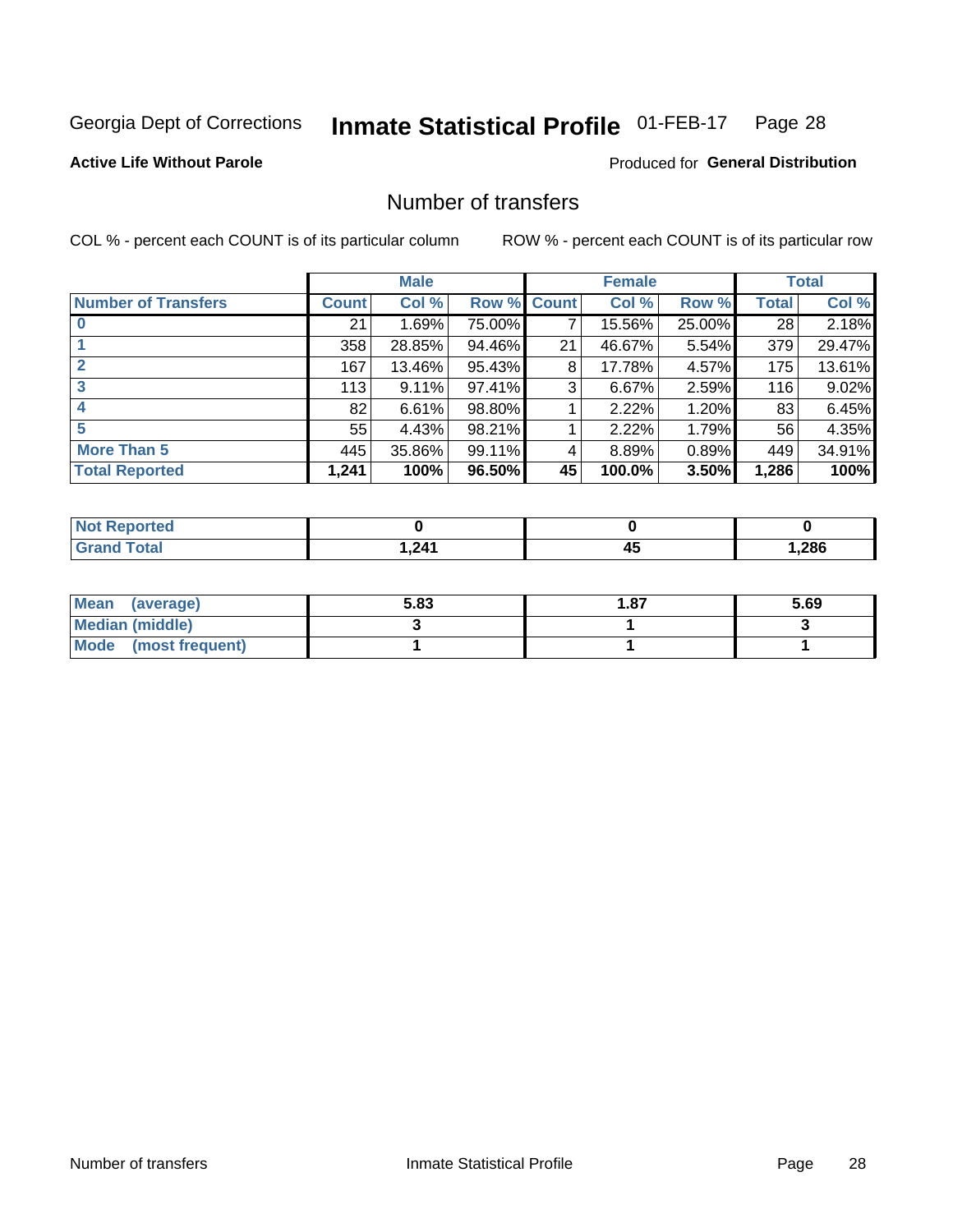#### Inmate Statistical Profile 01-FEB-17 Page 29

**Active Life Without Parole** 

**Produced for General Distribution** 

# Number of escapes

COL % - percent each COUNT is of its particular column

|                          | <b>Male</b>  |           |                    | <b>Female</b> |         |          | Total |        |
|--------------------------|--------------|-----------|--------------------|---------------|---------|----------|-------|--------|
| <b>Number of Escapes</b> | <b>Count</b> | Col %     | <b>Row % Count</b> |               | Col %   | Row %    | Total | Col %  |
|                          | .237         | $99.68\%$ | 96.49%             | 45            | 100.00% | $3.51\%$ | 1,282 | 99.69% |
|                          |              | 0.16%     | 100.00%            |               |         |          |       | 0.16%  |
|                          |              | 0.16%     | 100.00%            |               |         |          |       | 0.16%  |
| <b>Total Reported</b>    | .241         | 100%      | $96.50\%$          | 45            | 100%    | 3.50%    | 1,286 | 100.0% |

| <b>Not Reported</b> |       |           |        |
|---------------------|-------|-----------|--------|
| Total               | 1,241 | . .<br>᠇୰ | 286, ا |

| Mean (average)       |  |  |
|----------------------|--|--|
| Median (middle)      |  |  |
| Mode (most frequent) |  |  |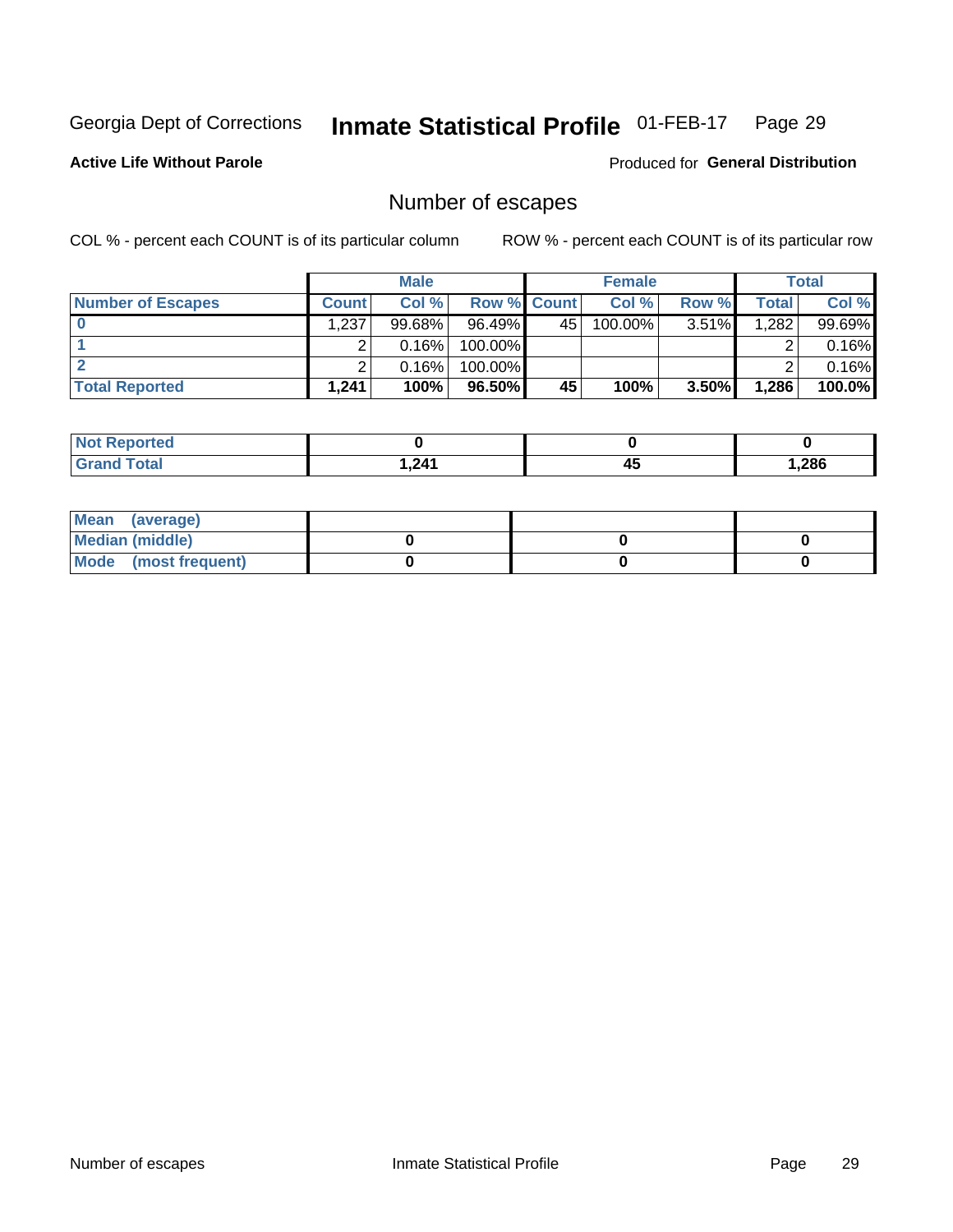# **Active Life Without Parole**

# Produced for General Distribution

# Time served in current (or last) institution

COL % - percent each COUNT is of its particular column

|                              |              | <b>Male</b> |         |                | <b>Female</b> |        | <b>Total</b> |        |
|------------------------------|--------------|-------------|---------|----------------|---------------|--------|--------------|--------|
| <b>Time In Institution</b>   | <b>Count</b> | Col %       | Row %   | <b>Count</b>   | Col %         | Row %  | <b>Total</b> | Col %  |
| 0 to 3 months                | 132          | 10.64%      | 97.78%  | 3              | 6.67%         | 2.22%  | 135          | 10.50% |
| <b>3.01 to 6 months</b>      | 111          | 8.94%       | 99.11%  | 1              | 2.22%         | 0.89%  | 112          | 8.71%  |
| 6.01 to 9 months             | 72           | 5.80%       | 92.31%  | 6              | 13.33%        | 7.69%  | 78           | 6.07%  |
| 9.01 to 12 months            | 94           | 7.57%       | 93.07%  | 7              | 15.56%        | 6.93%  | 101          | 7.85%  |
| <b>12.01 to 18 months</b>    | 146          | 11.76%      | 96.05%  | 6              | 13.33%        | 3.95%  | 152          | 11.82% |
| <b>18.01 to 24 months</b>    | 92           | 7.41%       | 97.87%  | $\overline{2}$ | 4.44%         | 2.13%  | 94           | 7.31%  |
| $2.01$ to 3 years            | 156          | 12.57%      | 95.71%  | 7              | 15.56%        | 4.29%  | 163          | 12.67% |
| 3.01 to 4 years              | 126          | 10.15%      | 96.18%  | 5              | 11.11%        | 3.82%  | 131          | 10.19% |
| $4.01$ to 5 years            | 89           | 7.17%       | 100.00% |                |               |        | 89           | 6.92%  |
| $\overline{5.01}$ to 6 years | 53           | 4.27%       | 88.33%  | 7              | 15.56%        | 11.67% | 60           | 4.67%  |
| 6.01 to 7 years              | 39           | 3.14%       | 100.00% |                |               |        | 39           | 3.03%  |
| $7.01$ to 8 years            | 39           | 3.14%       | 100.00% |                |               |        | 39           | 3.03%  |
| 8.01 to 9 years              | 23           | 1.85%       | 100.00% |                |               |        | 23           | 1.79%  |
| 9.01 to 10 years             | 12           | 0.97%       | 100.00% |                |               |        | 12           | 0.93%  |
| Over 10 years                | 57           | 4.59%       | 98.28%  | 1              | 2.22%         | 1.72%  | 58           | 4.51%  |
| <b>Total Reported</b>        | 1,241        | 100%        | 96.50%  | 45             | 100%          | 3.50%  | 1,286        | 100%   |

| <b>Not Reported</b> |       |         |       |
|---------------------|-------|---------|-------|
| <b>Total</b>        | 1,241 | --<br>™ | 1,286 |

| <b>Mean</b><br>(average) | 35 months | 29 months | 35 months |
|--------------------------|-----------|-----------|-----------|
| Median (middle)          | 23 months | 18 months | 22 months |
| Mode (most frequent)     | 0 months  | 3 months  | 1 months  |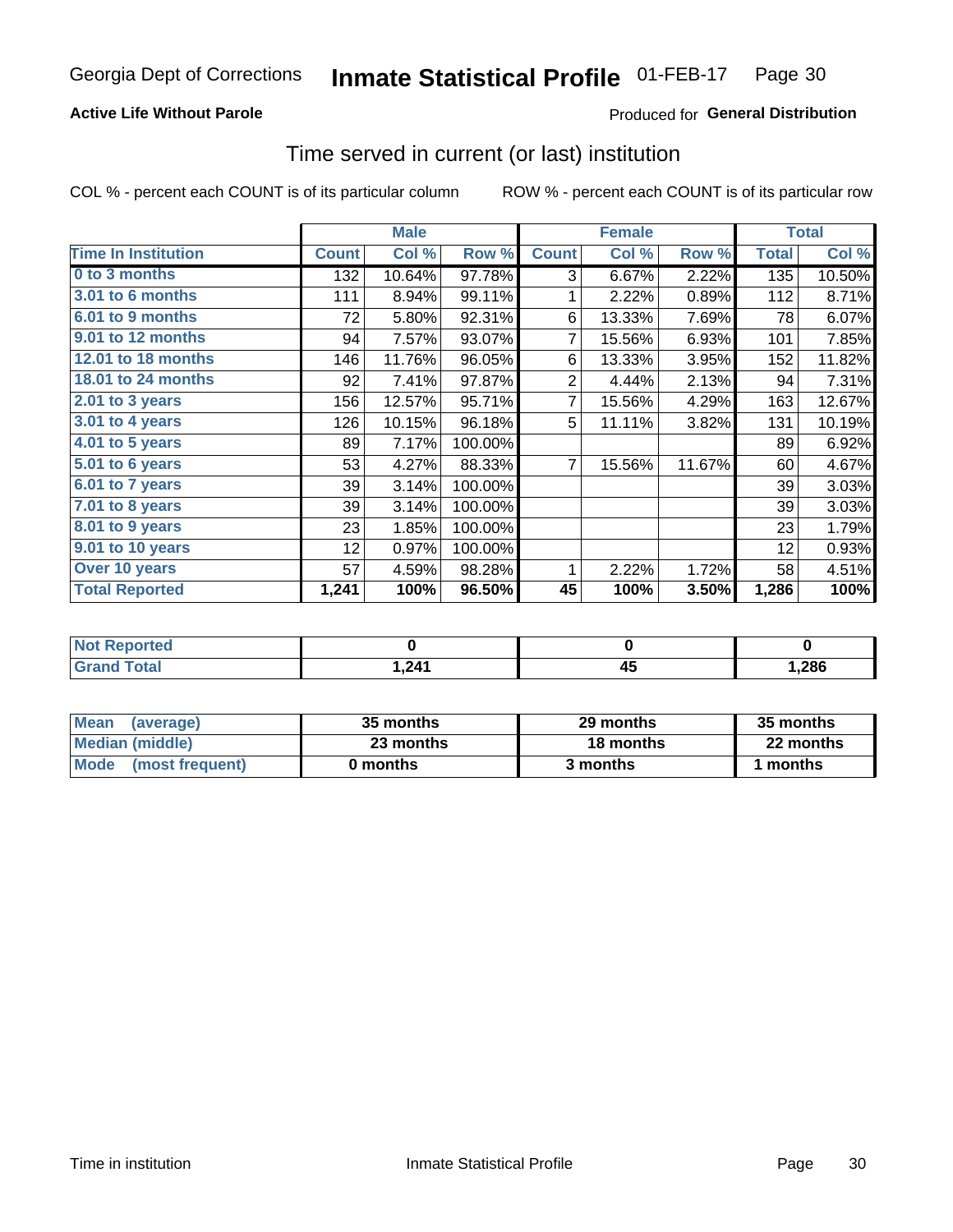#### **Inmate Statistical Profile 01-FEB-17** Page 31

### **Active Life Without Parole**

### Produced for General Distribution

# Highest grade level attained

COL % - percent each COUNT is of its particular column

|                              |                          | <b>Male</b> |         |                 | <b>Female</b> |        |                | <b>Total</b> |
|------------------------------|--------------------------|-------------|---------|-----------------|---------------|--------|----------------|--------------|
| <b>Grade Level</b>           | <b>Count</b>             | Col %       | Row %   | <b>Count</b>    | Col %         | Row %  | <b>Total</b>   | Col %        |
| No school at all             | $\overline{2}$           | 0.20%       | 100.00% |                 |               |        | 2              | 0.20%        |
| <b>Grade 1</b>               | 1                        | 0.10%       | 100.00% |                 |               |        | 1              | 0.10%        |
| <b>Grade 2</b>               | 1                        | 0.10%       | 100.00% |                 |               |        | $\mathbf{1}$   | 0.10%        |
| Grade 3                      | 3                        | 0.30%       | 100.00% |                 |               |        | 3              | 0.30%        |
| Grade 4                      | 3                        | 0.30%       | 100.00% |                 |               |        | 3              | 0.30%        |
| Grade 5                      | 1                        | 0.10%       | 100.00% |                 |               |        | 1              | 0.10%        |
| Grade 6                      | 9                        | 0.91%       | 100.00% |                 |               |        | 9              | 0.89%        |
| <b>Grade 7</b>               | 36                       | 3.66%       | 100.00% |                 |               |        | 36             | 3.57%        |
| Grade 8                      | 71                       | 7.22%       | 98.61%  | 1               | 4.17%         | 1.39%  | 72             | 7.14%        |
| Grade 9                      | 129                      | 13.11%      | 97.73%  | 3               | 12.50%        | 2.27%  | 132            | 13.10%       |
| Grade 10                     | 189                      | 19.21%      | 96.92%  | 6               | 25.00%        | 3.08%  | 195            | 19.35%       |
| Grade 11                     | 165                      | 16.77%      | 98.80%  | $\overline{2}$  | 8.33%         | 1.20%  | 167            | 16.57%       |
| <b>Grade 12 or GED</b>       | 237                      | 24.09%      | 96.73%  | 8               | 33.33%        | 3.27%  | 245            | 24.31%       |
| <b>Some tech school</b>      | 12                       | 1.22%       | 92.31%  | 1               | 4.17%         | 7.69%  | 13             | 1.29%        |
| <b>Completed tech school</b> | 15                       | 1.52%       | 100.00% |                 |               |        | 15             | 1.49%        |
| College, 1 year              | 35                       | 3.56%       | 97.22%  | 1               | 4.17%         | 2.78%  | 36             | 3.57%        |
| College, 2 year              | 37                       | 3.76%       | 97.37%  | 1               | 4.17%         | 2.63%  | 38             | 3.77%        |
| College, 3 year              | 14                       | 1.42%       | 100.00% |                 |               |        | 14             | 1.39%        |
| <b>Bachelor's degree</b>     | 16                       | 1.63%       | 100.00% |                 |               |        | 16             | 1.59%        |
| <b>Master's degree</b>       | $\overline{\mathcal{A}}$ | 0.41%       | 100.00% |                 |               |        | 4              | 0.40%        |
| Ph.D. degree                 | 1                        | 0.10%       | 50.00%  | 1               | 4.17%         | 50.00% | $\overline{c}$ | 0.20%        |
| Law degree                   | 2                        | 0.20%       | 100.00% |                 |               |        | $\overline{2}$ | 0.20%        |
| <b>Medical degree</b>        | 1                        | 0.10%       | 100.00% |                 |               |        | 1              | 0.10%        |
| <b>Total Reported</b>        | 984                      | 100%        | 97.62%  | $\overline{24}$ | 100.0%        | 2.38%  | 1,008          | 100.0%       |

| ported              | ヘヒフ            | м.             | $- - -$ |
|---------------------|----------------|----------------|---------|
| <b>NOT</b>          | 23 I           |                | 21 O    |
| <b>otal</b><br>Grar | 211<br>. L T I | - -<br>л.<br>᠇ | .286    |

| <b>Mean</b><br>(average) | 10.74           | 11.38           | 10.76             |
|--------------------------|-----------------|-----------------|-------------------|
| Median (middle)          | Grade 11        | Other           | Grade 11          |
| Mode (most frequent)     | Grade 12 or GED | Grade 12 or GED | I Grade 12 or GED |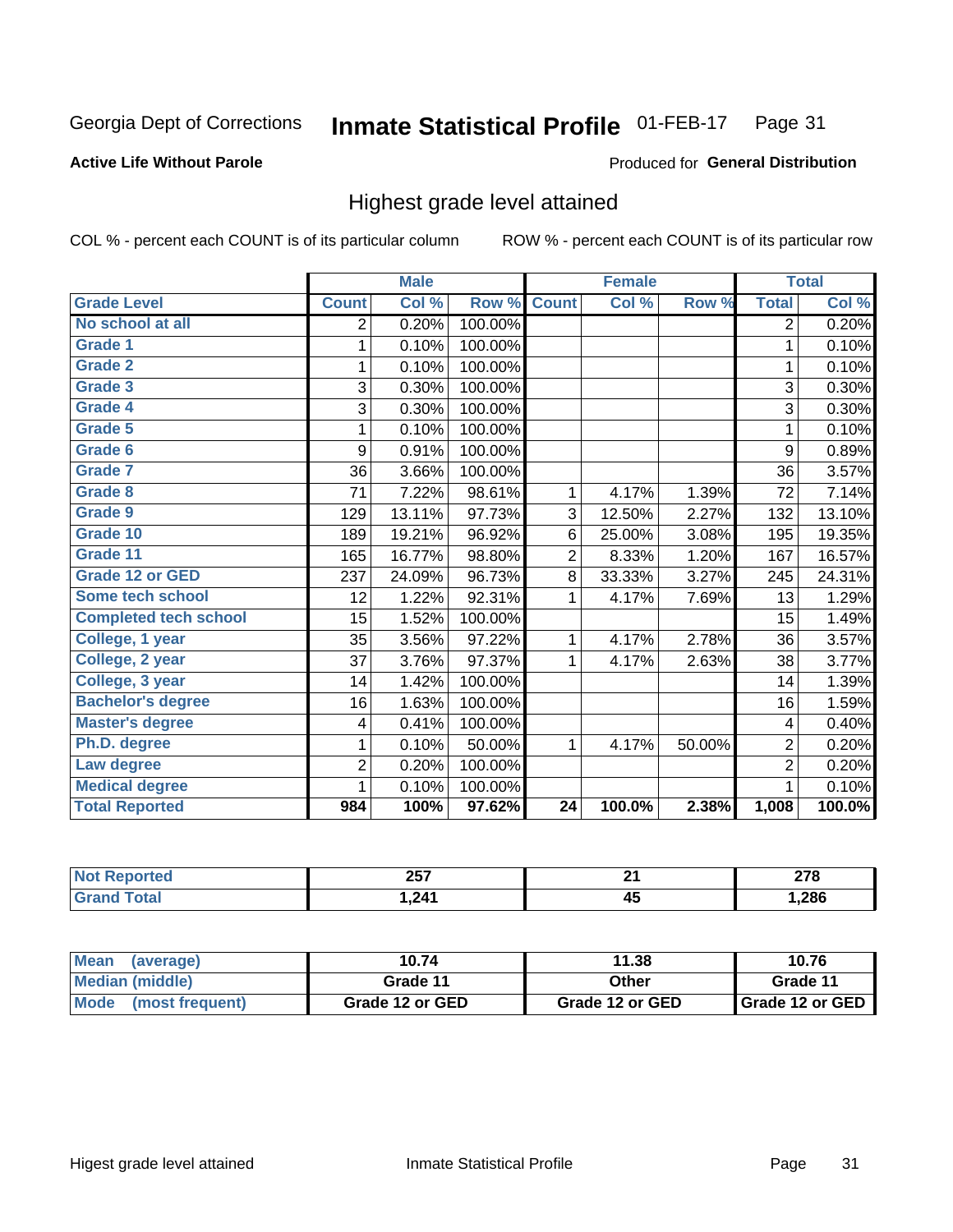#### **Inmate Statistical Profile 01-FEB-17** Page 32

### **Active Life Without Parole**

## **Produced for General Distribution**

# Culture fair IQ scores

COL % - percent each COUNT is of its particular column

|                       |              | <b>Male</b> |                    |    | <b>Female</b> |        |              | <b>Total</b> |
|-----------------------|--------------|-------------|--------------------|----|---------------|--------|--------------|--------------|
| <b>IQ Scores</b>      | <b>Count</b> | Col %       | <b>Row % Count</b> |    | Col %         | Row %  | <b>Total</b> | Col %        |
| $60 - 69$             | 38           | 3.44%       | 97.44%             |    | 2.94%         | 2.56%  | 39           | 3.42%        |
| $70 - 79$             | 86           | 7.78%       | 97.73%             | 2  | 5.88%         | 2.27%  | 88           | 7.72%        |
| $80 - 89$             | 152          | 13.74%      | 96.20%             | 6  | 17.65%        | 3.80%  | 158          | 13.86%       |
| $90 - 99$             | 274          | 24.77%      | 95.80%             | 12 | 35.29%        | 4.20%  | 286          | 25.09%       |
| $100 - 109$           | 306          | 27.67%      | 98.08%             | 6  | 17.65%        | 1.92%  | 312          | 27.37%       |
| $110 - 119$           | 207          | 18.72%      | 98.57%             | 3  | 8.82%         | 1.43%  | 210          | 18.42%       |
| $120 - 129$           | 41           | 3.71%       | 93.18%             | 3  | 8.82%         | 6.82%  | 44           | 3.86%        |
| $130 - 139$           | 2            | 0.18%       | 66.67%             | 1  | 2.94%         | 33.33% | 3            | 0.26%        |
| <b>Total Reported</b> | 1,106        | 100%        | 97.02%             | 34 | 100%          | 2.98%  | 1,140        | 100%         |

| <b>Not Reported</b>  | 123       |    | 130   |
|----------------------|-----------|----|-------|
| Not Valid (under 60) | 40<br>. . |    | 16    |
| <b>Grand Total</b>   | 1,241     | 45 | 1,286 |

| <b>Mean</b><br>(average) | 98  | 98  | 98 |
|--------------------------|-----|-----|----|
| Median (middle)          | 100 | 96  | 99 |
| Mode (most frequent)     | 99  | 102 | 99 |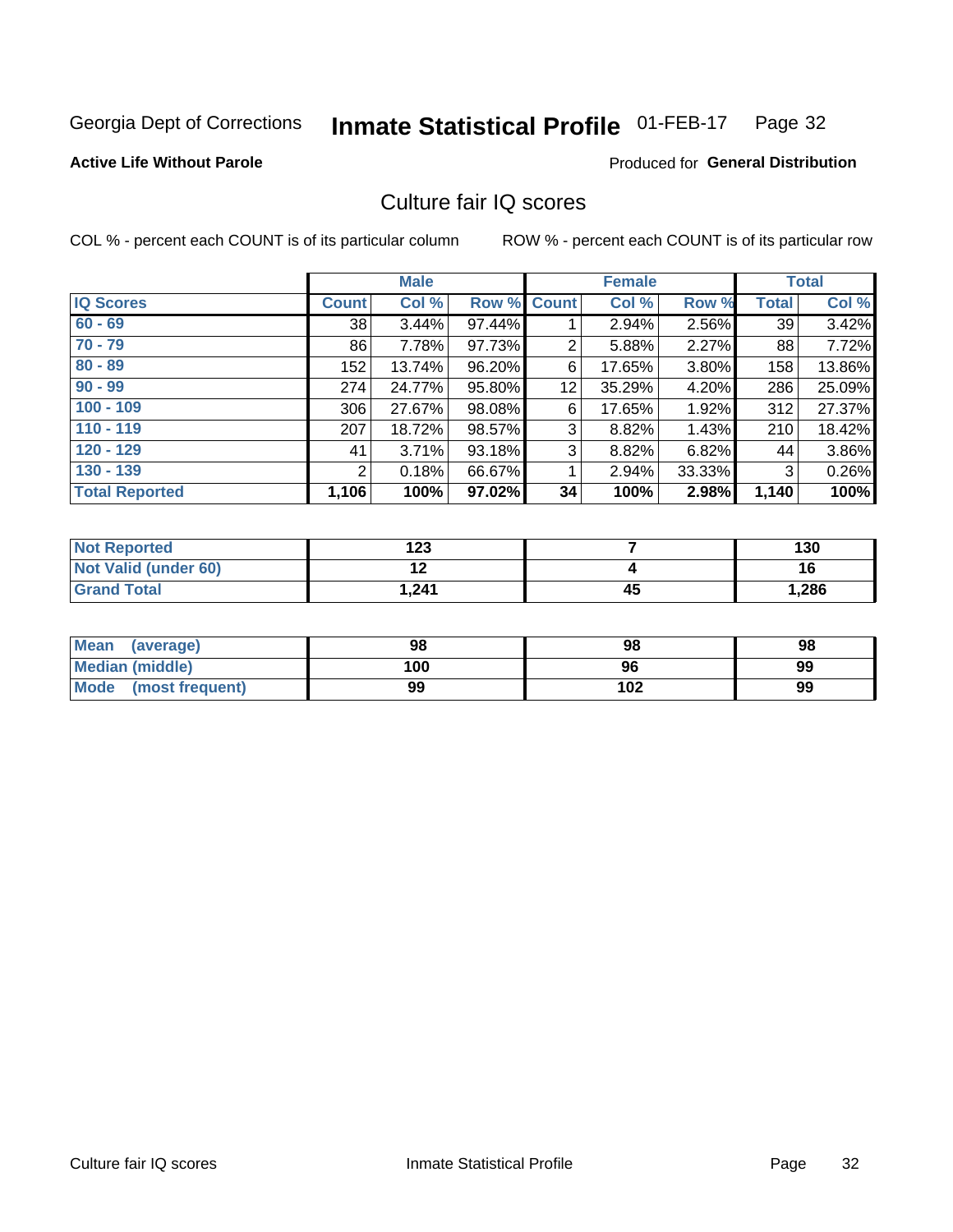#### **Inmate Statistical Profile 01-FEB-17** Page 33

### **Active Life Without Parole**

### Produced for General Distribution

# Wide Range Achievement Test (WRAT) reading score

COL % - percent each COUNT is of its particular column

| Col %<br><b>Count</b><br>2.20%<br>25<br>1.49%<br>17<br>3.60%<br>41<br>73<br>6.41% | Row %<br>100.00%<br>100.00%<br>95.35%<br>96.05%                | <b>Count</b><br>$\overline{2}$                                                                               | Col %<br>5.26% | Row %<br>4.65% | <b>Total</b><br>25<br>17 | Col %<br>2.13%<br>1.45% |
|-----------------------------------------------------------------------------------|----------------------------------------------------------------|--------------------------------------------------------------------------------------------------------------|----------------|----------------|--------------------------|-------------------------|
|                                                                                   |                                                                |                                                                                                              |                |                |                          |                         |
|                                                                                   |                                                                |                                                                                                              |                |                |                          |                         |
|                                                                                   |                                                                |                                                                                                              |                |                |                          |                         |
|                                                                                   |                                                                |                                                                                                              |                |                | 43                       | 3.66%                   |
|                                                                                   |                                                                | 3                                                                                                            | 7.89%          | 3.95%          | 76                       | 6.46%                   |
| 87<br>7.64%                                                                       | 96.67%                                                         | 3                                                                                                            | 7.89%          | 3.33%          | 90                       | 7.65%                   |
|                                                                                   | 98.15%                                                         | $\overline{2}$                                                                                               | 5.26%          | 1.85%          | 108                      | 9.18%                   |
|                                                                                   | 98.00%                                                         | $\overline{2}$                                                                                               | 5.26%          | 2.00%          | 100                      | 8.50%                   |
|                                                                                   |                                                                |                                                                                                              |                |                | 31                       | 2.64%                   |
|                                                                                   | 97.70%                                                         | $\overline{2}$                                                                                               | 5.26%          | 2.30%          | 87                       | 7.40%                   |
|                                                                                   | 97.10%                                                         | $\overline{2}$                                                                                               | 5.26%          | 2.90%          | 69                       | 5.87%                   |
|                                                                                   | 98.39%                                                         | 1                                                                                                            | 2.63%          | 1.61%          | 62                       | 5.27%                   |
|                                                                                   |                                                                | 6                                                                                                            | 15.79%         | 4.84%          | 124                      | 10.54%                  |
|                                                                                   | 95.82%                                                         | 12                                                                                                           | 31.58%         | 4.18%          | 287                      | 24.40%                  |
|                                                                                   | 94.74%                                                         | 3                                                                                                            | 7.89%          | 5.26%          | 57                       | 4.85%                   |
|                                                                                   | 96.77%                                                         | 38                                                                                                           | 100%           | 3.23%          | 1,176                    | 100%                    |
|                                                                                   | 106<br>98<br>31<br>85<br>67<br>61<br>118<br>275<br>54<br>1,138 | 9.31%<br>8.61%<br>2.72%<br>100.00%<br>7.47%<br>5.89%<br>5.36%<br>10.37%<br>95.16%<br>24.17%<br>4.75%<br>100% |                |                |                          |                         |

| <b>Not Reported</b>          | 103    |                                 | 110   |
|------------------------------|--------|---------------------------------|-------|
| <b>Total</b><br><b>Grand</b> | 241. ا | $\mathbf{A}^{\mathbf{F}}$<br>≖∾ | 1,286 |

| Mean (average)       | 8.60       | 9.49 | 8.62 |
|----------------------|------------|------|------|
| Median (middle)      | י ה<br>Y.Z | 11.2 | 9.2  |
| Mode (most frequent) | 12.9       | 12.9 | 12.9 |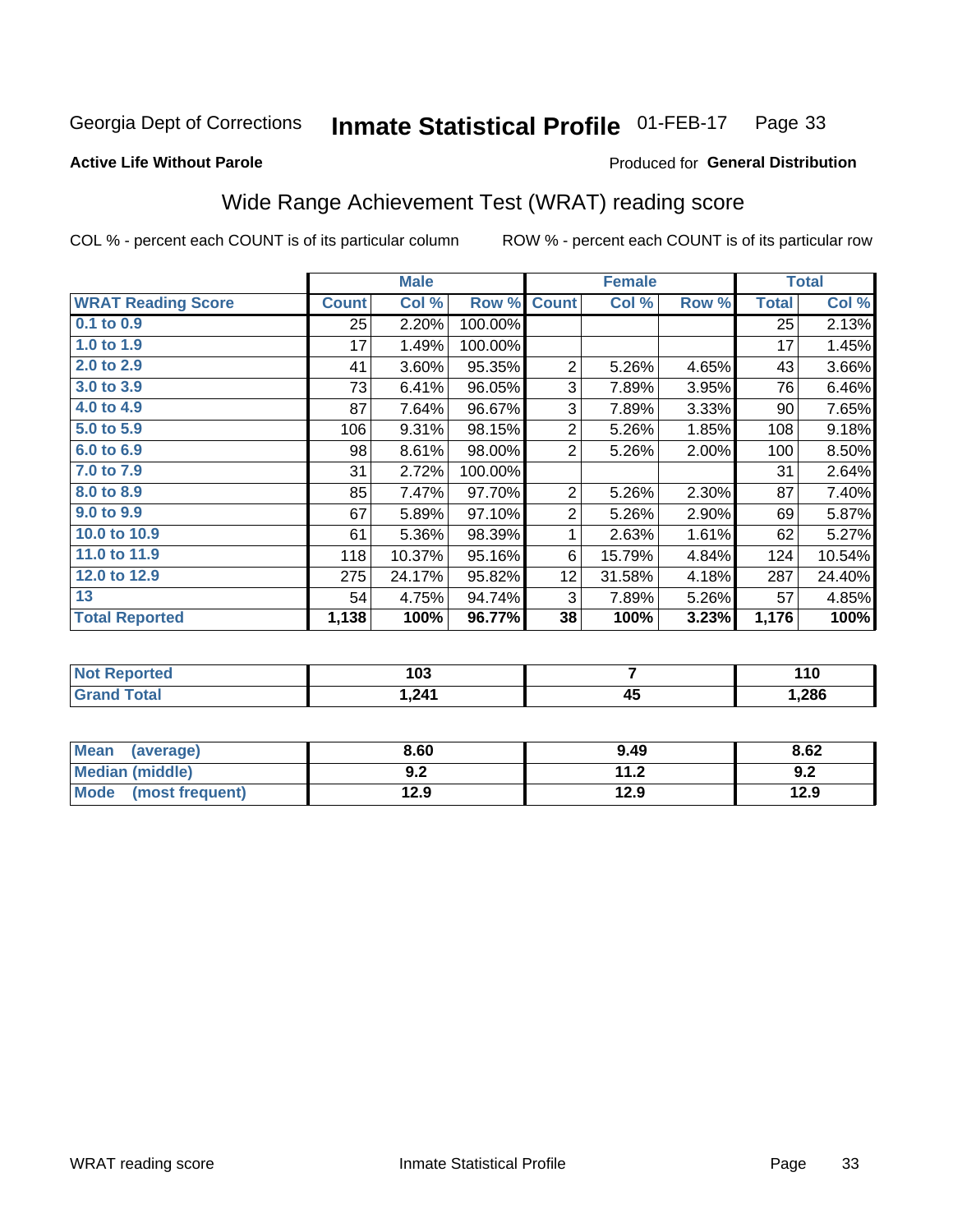#### Inmate Statistical Profile 01-FEB-17 Page 34

## **Active Life Without Parole**

# Produced for General Distribution

# Wide Range Achievement Test (WRAT) math score

COL % - percent each COUNT is of its particular column

|                              |              | <b>Male</b> |         |                 | <b>Female</b> |        |              | <b>Total</b> |
|------------------------------|--------------|-------------|---------|-----------------|---------------|--------|--------------|--------------|
| <b>WRAT Mathematic Score</b> | <b>Count</b> | Col %       | Row %   | <b>Count</b>    | Col %         | Row %  | <b>Total</b> | Col %        |
| $0.1$ to $0.9$               | 3            | 0.26%       | 100.00% |                 |               |        | 3            | 0.26%        |
| 1.0 to 1.9                   | 9            | 0.79%       | 100.00% |                 |               |        | 9            | 0.77%        |
| 2.0 to 2.9                   | 26           | 2.28%       | 96.30%  | 1               | 2.63%         | 3.70%  | 27           | 2.30%        |
| 3.0 to 3.9                   | 63           | 5.54%       | 96.92%  | $\overline{2}$  | 5.26%         | 3.08%  | 65           | 5.53%        |
| 4.0 to 4.9                   | 118          | 10.37%      | 96.72%  | 4               | 10.53%        | 3.28%  | 122          | 10.37%       |
| 5.0 to 5.9                   | 154          | 13.53%      | 98.09%  | 3               | 7.89%         | 1.91%  | 157          | 13.35%       |
| 6.0 to 6.9                   | 253          | 22.23%      | 97.68%  | 6               | 15.79%        | 2.32%  | 259          | 22.02%       |
| 7.0 to 7.9                   | 115          | 10.11%      | 97.46%  | 3               | 7.89%         | 2.54%  | 118          | 10.03%       |
| 8.0 to 8.9                   | 111          | 9.75%       | 97.37%  | 3               | 7.89%         | 2.63%  | 114          | 9.69%        |
| 9.0 to 9.9                   | 89           | 7.82%       | 95.70%  | 4               | 10.53%        | 4.30%  | 93           | 7.91%        |
| 10.0 to 10.9                 | 27           | 2.37%       | 100.00% |                 |               |        | 27           | 2.30%        |
| 11.0 to 11.9                 | 40           | 3.51%       | 97.56%  | 1               | 2.63%         | 2.44%  | 41           | 3.49%        |
| 12.0 to 12.9                 | 123          | 10.81%      | 92.48%  | 10 <sup>1</sup> | 26.32%        | 7.52%  | 133          | 11.31%       |
| 13                           |              | 0.62%       | 87.50%  | 1               | 2.63%         | 12.50% | 8            | 0.68%        |
| <b>Total Reported</b>        | 1,138        | 100%        | 96.77%  | 38              | 100%          | 3.23%  | 1,176        | 100.0%       |
|                              |              |             |         |                 |               |        |              |              |

| <b>Not Reported</b>    | 103   |    | 110   |
|------------------------|-------|----|-------|
| <b>Total</b><br>'Grand | 1,241 | 45 | 1,286 |

| <b>Mean</b><br>(average)       | 7.36 | 8.42 | 7.40 |
|--------------------------------|------|------|------|
| Median (middle)                | 6.9  | 7.9  | 6.9  |
| <b>Mode</b><br>(most frequent) | 12.9 | 12.9 | 12.9 |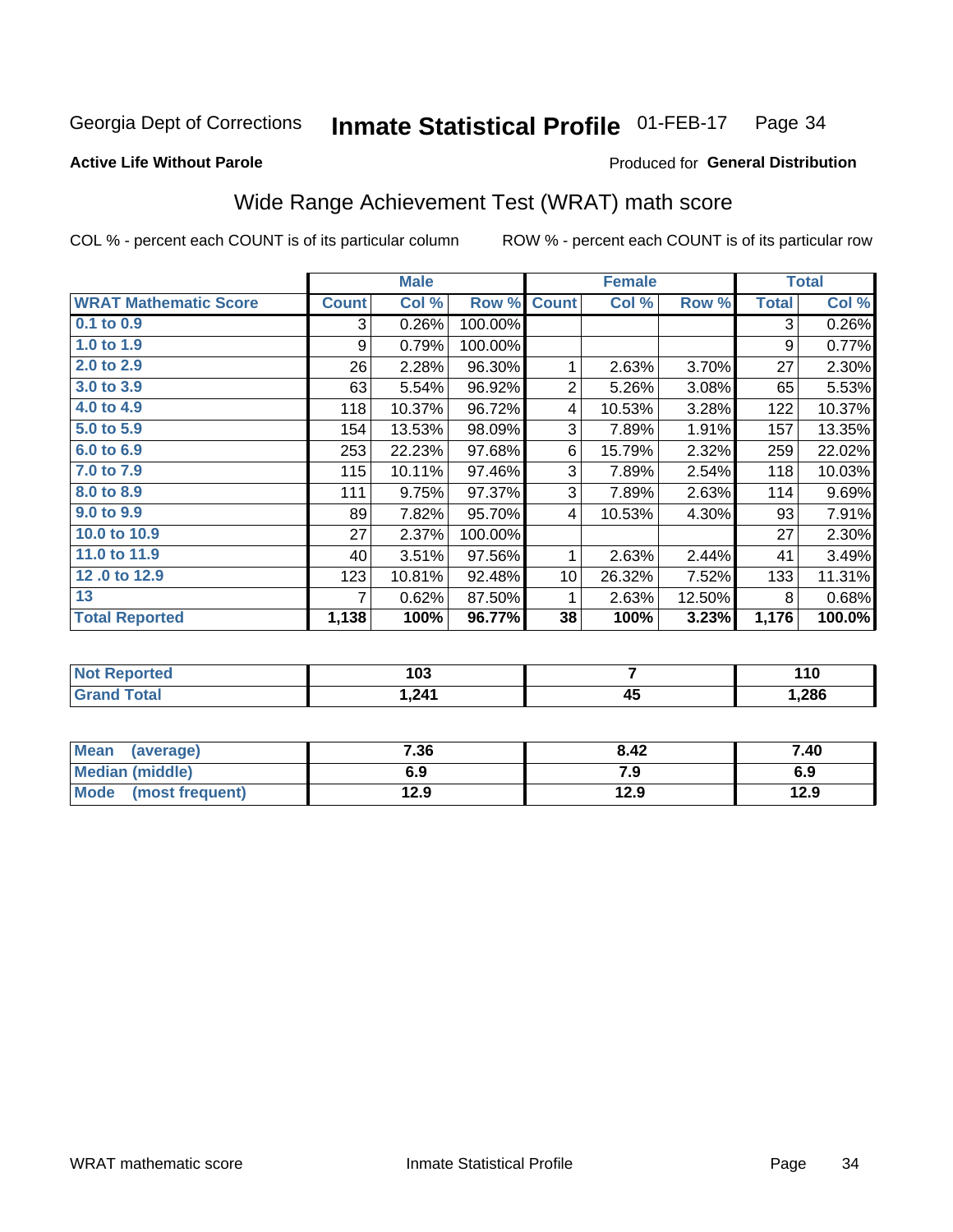#### Inmate Statistical Profile 01-FEB-17 Page 35

### **Active Life Without Parole**

### Produced for General Distribution

# Wide Range Achievement Test (WRAT) spelling score

COL % - percent each COUNT is of its particular column

ROW % - percent each COUNT is of its particular row

 $\overline{45}$ 

|                            |              | <b>Male</b> |         |                | <b>Female</b> |       |                 | <b>Total</b> |
|----------------------------|--------------|-------------|---------|----------------|---------------|-------|-----------------|--------------|
| <b>WRAT Spelling Score</b> | <b>Count</b> | Col %       | Row %   | <b>Count</b>   | Col %         | Row % | <b>Total</b>    | Col %        |
| $0.1$ to $0.9$             | 19           | 1.67%       | 100.00% |                |               |       | 19              | 1.62%        |
| 1.0 to 1.9                 | 33           | 2.90%       | 100.00% |                |               |       | 33 <sup>1</sup> | 2.81%        |
| 2.0 to 2.9                 | 52           | 4.58%       | 96.30%  | $\overline{2}$ | 5.26%         | 3.70% | 54              | 4.60%        |
| 3.0 to 3.9                 | 68           | 5.99%       | 97.14%  | $\overline{2}$ | 5.26%         | 2.86% | 70              | 5.96%        |
| 4.0 to 4.9                 | 69           | 6.07%       | 98.57%  | 1              | 2.63%         | 1.43% | 70              | 5.96%        |
| 5.0 to 5.9                 | 129          | 11.36%      | 99.23%  | 1              | 2.63%         | 0.77% | 130             | 11.07%       |
| 6.0 to 6.9                 | 103          | 9.07%       | 99.04%  | 1              | 2.63%         | 0.96% | 104             | 8.86%        |
| 7.0 to 7.9                 | 99           | 8.71%       | 97.06%  | 3              | 7.89%         | 2.94% | 102             | 8.69%        |
| 8.0 to 8.9                 | 98           | 8.63%       | 97.03%  | 3              | 7.89%         | 2.97% | 101             | 8.60%        |
| 9.0 to 9.9                 | 62           | 5.46%       | 100.00% |                |               |       | 62              | 5.28%        |
| 10.0 to 10.9               | 56           | 4.93%       | 100.00% |                |               |       | 56              | 4.77%        |
| 11.0 to 11.9               | 81           | 7.13%       | 94.19%  | 5              | 13.16%        | 5.81% | 86              | 7.33%        |
| 12.0 to 12.9               | 239          | 21.04%      | 92.64%  | 19             | 50.00%        | 7.36% | 258             | 21.98%       |
| 13                         | 28           | 2.46%       | 96.55%  | 1              | 2.63%         | 3.45% | 29              | 2.47%        |
| <b>Total Reported</b>      | 1,136        | 100%        | 96.76%  | 38             | 100%          | 3.24% | 1,174           | 100%         |
|                            |              |             |         |                |               |       |                 |              |
| <b>Not Reported</b>        |              | 105         |         |                | 7             |       |                 | 112          |

| Mean<br>(average)              | 8.10 | 10.22       | 8.16 |
|--------------------------------|------|-------------|------|
| <b>Median (middle)</b>         | . о  | 1つ ?<br>د ع | ი.ა  |
| <b>Mode</b><br>(most frequent) | 12.9 | 12.9        | 12.9 |

 $1,241$ 

**Grand Total** 

1,286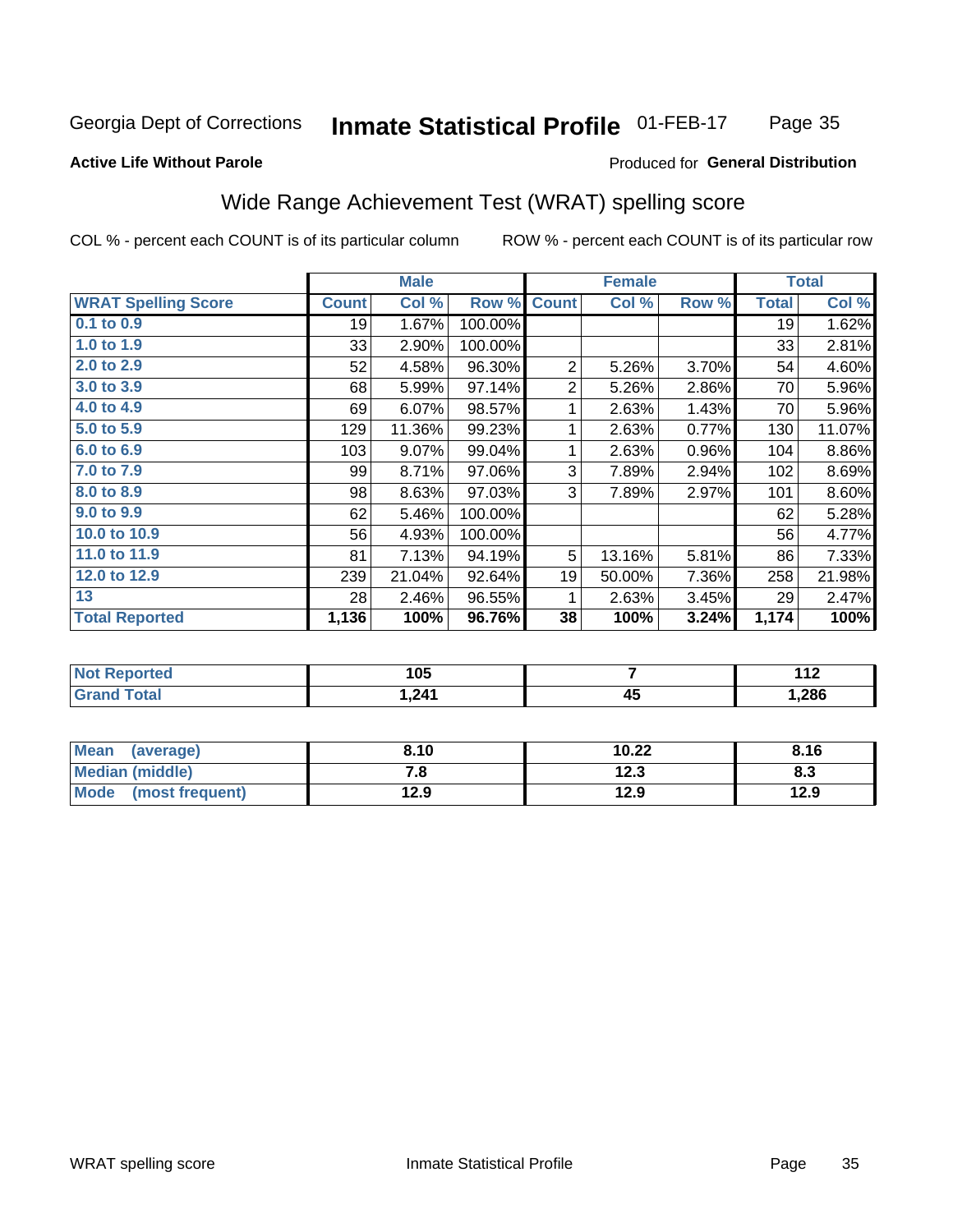#### Inmate Statistical Profile 01-FEB-17 Page 36

### **Active Life Without Parole**

# **Produced for General Distribution**

# Current / last mental health treatment level

COL % - percent each COUNT is of its particular column

|                                    |                 | <b>Male</b> |         |              | <b>Female</b> |        |                 | <b>Total</b> |
|------------------------------------|-----------------|-------------|---------|--------------|---------------|--------|-----------------|--------------|
| <b>Mental Health Treatment Lev</b> | <b>Count</b>    | Col %       | Row %   | <b>Count</b> | Col %         | Row %  | <b>Total</b>    | Col %        |
| 1 No problem at current time       | 244             | 44.44%      | 96.83%  | 8            | 21.62%        | 3.17%  | 252             | 43.00%       |
| 2 Receiving outpatient             | 226             | 41.17%      | 89.33%  | 27           | 72.97%        | 10.67% | 253             | 43.17%       |
| <b>Treatment</b>                   |                 |             |         |              |               |        |                 |              |
| 3 Inpatient, moderate              | 66              | 12.02%      | 97.06%  | 2            | 5.41%         | 2.94%  | 68              | 11.60%       |
| <b>Treatment</b>                   |                 |             |         |              |               |        |                 |              |
| 4 Inpatient, intensive             | 13 <sub>1</sub> | 2.37%       | 100.00% |              |               |        | 13 <sub>1</sub> | 2.22%        |
| Treatment                          |                 |             |         |              |               |        |                 |              |
| <b>Total Evaluated</b>             | 549             | 100%        | 93.69%  | 37           | 100%          | 6.31%  | 586             | 100%         |

| Never had MH evaluation | 692   |    | 700  |
|-------------------------|-------|----|------|
| Total                   | 241.ا | ᠇֊ | .286 |

| <b>Median (middle)</b>         | <b>Receiving outpatient</b><br>treatment | <b>Receiving outpatient</b><br>treatment | <b>Receiving</b><br>outpatient<br>treatment |  |
|--------------------------------|------------------------------------------|------------------------------------------|---------------------------------------------|--|
| <b>Mode</b><br>(most frequent) | No problem at current time               | <b>Receiving outpatient</b><br>treatment | <b>Receiving</b><br>outpatient<br>treatment |  |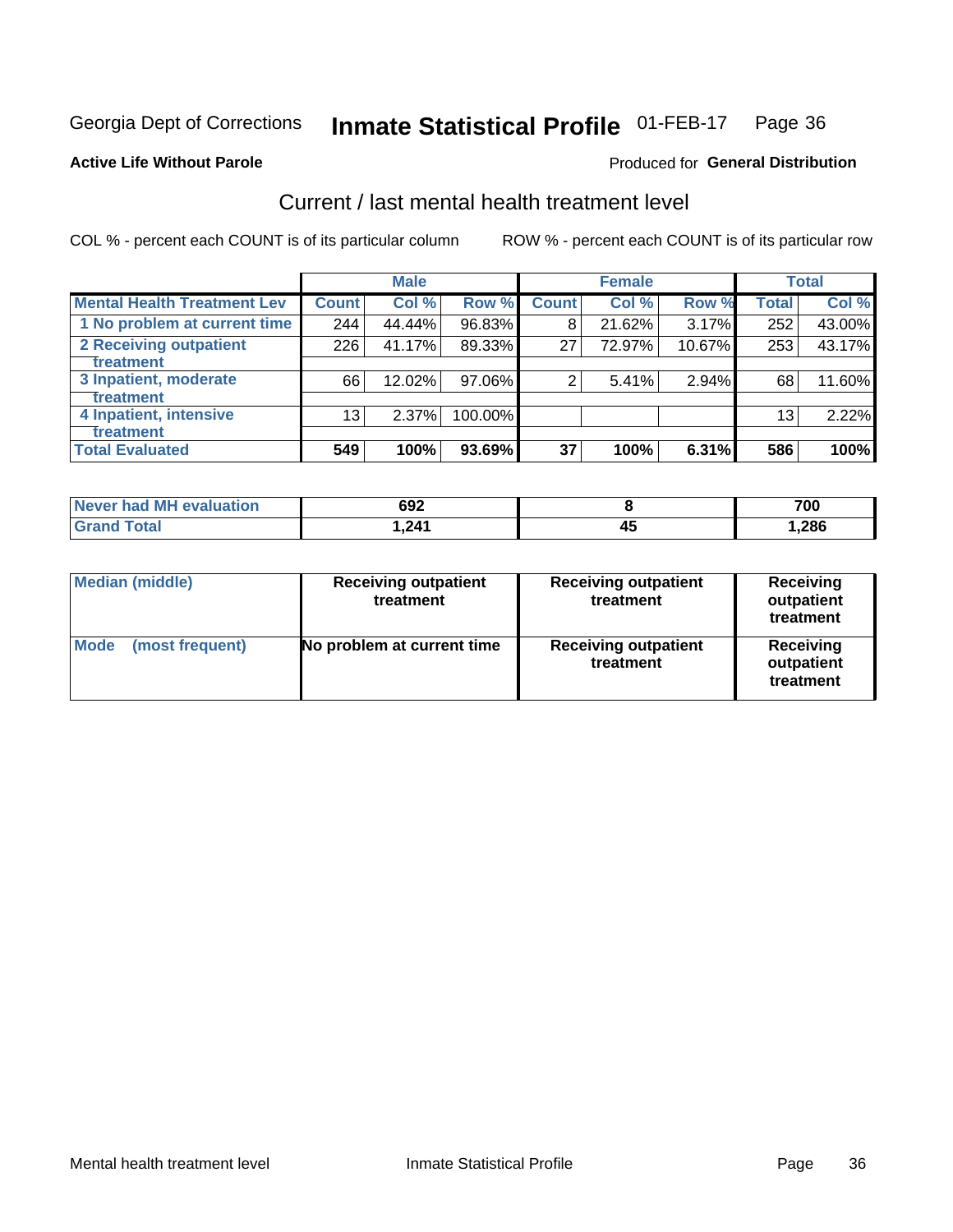#### Inmate Statistical Profile 01-FEB-17 Page 37

# **Active Life Without Parole**

## Produced for General Distribution

# PULHESDWIT medical scale - 'P' overall condition ('P'hysical)

COL % - percent each COUNT is of its particular column

|                                  |              | <b>Male</b> |             |    | <b>Female</b> |       |              | <b>Total</b> |
|----------------------------------|--------------|-------------|-------------|----|---------------|-------|--------------|--------------|
| 'P' Overall Condition            | <b>Count</b> | Col %       | Row % Count |    | Col %         | Row % | <b>Total</b> | Col %        |
| 1 No medical illness             | 845          | 73.99%      | 97.35%      | 23 | 51.11%        | 2.65% | 868          | 73.13%       |
| 2 Well-controlled chronic        | 275          | 24.08%      | 92.59%      | 22 | 48.89%        | 7.41% | 297          | 25.02%       |
| <b>illness</b>                   |              |             |             |    |               |       |              |              |
| 3 Poorly-controlled chronic      | 21           | 1.84%       | 100.00%     |    |               |       | 21           | 1.77%        |
| <b>illness</b>                   |              |             |             |    |               |       |              |              |
| 4 Significant problems requiring |              | 0.09%       | 100.00%     |    |               |       |              | 0.08%        |
| special housing                  |              |             |             |    |               |       |              |              |
| <b>Total Reported</b>            | 1,142        | 100%        | 96.21%      | 45 | 100%          | 3.79% | 1,187        | 100%         |

| ۵O<br>--                 |      | 99   |
|--------------------------|------|------|
| $\sim$ 0.4 $\sim$<br>--- | - 73 | ,286 |

| <b>Mode</b> | (most frequent) | 1 No medical illness | 1 No medical illness | 1 No medical<br>illness |
|-------------|-----------------|----------------------|----------------------|-------------------------|
|-------------|-----------------|----------------------|----------------------|-------------------------|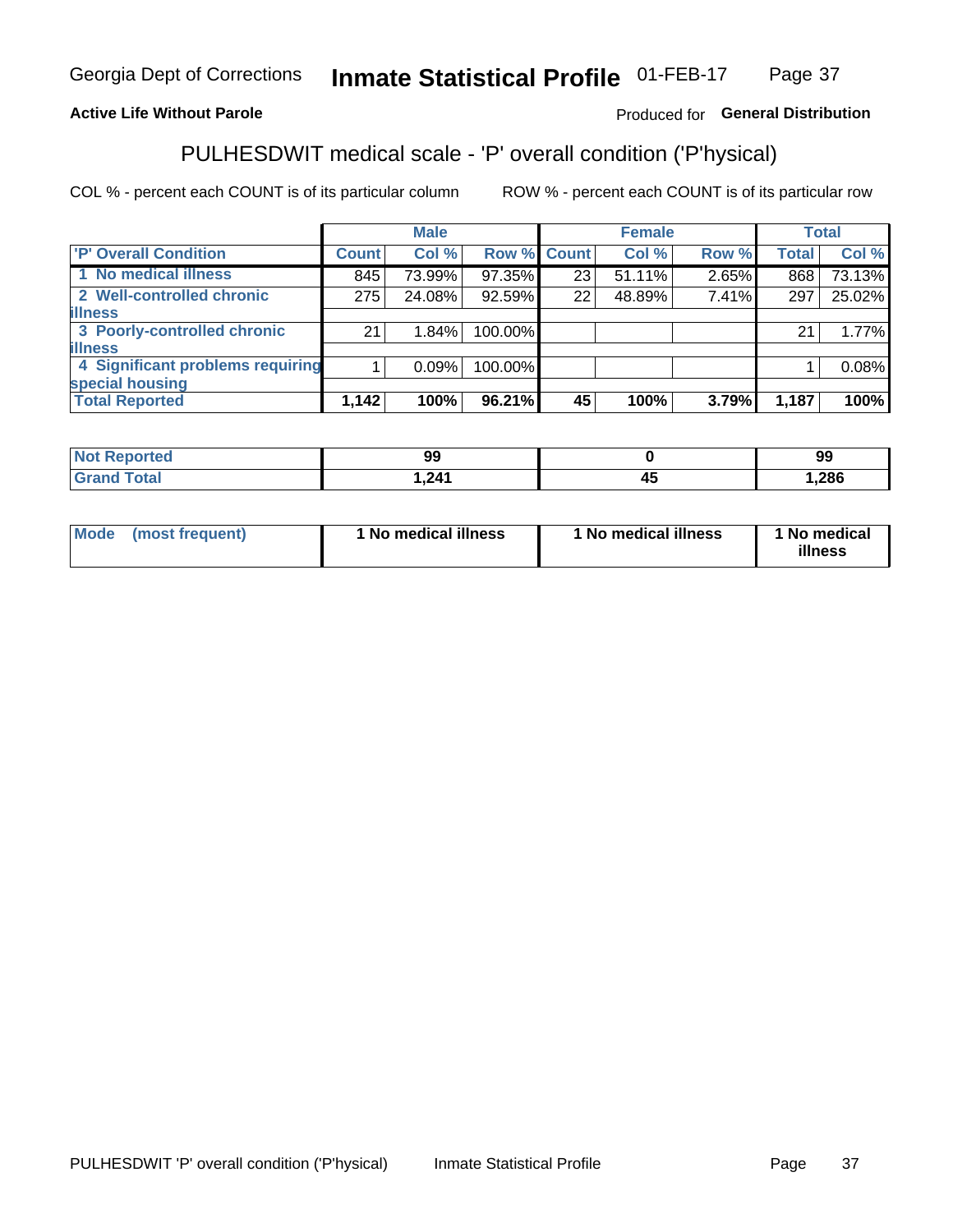### **Active Life Without Parole**

# Produced for General Distribution

# PULHESDWIT medical scale - 'U' upper body

COL % - percent each COUNT is of its particular column

|                              |              | <b>Male</b> |         |              | <b>Female</b> |       |              | <b>Total</b> |
|------------------------------|--------------|-------------|---------|--------------|---------------|-------|--------------|--------------|
| <b>U' Upper Body</b>         | <b>Count</b> | Col %       | Row %   | <b>Count</b> | Col %         | Row % | <b>Total</b> | Col %        |
| 1 Upper bones, joints,       | 1,082        | 94.83%      | 96.35%  | 41           | $91.11\%$     | 3.65% | 1,123        | 94.69%       |
| muscles all OK               |              |             |         |              |               |       |              |              |
| 2 One or both arms minimally | 52           | 4.56%       | 92.86%  | 4            | 8.89%         | 7.14% | 56           | 4.72%        |
| limited                      |              |             |         |              |               |       |              |              |
| 3 One or both arms           | 5            | 0.44%       | 100.00% |              |               |       | 5            | 0.42%        |
| <b>moderately limited</b>    |              |             |         |              |               |       |              |              |
| 4 One arm disabled,          |              | 0.09%       | 100.00% |              |               |       |              | 0.08%        |
| paralyzed, or amputated      |              |             |         |              |               |       |              |              |
| 5 Both arms disabled,        |              | 0.09%       | 100.00% |              |               |       |              | 0.08%        |
| paralyzed, or amputated      |              |             |         |              |               |       |              |              |
| <b>Total Reported</b>        | 1,141        | 100%        | 96.21%  | 45           | 100%          | 3.79% | 1,186        | 100%         |

| <b>Not Reported</b> | 100   | 100   |
|---------------------|-------|-------|
| <b>Grand Total</b>  | 1,241 | 1,286 |

| Mode<br>(most frequent) | 1 Upper bones, joints,<br>muscles all OK | 1 Upper bones, joints,<br>muscles all OK | 1 Upper bones,<br>joints, muscles all<br>ΟK |
|-------------------------|------------------------------------------|------------------------------------------|---------------------------------------------|
|-------------------------|------------------------------------------|------------------------------------------|---------------------------------------------|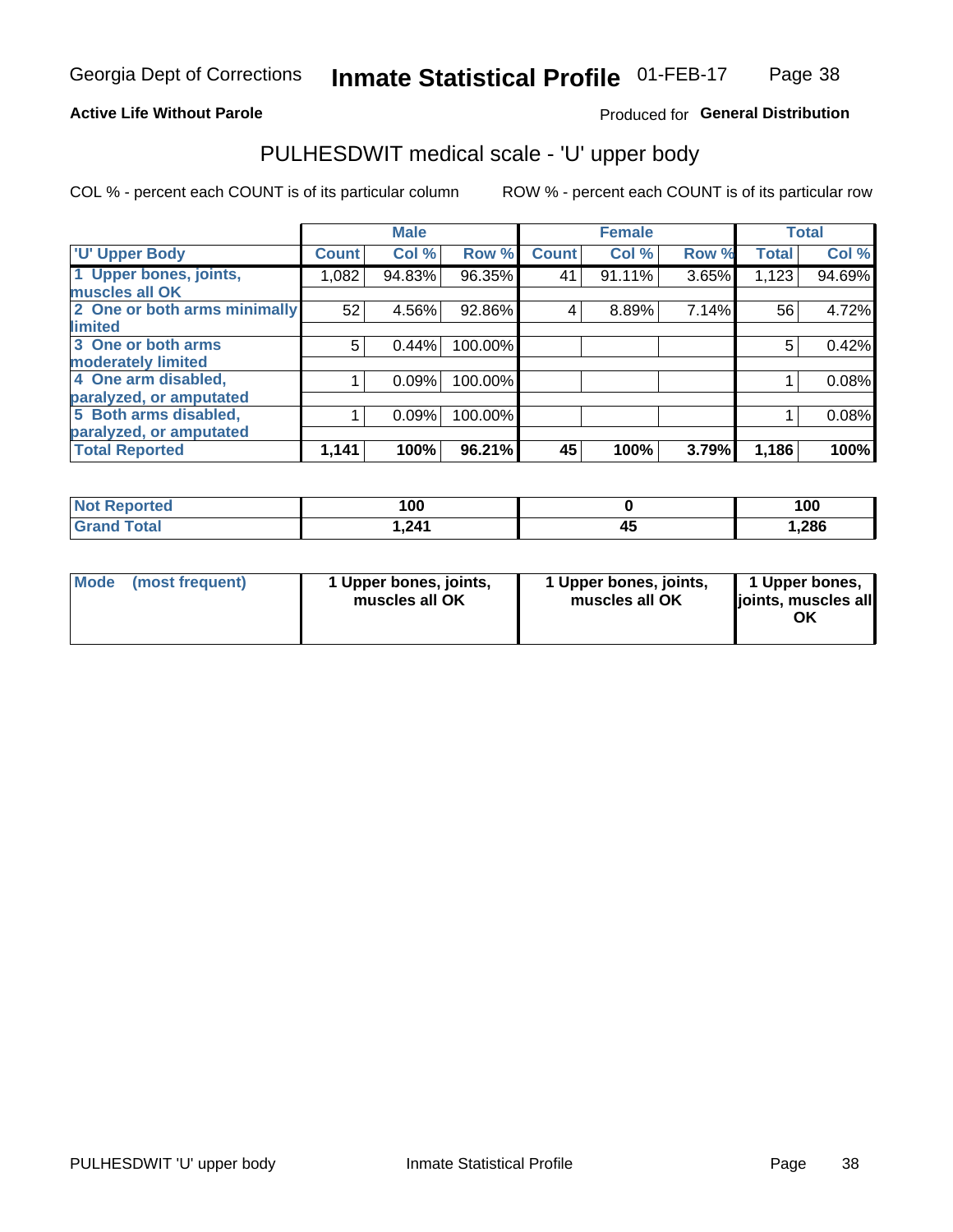### **Active Life Without Parole**

# Produced for General Distribution

# PULHESDWIT medical scale - 'L' lower body

COL % - percent each COUNT is of its particular column

|                                |                | <b>Male</b> |         |              | <b>Female</b> |       |              | <b>Total</b> |
|--------------------------------|----------------|-------------|---------|--------------|---------------|-------|--------------|--------------|
| 'L' Lower Body                 | <b>Count</b>   | Col %       | Row %   | <b>Count</b> | Col %         | Row % | <b>Total</b> | Col %        |
| 1 Lower bones, joints,         | 1,001          | 87.73%      | 96.25%  | 39           | 86.67%        | 3.75% | 1,040        | 87.69%       |
| muscles all OK                 |                |             |         |              |               |       |              |              |
| 2 One or both legs minimally   | 125            | 10.96%      | 95.42%  | 6            | 13.33%        | 4.58% | 131          | 11.05%       |
| limited                        |                |             |         |              |               |       |              |              |
| 3 One or both legs             | 11             | $0.96\%$    | 100.00% |              |               |       | 11           | 0.93%        |
| moderately limited             |                |             |         |              |               |       |              |              |
| 4 One leg disabled, paralyzed, | $\overline{4}$ | 0.35%       | 100.00% |              |               |       | 4            | 0.34%        |
| or amputated                   |                |             |         |              |               |       |              |              |
| <b>Total Reported</b>          | 1,141          | 100%        | 96.21%  | 45           | 100%          | 3.79% | 1,186        | 100.0%       |

| <b>Not Reported</b> | 100   |   | 100   |
|---------------------|-------|---|-------|
| <b>Grand Total</b>  | 1,241 | ᠇ | 1,286 |

| Mode | (most frequent) | 1 Lower bones, joints,<br>muscles all OK | 1 Lower bones, joints,<br>muscles all OK | 1 Lower bones,<br>ljoints, muscles all<br>ΟK |
|------|-----------------|------------------------------------------|------------------------------------------|----------------------------------------------|
|------|-----------------|------------------------------------------|------------------------------------------|----------------------------------------------|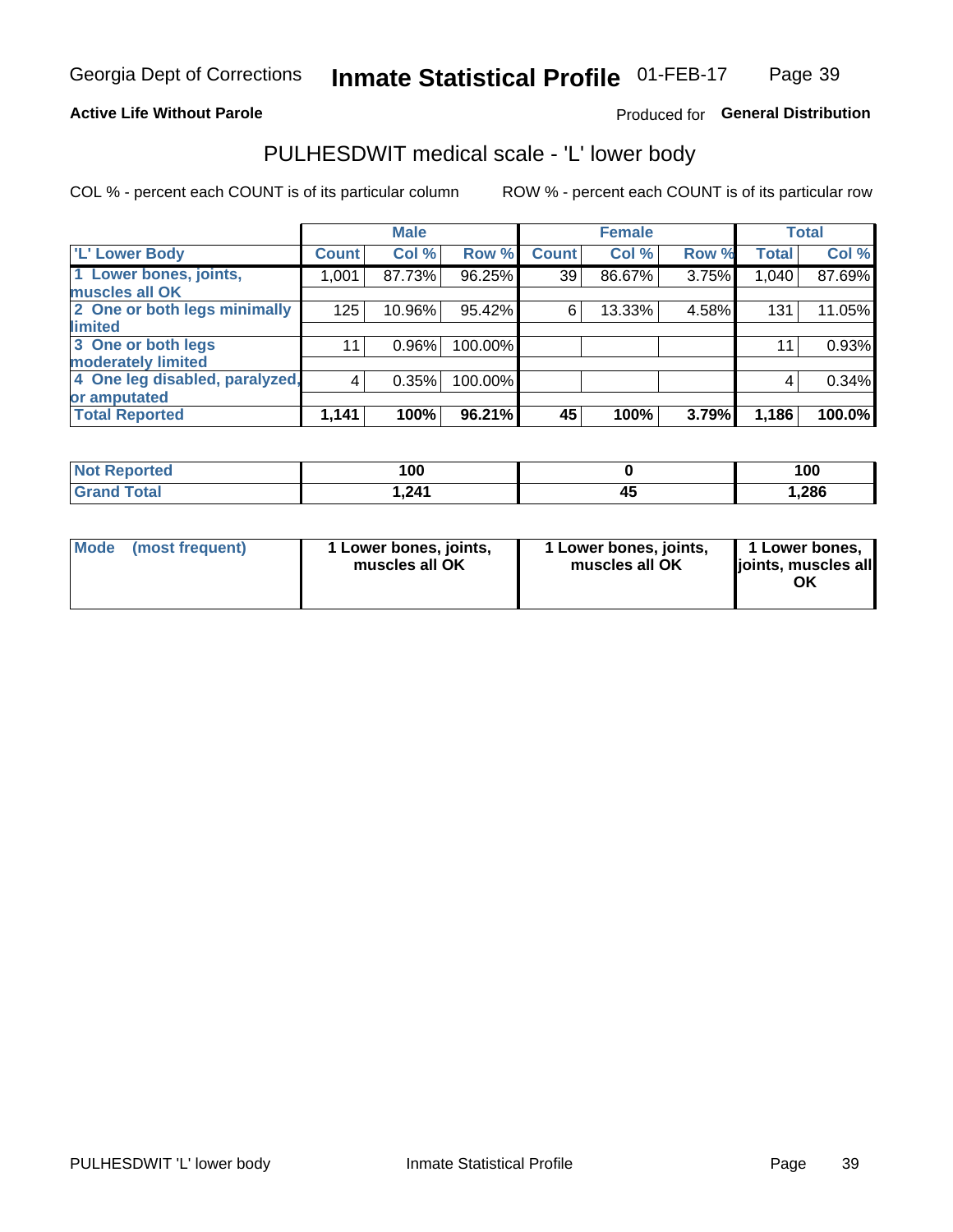### **Active Life Without Parole**

Produced for General Distribution

# PULHESDWIT medical scale - 'H' hearing

COL % - percent each COUNT is of its particular column

|                                                               |              | <b>Male</b> |             |     | <b>Female</b> |          | <b>Total</b> |        |
|---------------------------------------------------------------|--------------|-------------|-------------|-----|---------------|----------|--------------|--------|
| <b>H'</b> Hearing                                             | <b>Count</b> | Col %       | Row % Count |     | Col%          | Row %    | <b>Total</b> | Col %  |
| 1 Normal hearing both ears                                    | 1.121        | 98.59%      | 96.14%      | 45' | 100.00%       | 3.86%    | 1,166        | 98.65% |
| 2 Some loss in one ear with<br>other OK, or mild loss in both | 13           | 1.14%       | 100.00%     |     |               |          | 13           | 1.10%  |
| 3 Total loss in one ear with<br>mild loss in other            | 3            | 0.26%       | 100.00%     |     |               |          |              | 0.25%  |
| <b>Total Reported</b>                                         | 1,137        | 100%        | 96.19%      | 45  | 100%          | $3.81\%$ | 1,182        | 100%   |

| Reported<br><b>Not</b> | 104      | 104<br>___ |
|------------------------|----------|------------|
| <b>Total</b>           | 211<br>. | ,286       |

| Mode (most frequent) | 1 Normal hearing both ears 1 Normal hearing both ears 1 Normal hearing | both ears |
|----------------------|------------------------------------------------------------------------|-----------|
|                      |                                                                        |           |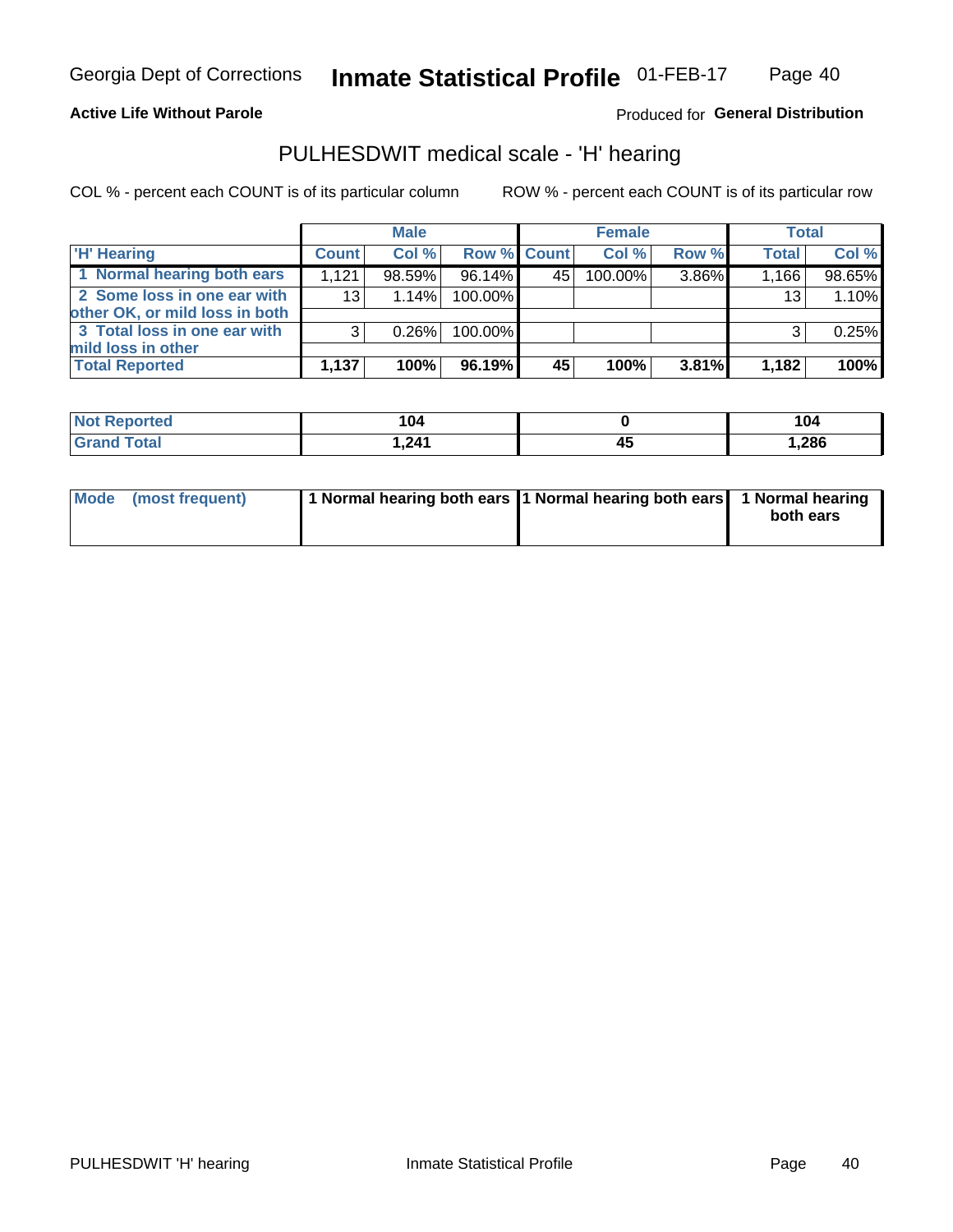### **Active Life Without Parole**

### Produced for General Distribution

# PULHESDWIT medical scale - 'E' vision

COL % - percent each COUNT is of its particular column

|                                |                 | <b>Male</b> |         |              | <b>Female</b> |       |              | <b>Total</b> |
|--------------------------------|-----------------|-------------|---------|--------------|---------------|-------|--------------|--------------|
| <b>E' Vision</b>               | <b>Count</b>    | Col %       | Row %   | <b>Count</b> | Col %         | Row % | <b>Total</b> | Col %        |
| 1 Correctable to 20/40 in both | 859             | 78.02%      | 97.95%  | 18           | 43.90%        | 2.05% | 877          | 76.80%       |
| eyes                           |                 |             |         |              |               |       |              |              |
| 2 Correctable to 20/70 in one  | 219             | 19.89%      | 91.25%  | 21           | 51.22%        | 8.75% | 240          | 21.02%       |
| eye, may be blind in other     |                 |             |         |              |               |       |              |              |
| 3 Correctable to 20/200 in one | 20 <sub>1</sub> | 1.82%       | 90.91%  |              | 4.88%         | 9.09% | 22           | 1.93%        |
| eye, may be blind in other     |                 |             |         |              |               |       |              |              |
| 4 One eye not correctable to   | 3               | 0.27%       | 100.00% |              |               |       | 3            | 0.26%        |
| 20/200, other may be blind     |                 |             |         |              |               |       |              |              |
| <b>Total Reported</b>          | 1,101           | 100%        | 96.41%  | 41           | 100%          | 3.59% | 1,142        | 100.0%       |

| <b>Not Reported</b> | <b>40</b> |    | 144  |
|---------------------|-----------|----|------|
| Total               | 1,241     | 45 | ,286 |

| Mode (most frequent) | 1 Correctable to 20/40 in both 2 Correctable to 20/70 in one 1 Correctable to<br>eves | eye, may be blind in other 20/40 in both eyes |  |
|----------------------|---------------------------------------------------------------------------------------|-----------------------------------------------|--|
|                      |                                                                                       |                                               |  |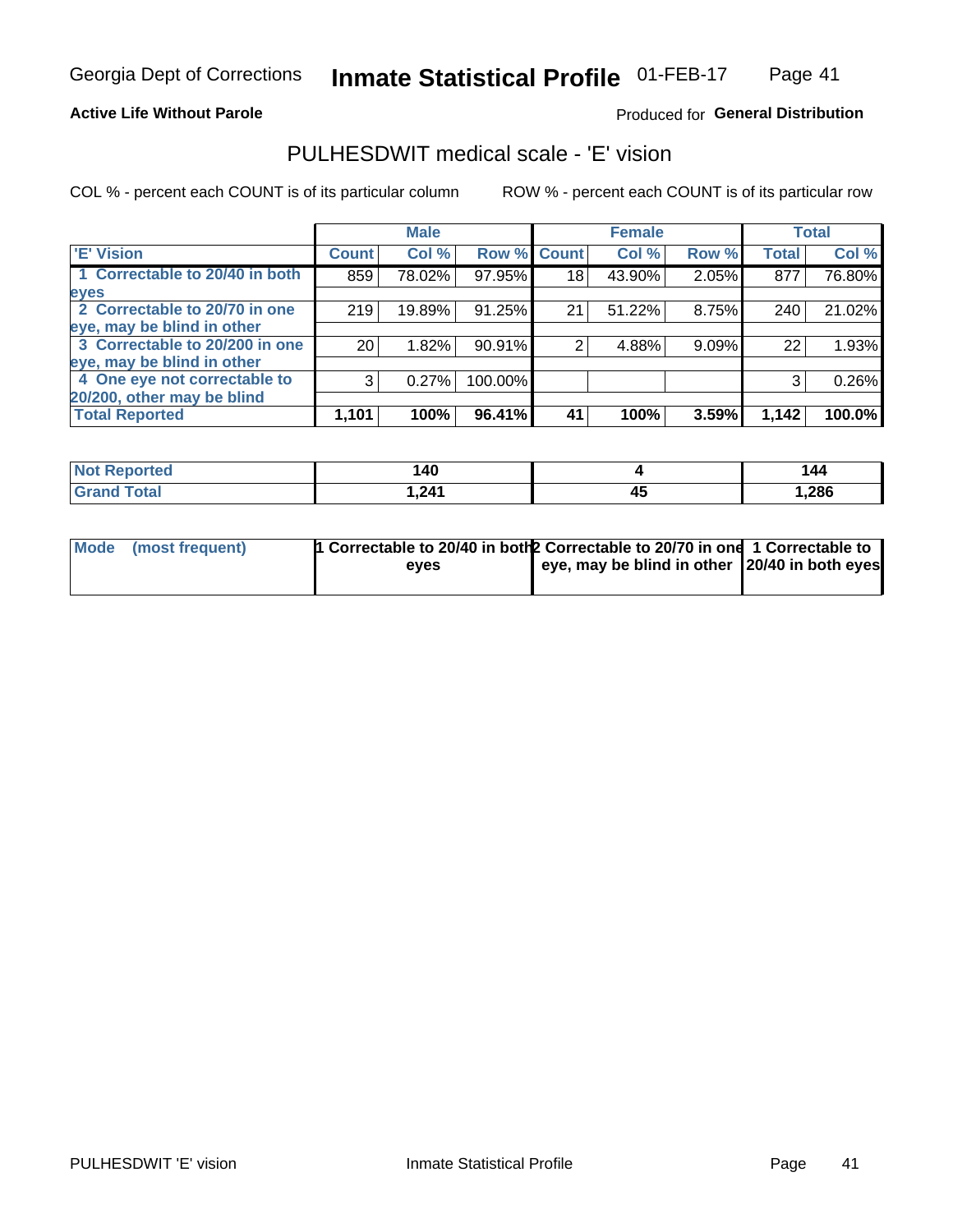### **Active Life Without Parole**

# Produced for General Distribution

# PULHESDWIT medical scale - 'S' pSychiatric

COL % - percent each COUNT is of its particular column

|                                        |              | <b>Male</b> |         |             | <b>Female</b> |        |              | <b>Total</b> |
|----------------------------------------|--------------|-------------|---------|-------------|---------------|--------|--------------|--------------|
| 'S' pSychiatric                        | <b>Count</b> | Col %       |         | Row % Count | Col %         | Row %  | <b>Total</b> | Col %        |
| 1 No impairment or disorders           | 962          | 82.08%      | 98.97%  | 10          | 29.41%        | 1.03%  | 972          | 80.60%       |
| 2 Stable, or in remission, or          | 145          | 12.37%      | 86.31%  | 23          | 67.65%        | 13.69% | 168          | 13.93%       |
| mild impairment or retardation         |              |             |         |             |               |        |              |              |
| 3 Requires moderate inpatient          | 54           | 4.61%       | 98.18%  |             | 2.94%         | 1.82%  | 55           | 4.56%        |
| <b>treatment</b>                       |              |             |         |             |               |        |              |              |
| 4 Requires intensive inpatient         | 9            | 0.77%       | 100.00% |             |               |        | 9            | 0.75%        |
| treatment                              |              |             |         |             |               |        |              |              |
| <b>5 Requires Crisis Stabilization</b> | ⌒            | 0.17%       | 100.00% |             |               |        | 2            | 0.17%        |
| Unit (CSU) inpatient care              |              |             |         |             |               |        |              |              |
| <b>Total Reported</b>                  | 1,172        | 100%        | 97.18%  | 34          | 100%          | 2.82%  | 1,206        | 100.0%       |

| <b>Not Reported</b>          | c.<br>ರು | 80     |
|------------------------------|----------|--------|
| <b>Total</b><br><b>Grand</b> | 241.ا    | 286. ا |

| Mode | (most frequent) | <b>1 No impairment or disorders</b> 2 Stable, or in remission, 1 No impairment or |                       |           |
|------|-----------------|-----------------------------------------------------------------------------------|-----------------------|-----------|
|      |                 |                                                                                   | or mild impairment or | disorders |
|      |                 |                                                                                   | retardation           |           |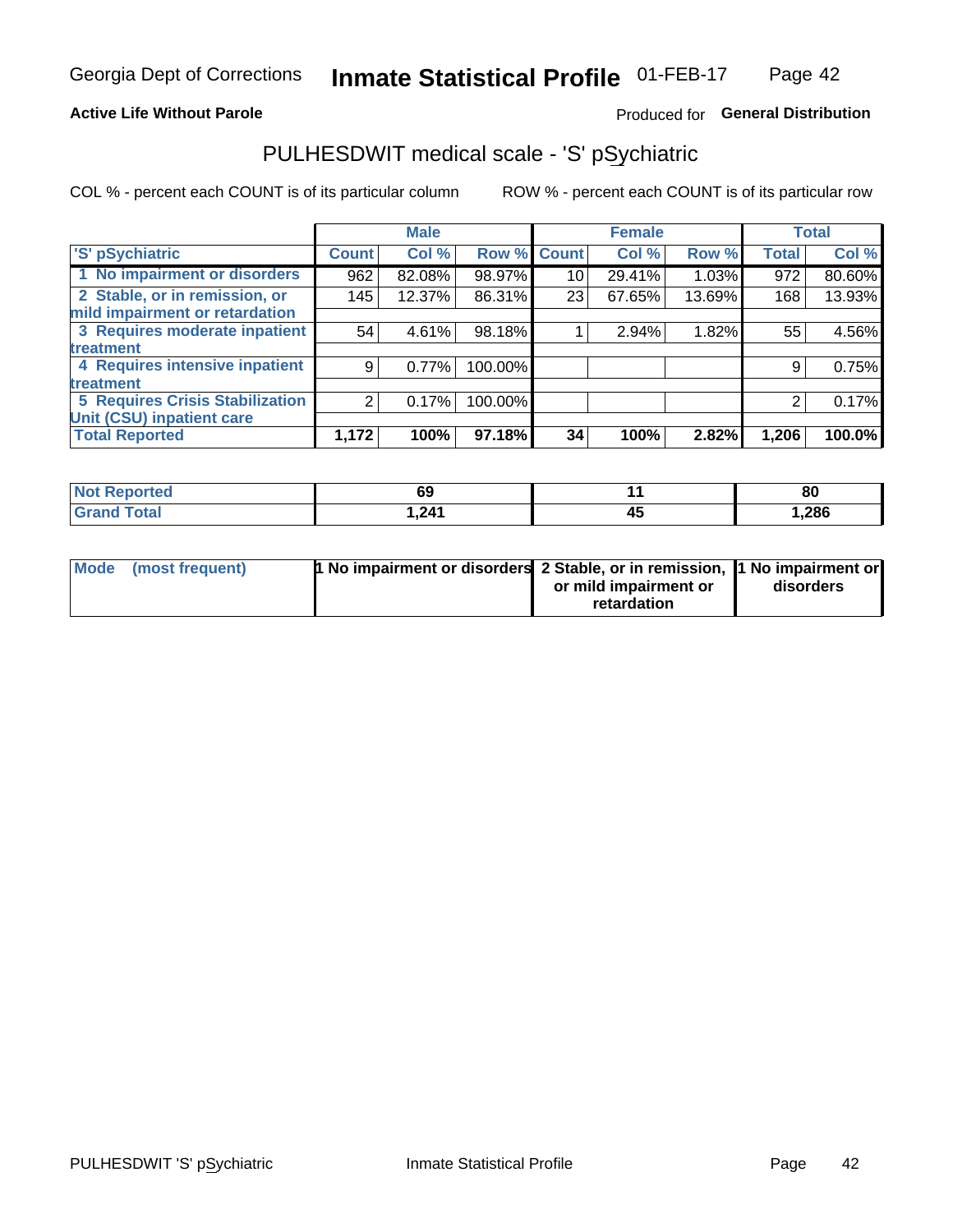**Active Life Without Parole** 

Produced for General Distribution

# PULHESDWIT medical scale - 'D' dental

COL % - percent each COUNT is of its particular column

|                                 |              | <b>Male</b> |             |    | <b>Female</b> |       |              | <b>Total</b> |
|---------------------------------|--------------|-------------|-------------|----|---------------|-------|--------------|--------------|
| 'D' Dental                      | <b>Count</b> | Col %       | Row % Count |    | Col %         | Row % | <b>Total</b> | Col %        |
| 1 Minimal routine dental health | 795          | 73.41%      | 96.36%      | 30 | 76.92%        | 3.64% | 825          | 73.53%       |
| <b>needs</b>                    |              |             |             |    |               |       |              |              |
| 2 Moderate cavities and/or gum  | 241          | 22.25%      | 97.18%      |    | 17.95%        | 2.82% | 248          | 22.10%       |
| disease                         |              |             |             |    |               |       |              |              |
| 3 Extensive gum disease         | 47           | $4.34\%$    | 95.92%      |    | 5.13%         | 4.08% | 49           | 4.37%        |
| and/or widespread decay         |              |             |             |    |               |       |              |              |
| <b>Total Reported</b>           | 1,083        | 100%        | 96.52%      | 39 | 100%          | 3.48% | 1,122        | 100%         |

| prted<br><b>NOT</b><br>. | 158    |    | ס י    |
|--------------------------|--------|----|--------|
| <b>Total</b>             | 241. ا | 43 | 286, ا |

| <b>Mode</b><br><b>Minimal routine dental</b><br>(most frequent)<br>health needs | Minimal routine dental<br>health needs | 1 Minimal routine<br>dental health<br>needs |
|---------------------------------------------------------------------------------|----------------------------------------|---------------------------------------------|
|---------------------------------------------------------------------------------|----------------------------------------|---------------------------------------------|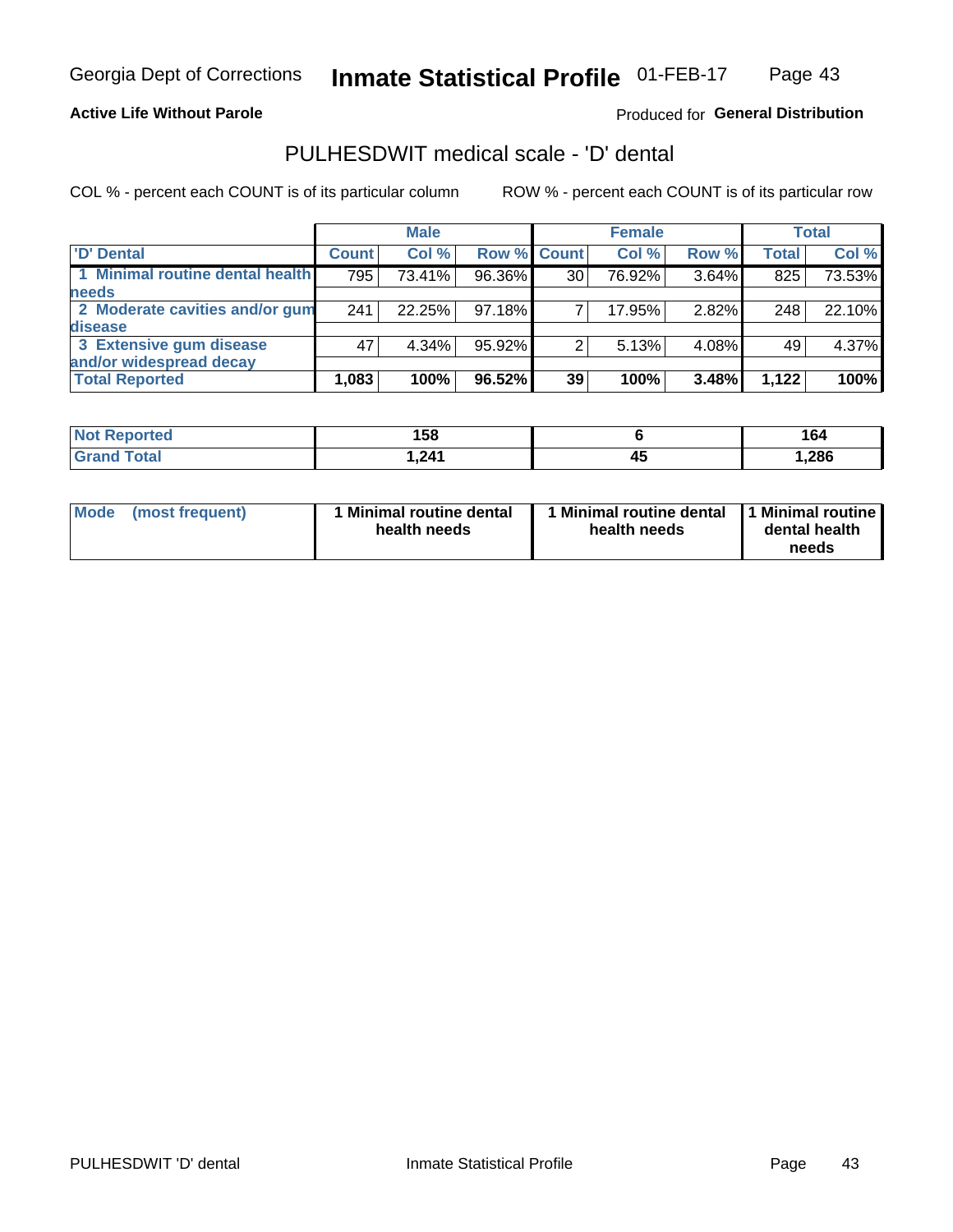### **Active Life Without Parole**

# Produced for General Distribution

# PULHESDWIT medical scale - 'W' work ability

COL % - percent each COUNT is of its particular column

|                                 |                 | <b>Male</b> |                    |    | <b>Female</b> |       |              | <b>Total</b> |
|---------------------------------|-----------------|-------------|--------------------|----|---------------|-------|--------------|--------------|
| <b>W' work ability</b>          | <b>Count</b>    | Col %       | <b>Row % Count</b> |    | Col %         | Row % | <b>Total</b> | Col %        |
| 1 Unrestricted work or activity | 950             | 83.19%      | 96.74%             | 32 | 71.11%        | 3.26% | 982          | 82.73%       |
| 2 Minor restrictions on type of | 149             | 13.05%      | 91.98%             | 13 | 28.89%        | 8.02% | 162          | 13.65%       |
| <b>work</b>                     |                 |             |                    |    |               |       |              |              |
| 3 Moderate restrictions on type | 26              | 2.28%       | 100.00%            |    |               |       | 26           | 2.19%        |
| lof work                        |                 |             |                    |    |               |       |              |              |
| 4 Major restrictions on type of | 12 <sub>1</sub> | 1.05%       | 100.00%            |    |               |       | 12           | 1.01%        |
| <b>work</b>                     |                 |             |                    |    |               |       |              |              |
| 5 Cannot work under any         | 5               | 0.44%       | 100.00%            |    |               |       | 5            | 0.42%        |
| <b>circumstances</b>            |                 |             |                    |    |               |       |              |              |
| <b>Total Reported</b>           | 1,142           | 100%        | 96.21%             | 45 | 100%          | 3.79% | 1,187        | 100%         |

| <b>Not Reported</b>          | 99    |   | 99    |
|------------------------------|-------|---|-------|
| <b>Total</b><br><b>Grand</b> | 1,241 | ┱ | 1,286 |

| Mode (most frequent) | 1 Unrestricted work or | 1 Unrestricted work or | 1 Unrestricted   |
|----------------------|------------------------|------------------------|------------------|
|                      | activity               | activity               | work or activity |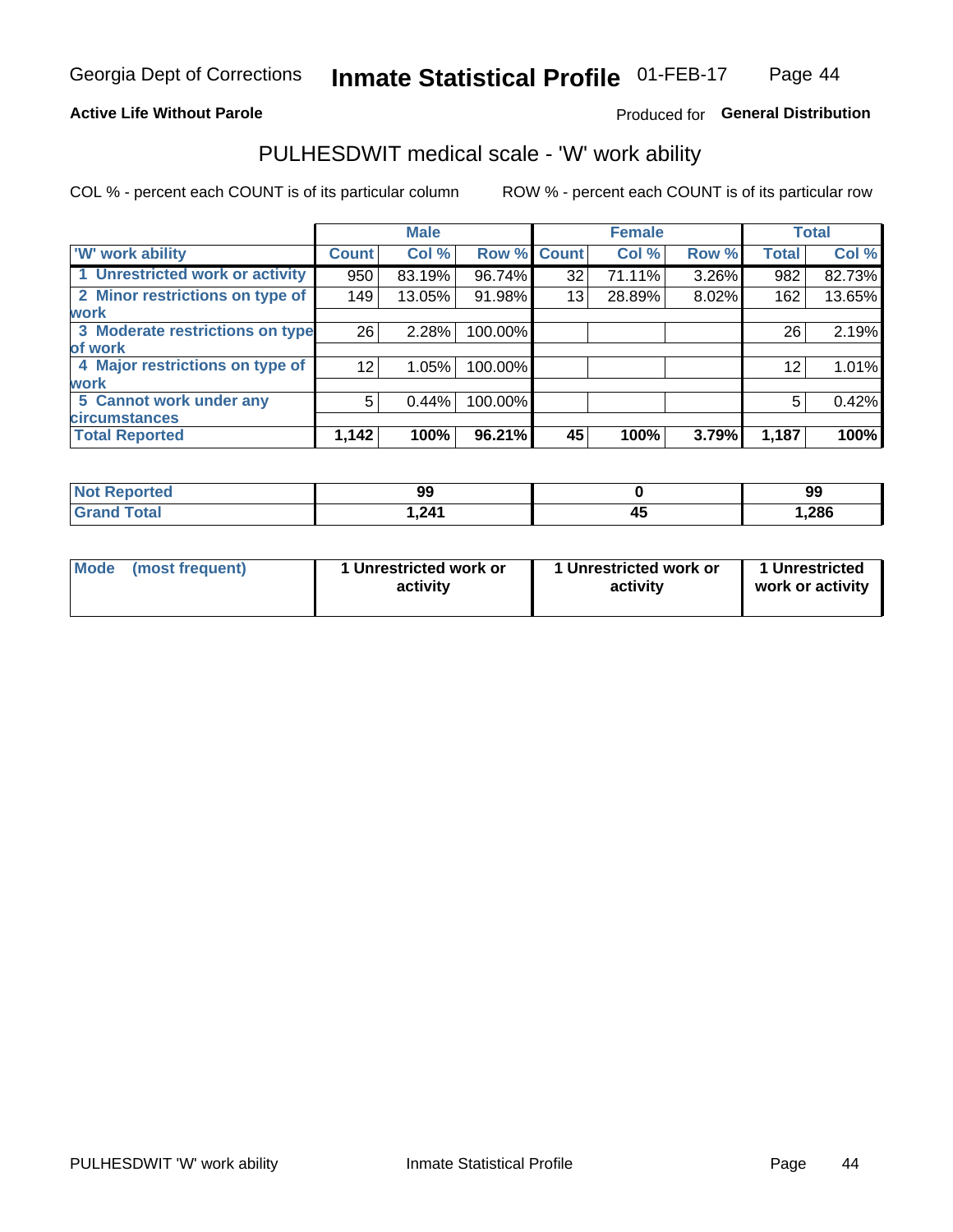### **Active Life Without Parole**

# Produced for General Distribution

# PULHESDWIT medical scale - 'I' impairment

|                                                              |              | <b>Male</b> |             |    | <b>Female</b> |       |              | <b>Total</b> |
|--------------------------------------------------------------|--------------|-------------|-------------|----|---------------|-------|--------------|--------------|
| <b>T' Impairment</b>                                         | <b>Count</b> | Col %       | Row % Count |    | Col %         | Row % | <b>Total</b> | Col %        |
| 1 No impairments or<br>disabilities                          | 1,128        | 98.86%      | 96.16%      | 45 | 100.00%       | 3.84% | 1,173        | 98.90%       |
| 2 Wheelchair-bound but<br>otherwise OK                       | 9            | 0.79%       | 100.00%     |    |               |       | 9            | 0.76%        |
| <b>3 Needs low-level Assisted</b><br>Living (level I)        |              | 0.09%       | 100.00%     |    |               |       |              | 0.08%        |
| 4 Needs moderate Assisted<br><b>Living (level II)</b>        |              | 0.09%       | 100.00%     |    |               |       |              | 0.08%        |
| <b>5 Needs maximal Assisted</b><br><b>Living (level III)</b> | 2            | 0.18%       | 100.00%     |    |               |       |              | 0.17%        |
| <b>Total Reported</b>                                        | 1,141        | 100%        | 96.21%      | 45 | 100%          | 3.79% | 1,186        | 100%         |

| Reported     | 100  |     | 100   |
|--------------|------|-----|-------|
| <b>Total</b> | .241 | . . | 1,286 |

| Mode | (most frequent) | 1 No impairments or<br>disabilities | 1 No impairments or<br>disabilities | 1 No impairments<br>or disabilities |
|------|-----------------|-------------------------------------|-------------------------------------|-------------------------------------|
|------|-----------------|-------------------------------------|-------------------------------------|-------------------------------------|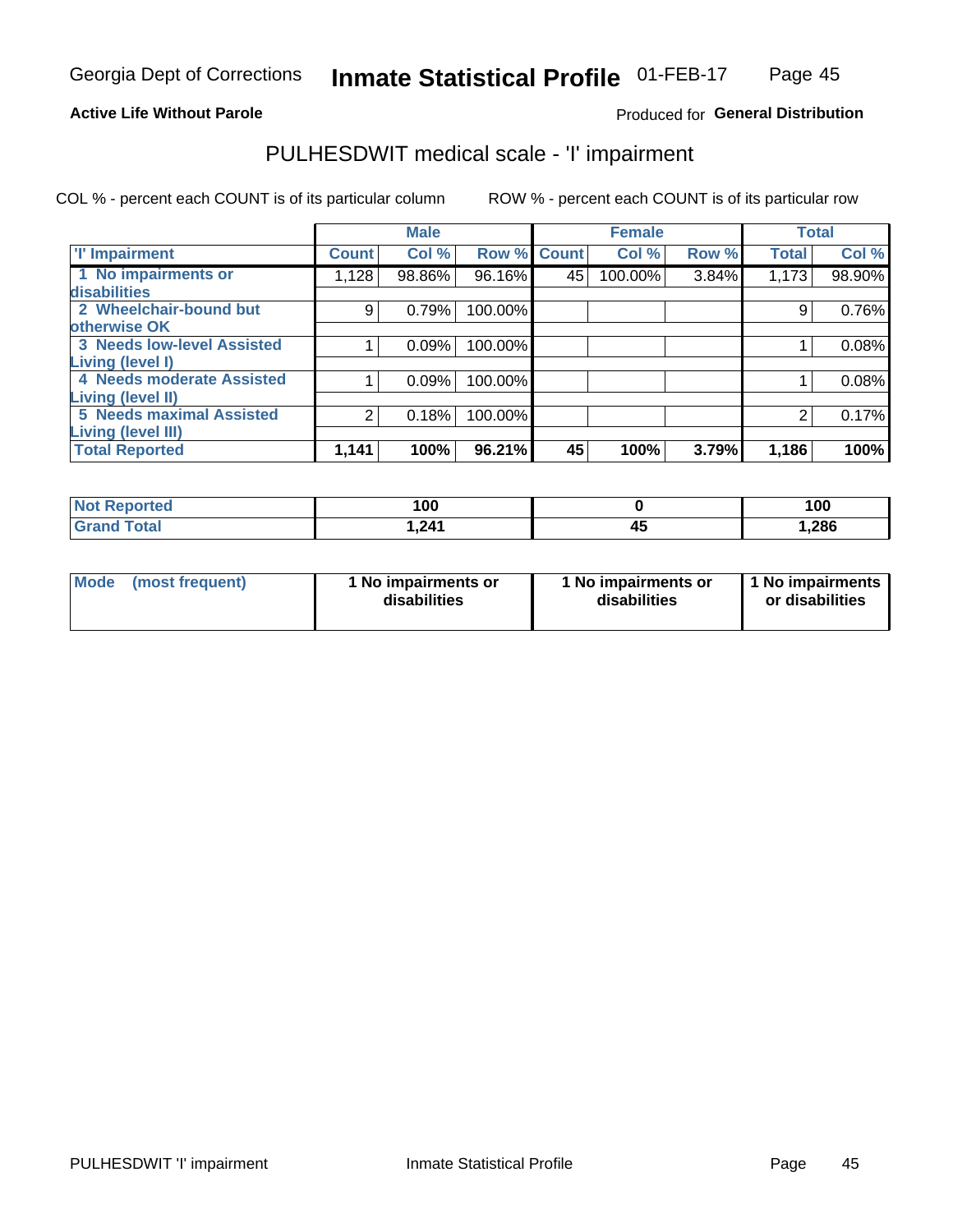### **Active Life Without Parole**

### Produced fo General Distribution

# PULHESDWIT medical scale - 'T' transportability

COL % - percent each COUNT is of its particular column

|                             |              | <b>Male</b> |             |    | <b>Female</b> |       |              | <b>Total</b> |
|-----------------------------|--------------|-------------|-------------|----|---------------|-------|--------------|--------------|
| <b>T' Transportability</b>  | <b>Count</b> | Col %       | Row % Count |    | Col %         | Row % | <b>Total</b> | Col %        |
| 1 Can be transported in any | 1,143        | 99.30%      | 96.21%      | 45 | 100.00%       | 3.79% | 1,188        | 99.33%       |
| ordinary approved vehicle   |              |             |             |    |               |       |              |              |
| 2 Wheelchair-bound, not     |              | 0.26%       | 100.00%     |    |               |       |              | 0.25%        |
| needing special vehicle     |              |             |             |    |               |       |              |              |
| 5 Requires ambulance        |              | 0.43%       | 100.00%     |    |               |       |              | 0.42%        |
| transport                   |              |             |             |    |               |       |              |              |
| <b>Total Reported</b>       | 1,151        | 100%        | 96.24%      | 45 | 100%          | 3.76% | 1,196        | 100%         |

| orted | 90   | 90    |
|-------|------|-------|
| otal  | 241. | 1,286 |

| <b>Mode</b> | (most frequent) | 1 Can be transported in any 1 Can be transported in any | ordinary approved vehicle   ordinary approved vehicle   transported in any | 1 Can be<br>  ordinary approved<br>vehicle |
|-------------|-----------------|---------------------------------------------------------|----------------------------------------------------------------------------|--------------------------------------------|
|             |                 |                                                         |                                                                            |                                            |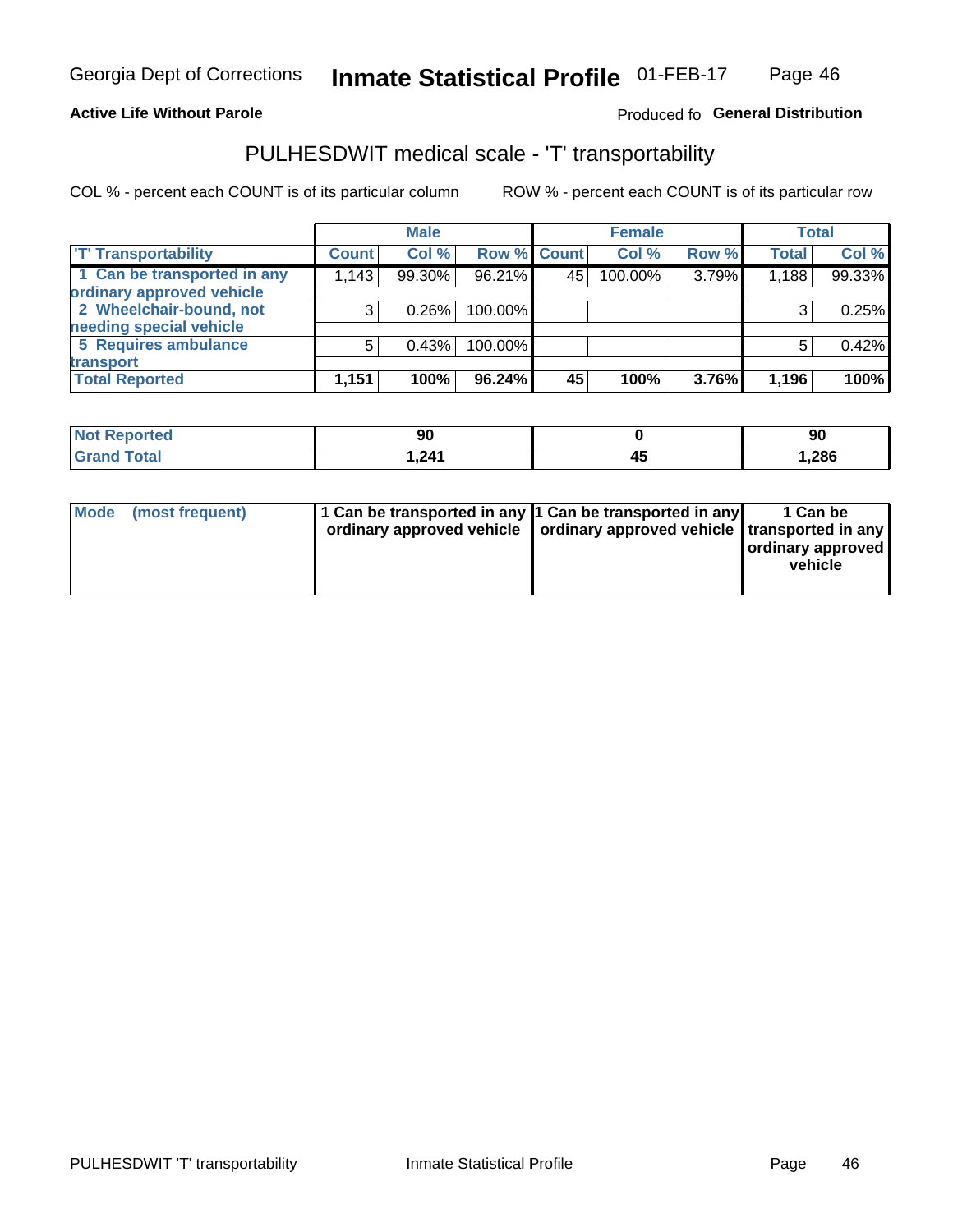#### Inmate Statistical Profile 01-FEB-17 Page 47

### **Active Life Without Parole**

## Produced for General Distribution

# Number of prior Georgia incarcerations

COL % - percent each COUNT is of its particular column

|                                       |              | <b>Male</b> |                    |    | <b>Female</b> |          |       | <b>Total</b> |
|---------------------------------------|--------------|-------------|--------------------|----|---------------|----------|-------|--------------|
| <b>Num of Prior GA Incarcerations</b> | <b>Count</b> | Col %       | <b>Row % Count</b> |    | Col %         | Row %    | Total | Col %        |
|                                       | 620          | 49.96%      | 94.80%             | 34 | 75.56%        | 5.20%    | 654   | 50.86%       |
|                                       | 243          | 19.58%      | 97.98%             | 5  | 11.11%        | 2.02%    | 248   | 19.28%       |
|                                       | 158          | 12.73%      | 98.14%             | 3  | 6.67%         | $1.86\%$ | 161   | 12.52%       |
| 3                                     | 103          | 8.30%       | 98.10%             | 2  | 4.44%         | 1.90%    | 105   | 8.16%        |
| 4                                     | 57           | 4.59%       | 100.00%            |    |               |          | 57    | 4.43%        |
| 5                                     | 37           | 2.98%       | 100.00%            |    |               |          | 37    | 2.88%        |
| <b>More Than 5</b>                    | 23           | 1.85%       | 95.83%             |    | 2.22%         | 4.17%    | 24    | 1.87%        |
| <b>Total Reported</b>                 | 1,241        | 100%        | 96.50%             | 45 | 100%          | 3.50%    | 1,286 | 100%         |

| <b>orted</b>                    |          |    |       |
|---------------------------------|----------|----|-------|
| <b>otal</b><br>$\mathbf{v}$ and | .21<br>. | די | 1,286 |

| Mean (average)       | 1.15 | . JJ | 1.13 |
|----------------------|------|------|------|
| Median (middle)      |      |      |      |
| Mode (most frequent) |      |      |      |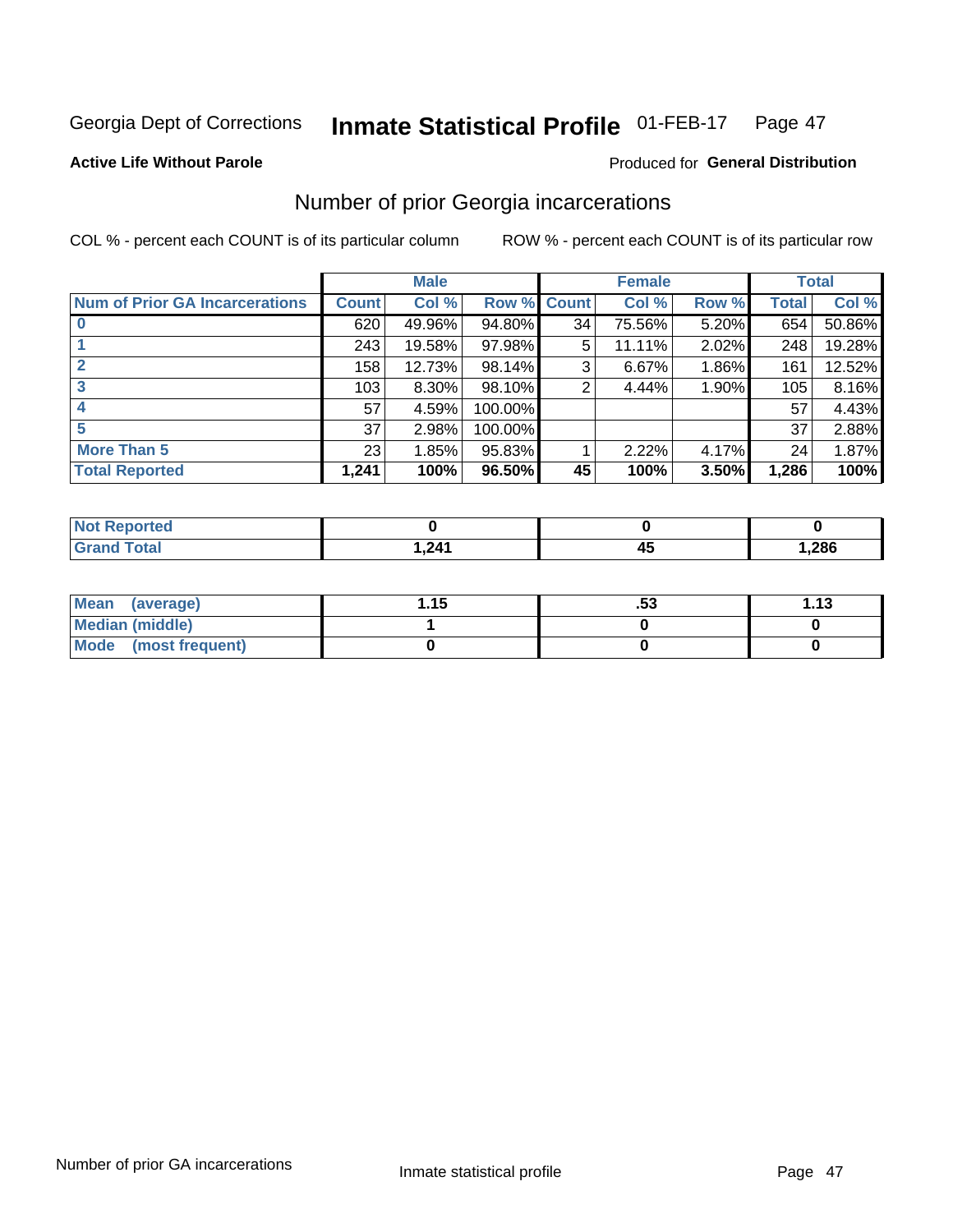#### Inmate Statistical Profile 01-FEB-17 Page 48

**Active Life Without Parole** 

Produced for General Distribution

# Prison sentence in years

COL % - percent each COUNT is of its particular column

ROW % - percent each COUNT is of its particular row

|                                 | <b>Male</b>  |        |                    | <b>Female</b> |            |          | Total       |        |
|---------------------------------|--------------|--------|--------------------|---------------|------------|----------|-------------|--------|
| <b>Prison Sentence In Years</b> | <b>Count</b> | Col %  | <b>Row % Count</b> |               | Col %      | Row %    | $\tau$ otal | Col %  |
| <b>Life Without Parole</b>      | .239         | 99.84% | $96.50\%$          | 45            | $100.00\%$ | $3.50\%$ | 1,284       | 99.84% |
| <b>Death</b>                    |              | 0.16%  | 100.00%            |               |            |          |             | 0.16%  |
| <b>Total Reported</b>           | 1,241        | 100%   | 96.50%             | 45            | 100%       | $3.50\%$ | 1,286       | 100%   |

| ported      |        |       |
|-------------|--------|-------|
| <b>otal</b> | 241. ا | 1,286 |

### **Determinate (numeric) sentences only**

| ' Mea<br><b>Service</b> A<br>ЯМА. |  |  |  |
|-----------------------------------|--|--|--|
|                                   |  |  |  |

All sentences (including determinate), with life, life without parole, and death sentences figured at 45 years

| MС<br>a r -<br>-- |         |  |  |
|-------------------|---------|--|--|
|                   | ------- |  |  |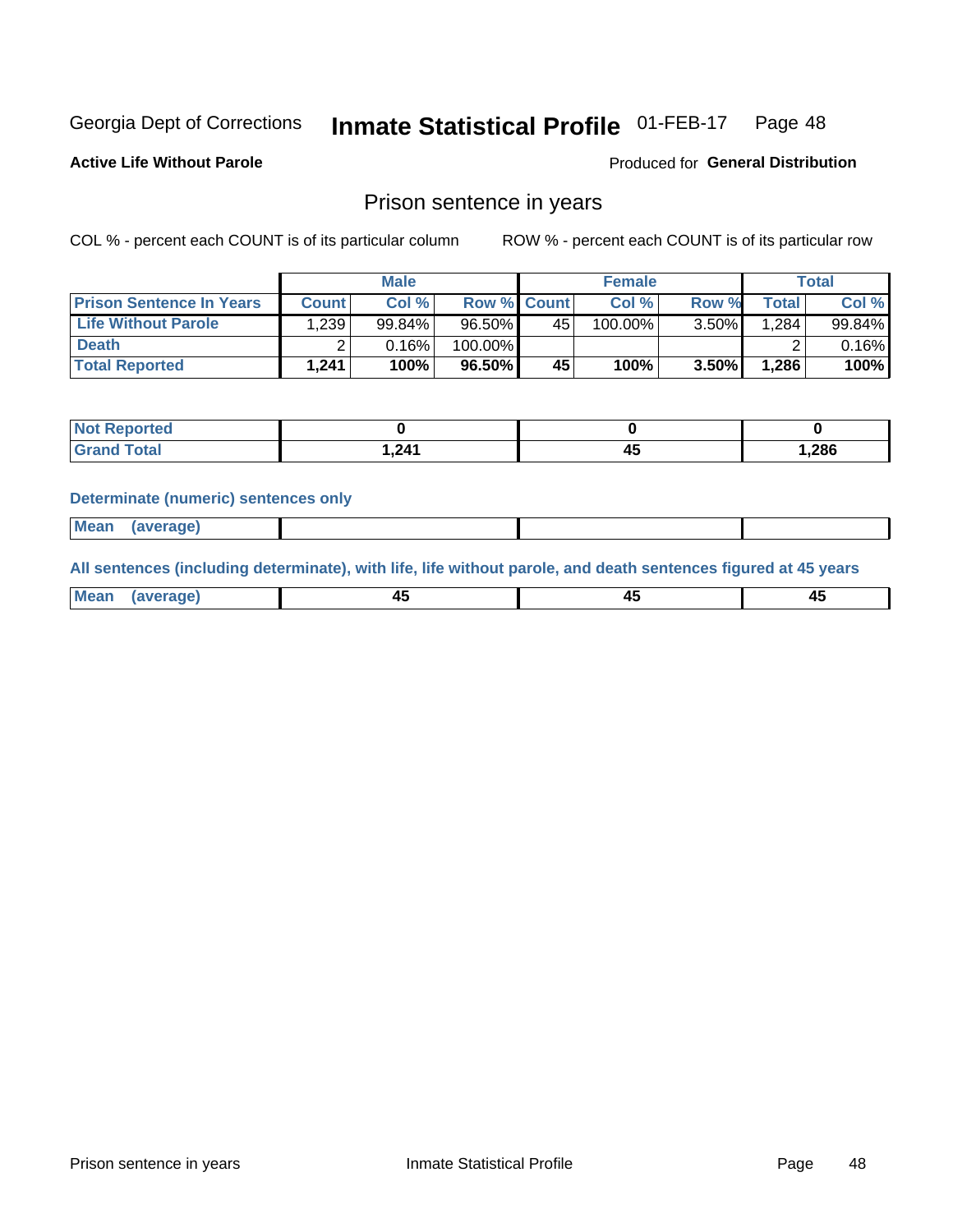#### Inmate Statistical Profile 01-FEB-17 Georgia Dept of Corrections Page 49

### **Active Life Without Parole**

### Produced for General Distribution

# Primary offense, broken out into felonies vs misdemeanors

COL % - percent each COUNT is of its particular column

|                                  | <b>Male</b>  |         |                    | <b>Female</b> |         |          | Total              |         |
|----------------------------------|--------------|---------|--------------------|---------------|---------|----------|--------------------|---------|
| <b>Felonies and Misdemeanors</b> | <b>Count</b> | Col%    | <b>Row % Count</b> |               | Col%    | Row %    | Total <sub>1</sub> | Col %   |
| <b>Felonies</b>                  | .236         | 100.00% | 96.64%             | 43            | 100.00% | $3.36\%$ | 1,279              | 100.00% |
| <b>Total Reported</b>            | .236         | $100\%$ | 96.64%             | $43^{\circ}$  | 100%    | 3.36%    | 1,279              | 100%    |

| <b>Not Reported</b>          |       |        |      |
|------------------------------|-------|--------|------|
| <b>Total</b><br><b>Grand</b> | 241.ا | 238, ا | ,286 |

| <b>Mode</b><br>frequent)<br>nies<br>≧ (most tr.<br>. | onies<br>. | lonies<br>ею<br>____ |
|------------------------------------------------------|------------|----------------------|
|------------------------------------------------------|------------|----------------------|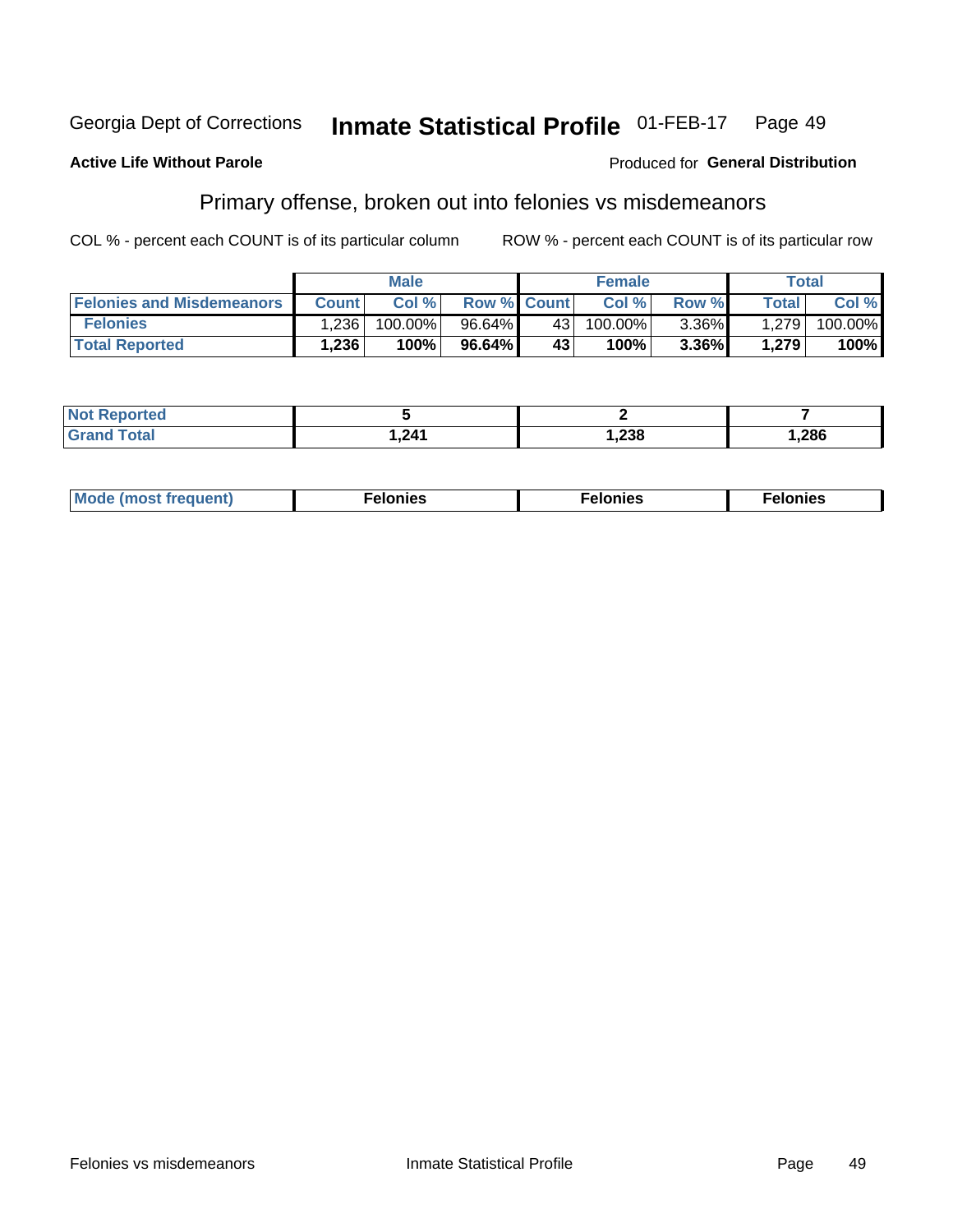#### **Inmate Statistical Profile 01-FEB-17** Page 50

### **Active Life Without Parole**

### Produced for General Distribution

# Primary offense, broken out into six broad crime categories

COL % - percent each COUNT is of its particular column

|                         | <b>Male</b>     |        |           | <b>Female</b> |           |       | <b>Total</b>    |        |
|-------------------------|-----------------|--------|-----------|---------------|-----------|-------|-----------------|--------|
| <b>Crime Categories</b> | <b>Count</b>    | Col %  |           | Row % Count   | Col %     | Row % | <b>Total</b>    | Col %  |
| <b>Violent</b>          | 1,061           | 85.50% | $96.02\%$ | 44            | $97.78\%$ | 3.98% | 1,105           | 85.93% |
| <b>Sex Crime</b>        | 168             | 13.54% | 99.41%    |               | 2.22%     | .59%  | 169             | 13.14% |
| <b>Drug</b><br>4        | 10 <sup>1</sup> | .81%   | 100.00%   |               | .00%      |       | 10 <sup>1</sup> | .78%   |
| <b>Other</b><br>6       | 2               | .16%   | 100.00%   |               | .00%      |       | ົ               | .16%   |
| <b>Total Reported</b>   | 1,241           | 100%   | 96.5%     | 45            | 100%      | 3.5%  | 1,286           | 100%   |

| <b>Not Reported</b> |      |      |
|---------------------|------|------|
| $T0+0'$             | .211 | ,286 |

| <b>Mode (most frequent)</b> | <br>'iolent | Violent | --<br><b>Violent</b> |
|-----------------------------|-------------|---------|----------------------|
|                             |             |         |                      |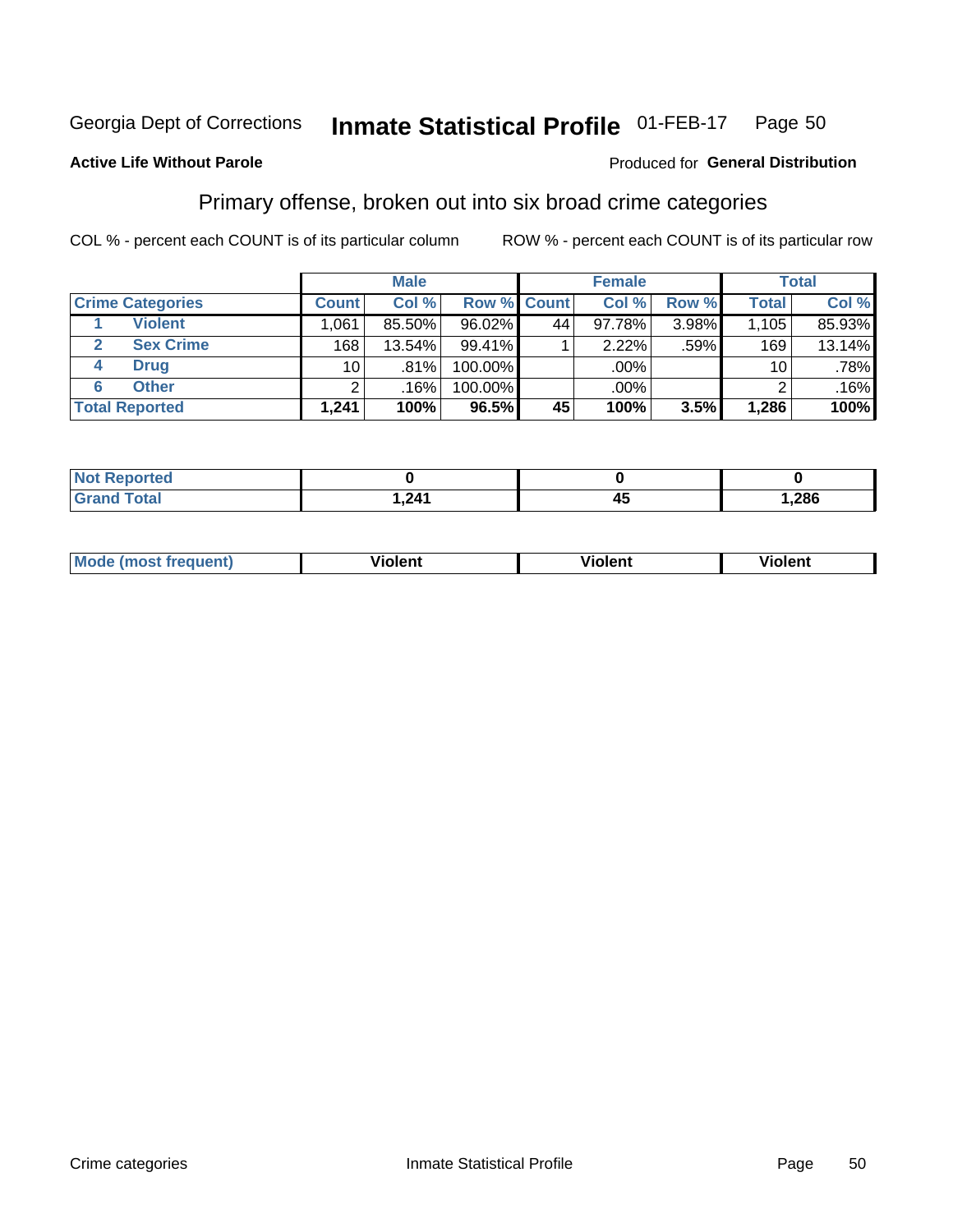#### Inmate Statistical Profile 01-FEB-17 Page 51

### **Active Life Without Parole**

### Produced for General Distribution

# Primary offense, detailed offense code

COL % - percent each COUNT is of its particular column

|                                            |                | <b>Male</b> |         |              | <b>Female</b> |       |                | <b>Total</b> |
|--------------------------------------------|----------------|-------------|---------|--------------|---------------|-------|----------------|--------------|
| <b>Primary Offense</b>                     | <b>Count</b>   | Col %       | Row %   | <b>Count</b> | Col %         | Row % | <b>Total</b>   | Col %        |
| <b>Aggrav Child Molestation (2021)</b>     | 27             | 2.18%       | 100.00% |              |               |       | 27             | 2.10%        |
| <b>Aggrav Sexual Battery (2009)</b>        | 7              | .56%        | 100.00% |              |               |       | 7              | .54%         |
| <b>Aggrav Sodomy (2003)</b>                | 8              | .64%        | 100.00% |              |               |       | 8              | .62%         |
| <b>Armed Robbery (1902)</b>                | 150            | 12.09%      | 98.68%  | 2            | 4.44%         | 1.32% | 152            | 11.82%       |
| <b>Child Molestation (2019)</b>            | 6              | .48%        | 100.00% |              |               |       | 6              | .47%         |
| <b>False Imprisonment (1308)</b>           |                | .08%        | 100.00% |              |               |       | 1              | .08%         |
| <b>Hijacking Motor Vehicle (1911)</b>      |                | .08%        | 100.00% |              |               |       | 1              | .08%         |
| Kidnapping (1311)                          | 83             | 6.69%       | 100.00% |              |               |       | 83             | 6.45%        |
| <b>Murder (1101)</b>                       | 824            | 66.40%      | 95.15%  | 42           | 93.33%        | 4.85% | 866            | 67.34%       |
| <b>Poss Firearm Convct Felon</b>           | 2              | .16%        | 100.00% |              |               |       | 2              | .16%         |
| (2914)                                     |                |             |         |              |               |       |                |              |
| Poss Of Cocaine (4022)                     | 2              | .16%        | 100.00% |              |               |       | $\overline{2}$ | .16%         |
| <b>Poss Of Firearm Dur Crime</b><br>(2910) | 1              | .08%        | 100.00% |              |               |       | 1              | .08%         |
| Poss W Int Dist Cocaine (4050)             |                | .08%        | 100.00% |              |               |       |                | .08%         |
| <b>Rape (2001)</b>                         | 120            | 9.67%       | 99.17%  |              | 2.22%         | .83%  | 121            | 9.41%        |
| S/D Cocaine (4021)                         | 2              | .16%        | 100.00% |              |               |       | $\overline{2}$ | .16%         |
| S/D Cont Sub Public (4017)                 |                | .08%        | 100.00% |              |               |       | 1              | .08%         |
| S/D Cont Sub School (4018)                 |                | .08%        | 100.00% |              |               |       | 1              | .08%         |
| <b>Traf Cocaine 401+ Gm (4103)</b>         | $\overline{2}$ | .16%        | 100.00% |              |               |       | $\overline{2}$ | .16%         |
| <b>Traf Methamph 28-199 Gm</b>             | 1              | .08%        | 100.00% |              |               |       | 1              | .08%         |
| (4140)                                     |                |             |         |              |               |       |                |              |
| <b>Traffick Sexual Servitude (1331)</b>    | 1              | .08%        | 100.00% |              |               |       | 1              | .08%         |
| <b>Total Rported</b>                       | 1,241          | 100%        | 96.5%   | 45           | 100%          | 3.5%  | 1,286          | 100%         |

| rted |            |   |        |
|------|------------|---|--------|
| υιαι | 1.24'<br>. | ≁ | 286, ا |

| Mode (most frequent) | 1101 Murder | 1101 Murder | 1101 Murder |
|----------------------|-------------|-------------|-------------|
|                      |             |             |             |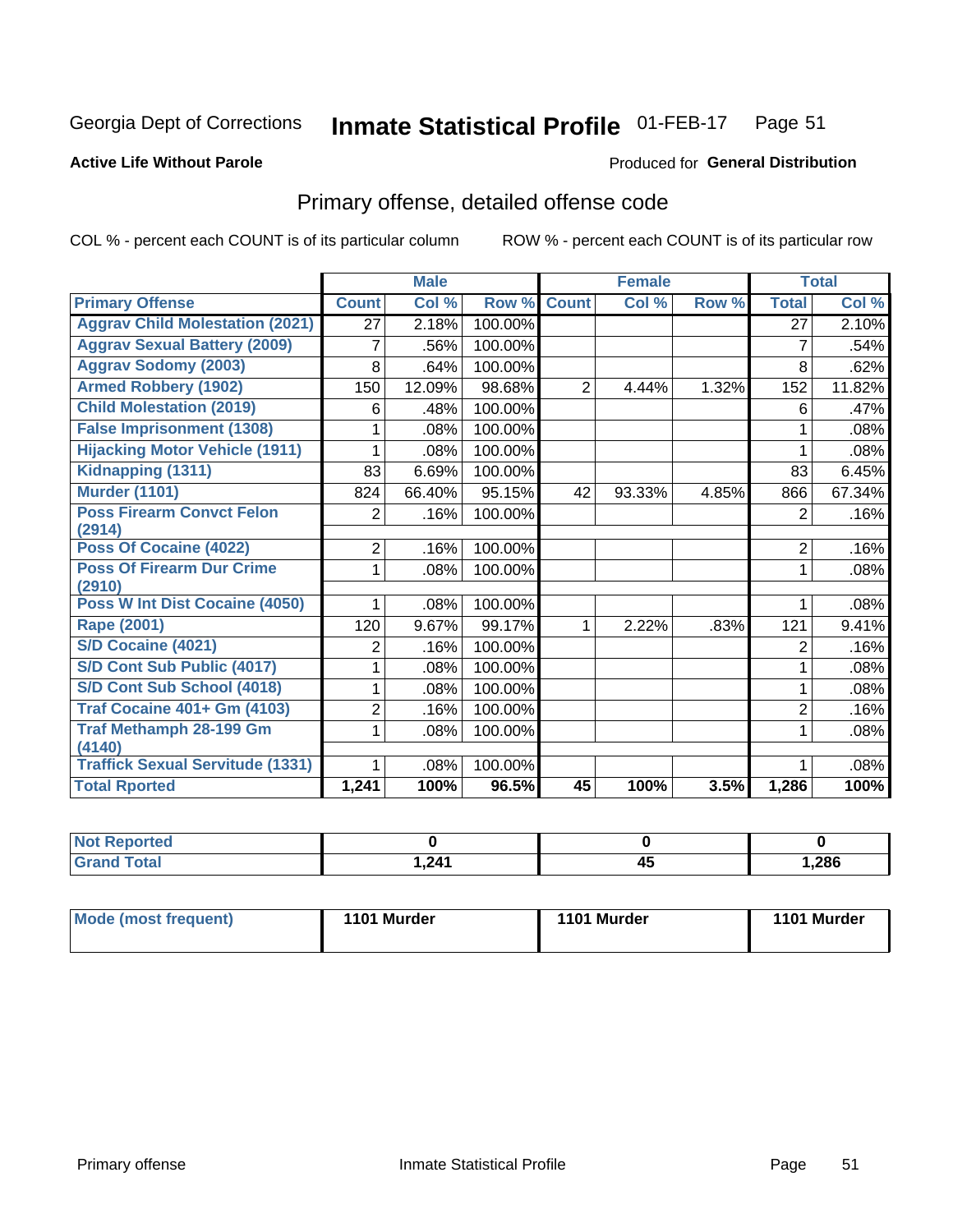#### Inmate Statistical Profile 01-FEB-17 Page 52

### **Active Life Without Parole**

### Produced for General Distribution

# County of conviction of primary offense

COL % - percent each COUNT is of its particular column

|                                |                | <b>Male</b> |         |                | <b>Female</b> |        |                | <b>Total</b> |
|--------------------------------|----------------|-------------|---------|----------------|---------------|--------|----------------|--------------|
| <b>County of Conviction</b>    | <b>Count</b>   | Col %       | Row %   | <b>Count</b>   | Col %         | Row %  | <b>Total</b>   | Col %        |
| 000<br><b>Unknown</b>          | 5              | .40%        | 71.43%  | $\overline{2}$ | 4.44%         | 28.57% | 7              | .54%         |
| <b>Appling County</b><br>001   | 3              | .24%        | 100.00% |                |               |        | 3              | .23%         |
| <b>Atkinson County</b><br>002  | $\overline{c}$ | .16%        | 100.00% |                |               |        | $\overline{2}$ | .16%         |
| <b>Bacon County</b><br>003     | 4              | .32%        | 100.00% |                |               |        | 4              | .31%         |
| <b>Baker County</b><br>004     | 1              | .08%        | 100.00% |                |               |        | 1              | .08%         |
| <b>Baldwin County</b><br>005   | 4              | .32%        | 100.00% |                |               |        | 4              | .31%         |
| <b>Banks County</b><br>006     | $\overline{c}$ | .16%        | 100.00% |                |               |        | $\overline{2}$ | .16%         |
| <b>Barrow County</b><br>007    | 6              | .48%        | 100.00% |                |               |        | 6              | .47%         |
| <b>Bartow County</b><br>008    | $\overline{7}$ | .56%        | 87.50%  | 1              | 2.22%         | 12.50% | 8              | .62%         |
| <b>Ben Hill County</b><br>009  | 6              | .48%        | 100.00% |                |               |        | 6              | .47%         |
| <b>Berrien County</b><br>010   | $\overline{c}$ | .16%        | 100.00% |                |               |        | $\overline{2}$ | .16%         |
| <b>Bibb County</b><br>011      | 41             | 3.30%       | 95.35%  | $\overline{2}$ | 4.44%         | 4.65%  | 43             | 3.34%        |
| <b>Bleckley County</b><br>012  | 1              | .08%        | 100.00% |                |               |        | 1              | .08%         |
| <b>Brantley County</b><br>013  | $\overline{c}$ | .16%        | 100.00% |                |               |        | $\overline{2}$ | .16%         |
| <b>Brooks County</b><br>014    | $\overline{2}$ | .16%        | 100.00% |                |               |        | $\overline{2}$ | .16%         |
| <b>Bulloch County</b><br>016   | $\overline{7}$ | .56%        | 87.50%  | 1              | 2.22%         | 12.50% | 8              | .62%         |
| <b>Burke County</b><br>017     | 11             | .89%        | 100.00% |                |               |        | 11             | .86%         |
| <b>Butts County</b><br>018     | 5              | .40%        | 100.00% |                |               |        | 5              | .39%         |
| <b>Camden County</b><br>020    | $\overline{7}$ | .56%        | 100.00% |                |               |        | $\overline{7}$ | .54%         |
| <b>Candler County</b><br>021   | $\overline{2}$ | .16%        | 100.00% |                |               |        | $\overline{2}$ | .16%         |
| <b>Carroll County</b><br>022   | 4              | .32%        | 100.00% |                |               |        | 4              | .31%         |
| <b>Catoosa County</b><br>023   | $\overline{3}$ | .24%        | 75.00%  | 1              | 2.22%         | 25.00% | 4              | .31%         |
| <b>Chatham County</b><br>025   | 43             | 3.46%       | 97.73%  | 1              | 2.22%         | 2.27%  | 44             | 3.42%        |
| <b>Chattooga County</b><br>027 | $\overline{2}$ | .16%        | 100.00% |                |               |        | $\overline{2}$ | .16%         |
| <b>Cherokee County</b><br>028  | 5              | .40%        | 100.00% |                |               |        | 5              | .39%         |
| <b>Clarke County</b><br>029    | 23             | 1.85%       | 95.83%  | 1              | 2.22%         | 4.17%  | 24             | 1.87%        |
| <b>Clay County</b><br>030      | 1              | .08%        | 100.00% |                |               |        | 1              | .08%         |
| <b>Clayton County</b><br>031   | 61             | 4.92%       | 93.85%  | $\overline{4}$ | 8.89%         | 6.15%  | 65             | 5.05%        |
| <b>Clinch County</b><br>032    | 1              | .08%        | 100.00% |                |               |        | 1              | .08%         |
| <b>Cobb County</b><br>033      | 59             | 4.75%       | 98.33%  | 1              | 2.22%         | 1.67%  | 60             | 4.67%        |
| <b>Coffee County</b><br>034    | $\overline{7}$ | .56%        | 100.00% |                |               |        | $\overline{7}$ | .54%         |
| 035<br><b>Colquitt County</b>  | 2              | .16%        | 100.00% |                |               |        | $\overline{c}$ | .16%         |
| <b>Columbia County</b><br>036  | 9              | .73%        | 81.82%  | $\overline{2}$ | 4.44%         | 18.18% | 11             | .86%         |
| 037<br><b>Cook County</b>      | 5              | .40%        | 100.00% |                |               |        | 5              | .39%         |
| <b>Coweta County</b><br>038    | 7              | .56%        | 100.00% |                |               |        | $\overline{7}$ | .54%         |
| <b>Crisp County</b><br>040     | 6              | .48%        | 100.00% |                |               |        | 6              | .47%         |
| <b>Dade County</b><br>041      | 1              | .08%        | 100.00% |                |               |        | 1              | .08%         |
| <b>Dawson County</b><br>042    | $\overline{2}$ | .16%        | 100.00% |                |               |        | $\overline{2}$ | .16%         |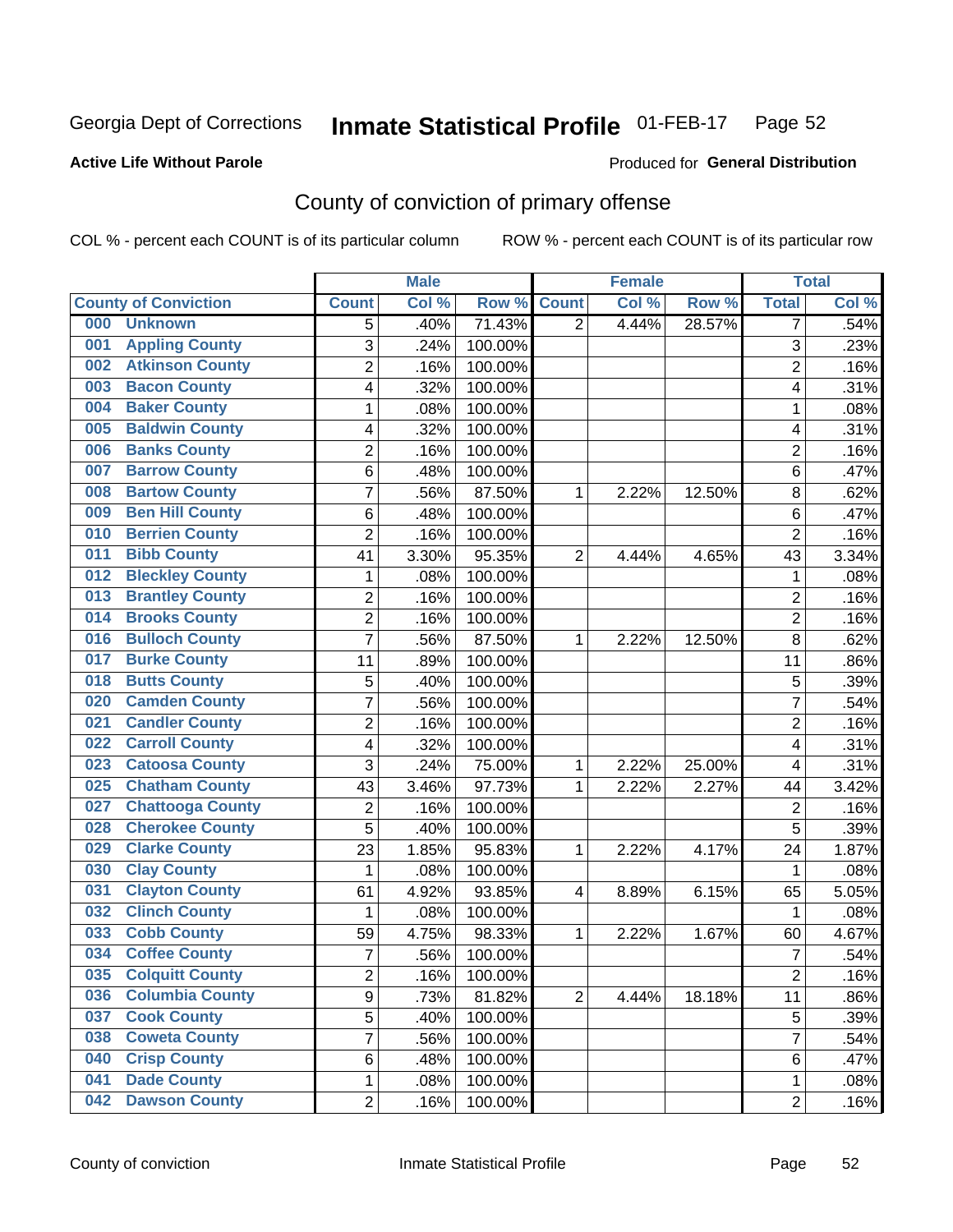#### Inmate Statistical Profile 01-FEB-17 Page 53

### **Active Life Without Parole**

### Produced for General Distribution

# County of conviction of primary offense

COL % - percent each COUNT is of its particular column

|                             |                          |                | <b>Male</b> |         |                | <b>Female</b> |        |                         | <b>Total</b> |
|-----------------------------|--------------------------|----------------|-------------|---------|----------------|---------------|--------|-------------------------|--------------|
| <b>County of Conviction</b> |                          | <b>Count</b>   | Col %       | Row %   | <b>Count</b>   | Col %         | Row %  | <b>Total</b>            | Col %        |
| 043                         | <b>Decatur County</b>    | 4              | .32%        | 100.00% |                |               |        | 4                       | .31%         |
| 044                         | <b>Dekalb County</b>     | 107            | 8.62%       | 99.07%  | 1              | 2.22%         | .93%   | 108                     | 8.40%        |
| 045                         | <b>Dodge County</b>      | 1              | .08%        | 100.00% |                |               |        | 1                       | .08%         |
| 046                         | <b>Dooly County</b>      | $\overline{2}$ | .16%        | 100.00% |                |               |        | $\overline{2}$          | .16%         |
| 047                         | <b>Dougherty County</b>  | 29             | 2.34%       | 96.67%  | 1              | 2.22%         | 3.33%  | 30                      | 2.33%        |
| 048                         | <b>Douglas County</b>    | 32             | 2.58%       | 94.12%  | $\overline{2}$ | 4.44%         | 5.88%  | 34                      | 2.64%        |
| 049                         | <b>Early County</b>      | $\overline{2}$ | .16%        | 100.00% |                |               |        | $\overline{2}$          | .16%         |
| 051                         | <b>Effingham County</b>  | 5              | .40%        | 100.00% |                |               |        | 5                       | .39%         |
| 052                         | <b>Elbert County</b>     | $\overline{2}$ | .16%        | 100.00% |                |               |        | $\overline{2}$          | .16%         |
| 053                         | <b>Emanuel County</b>    | $\overline{7}$ | .56%        | 100.00% |                |               |        | $\overline{7}$          | .54%         |
| 056                         | <b>Fayette County</b>    | 6              | .48%        | 100.00% |                |               |        | 6                       | .47%         |
| 057                         | <b>Floyd County</b>      | 22             | 1.77%       | 95.65%  | 1              | 2.22%         | 4.35%  | 23                      | 1.79%        |
| 058                         | <b>Forsyth County</b>    | 4              | .32%        | 100.00% |                |               |        | $\overline{\mathbf{4}}$ | .31%         |
| 059                         | <b>Franklin County</b>   | 5              | .40%        | 83.33%  | 1              | 2.22%         | 16.67% | 6                       | .47%         |
| 060                         | <b>Fulton County</b>     | 160            | 12.89%      | 98.77%  | $\overline{2}$ | 4.44%         | 1.23%  | 162                     | 12.60%       |
| 061                         | <b>Gilmer County</b>     | $\overline{2}$ | .16%        | 100.00% |                |               |        | $\overline{2}$          | .16%         |
| 063                         | <b>Glynn County</b>      | 20             | 1.61%       | 95.24%  | 1              | 2.22%         | 4.76%  | 21                      | 1.63%        |
| 064                         | <b>Gordon County</b>     | 7              | .56%        | 100.00% |                |               |        | $\overline{7}$          | .54%         |
| 065                         | <b>Grady County</b>      | $\overline{2}$ | .16%        | 100.00% |                |               |        | $\overline{2}$          | .16%         |
| 066                         | <b>Greene County</b>     | $\overline{2}$ | .16%        | 100.00% |                |               |        | $\overline{2}$          | .16%         |
| 067                         | <b>Gwinnett County</b>   | 44             | 3.55%       | 93.62%  | 3              | 6.67%         | 6.38%  | 47                      | 3.65%        |
| 068                         | <b>Habersham County</b>  | 5              | .40%        | 100.00% |                |               |        | 5                       | .39%         |
| 069                         | <b>Hall County</b>       | 21             | 1.69%       | 84.00%  | 4              | 8.89%         | 16.00% | 25                      | 1.94%        |
| 071                         | <b>Haralson County</b>   | 3              | .24%        | 100.00% |                |               |        | 3                       | .23%         |
| 072                         | <b>Harris County</b>     | $\overline{2}$ | .16%        | 100.00% |                |               |        | $\overline{2}$          | .16%         |
| 073                         | <b>Hart County</b>       | $\overline{3}$ | .24%        | 100.00% |                |               |        | 3                       | .23%         |
| 075                         | <b>Henry County</b>      | 13             | 1.05%       | 92.86%  | 1              | 2.22%         | 7.14%  | 14                      | 1.09%        |
| 076                         | <b>Houston County</b>    | 18             | 1.45%       | 100.00% |                |               |        | 18                      | 1.40%        |
| 077                         | <b>Irwin County</b>      | $\mathbf{1}$   | .08%        | 100.00% |                |               |        | $\mathbf{1}$            | .08%         |
| 078                         | <b>Jackson County</b>    | 11             | .89%        | 100.00% |                |               |        | 11                      | .86%         |
| 079                         | <b>Jasper County</b>     | 1              | .08%        | 100.00% |                |               |        | 1                       | .08%         |
| 080                         | <b>Jeff Davis County</b> | 1              | .08%        | 100.00% |                |               |        | 1                       | .08%         |
| 081                         | <b>Jefferson County</b>  | 6              | .48%        | 100.00% |                |               |        | 6                       | .47%         |
| 082                         | <b>Jenkins County</b>    | $\overline{2}$ | .16%        | 100.00% |                |               |        | $\overline{2}$          | .16%         |
| 083                         | <b>Johnson County</b>    | 1              | .08%        | 100.00% |                |               |        | $\mathbf{1}$            | .08%         |
| 084                         | <b>Jones County</b>      | $\overline{c}$ | .16%        | 66.67%  | 1              | 2.22%         | 33.33% | 3                       | .23%         |
| 086                         | <b>Lanier County</b>     | 1              | .08%        | 100.00% |                |               |        | $\mathbf{1}$            | .08%         |
| 087                         | <b>Laurens County</b>    | 4              | .32%        | 100.00% |                |               |        | $\overline{\mathbf{4}}$ | $.31\%$      |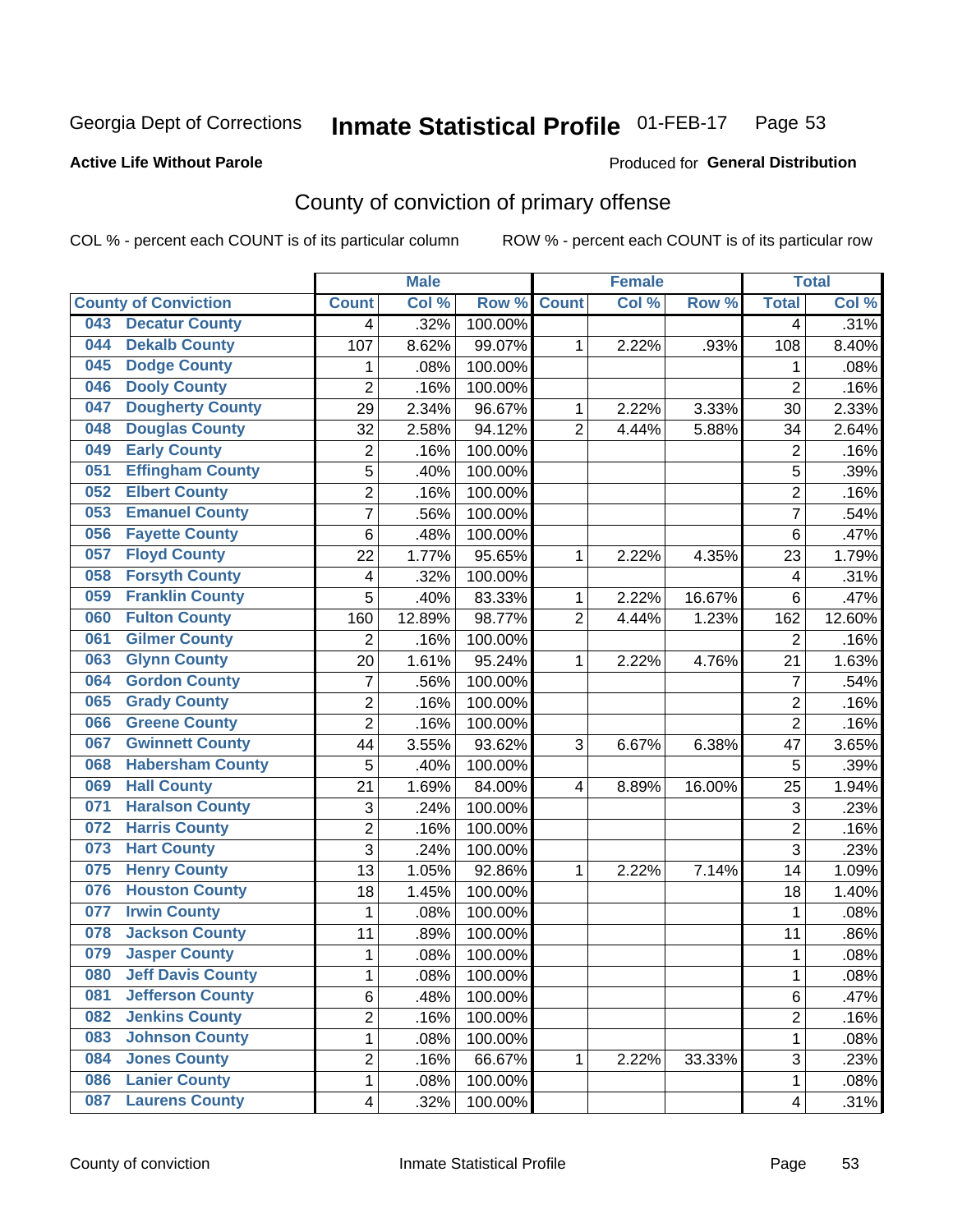#### Inmate Statistical Profile 01-FEB-17 Page 54

### **Active Life Without Parole**

### Produced for General Distribution

# County of conviction of primary offense

COL % - percent each COUNT is of its particular column

|                                        |                          |                | <b>Male</b> |         |                | <b>Female</b> |        |                | <b>Total</b> |
|----------------------------------------|--------------------------|----------------|-------------|---------|----------------|---------------|--------|----------------|--------------|
| <b>County of Conviction</b>            |                          | <b>Count</b>   | Col %       | Row %   | <b>Count</b>   | Col %         | Row %  | <b>Total</b>   | Col %        |
| 088                                    | <b>Lee County</b>        | 3              | .24%        | 100.00% |                |               |        | 3              | .23%         |
| 089                                    | <b>Liberty County</b>    | 6              | .48%        | 100.00% |                |               |        | 6              | .47%         |
| 091                                    | <b>Long County</b>       | 6              | .48%        | 100.00% |                |               |        | 6              | .47%         |
| 092                                    | <b>Lowndes County</b>    | 8              | .64%        | 100.00% |                |               |        | 8              | .62%         |
| 095                                    | <b>Madison County</b>    | $\overline{2}$ | .16%        | 100.00% |                |               |        | $\overline{2}$ | .16%         |
| 096                                    | <b>Marion County</b>     | 1              | .08%        | 100.00% |                |               |        | $\mathbf{1}$   | .08%         |
| 097                                    | <b>Mcduffie County</b>   | 3              | .24%        | 100.00% |                |               |        | 3              | .23%         |
| 100                                    | <b>Miller County</b>     | 1              | .08%        | 100.00% |                |               |        | $\mathbf{1}$   | .08%         |
| 101                                    | <b>Mitchell County</b>   | 1              | .08%        | 100.00% |                |               |        | 1              | .08%         |
| 102                                    | <b>Monroe County</b>     | 6              | .48%        | 100.00% |                |               |        | 6              | .47%         |
| 104                                    | <b>Morgan County</b>     | 1              | .08%        | 100.00% |                |               |        | 1              | .08%         |
| 105                                    | <b>Murray County</b>     | 3              | .24%        | 100.00% |                |               |        | 3              | .23%         |
| 106                                    | <b>Muscogee County</b>   | 36             | 2.90%       | 97.30%  | 1              | 2.22%         | 2.70%  | 37             | 2.88%        |
| 107                                    | <b>Newton County</b>     | 12             | .97%        | 85.71%  | $\overline{2}$ | 4.44%         | 14.29% | 14             | 1.09%        |
| 109                                    | <b>Oglethorpe County</b> | $\overline{2}$ | .16%        | 100.00% |                |               |        | $\overline{2}$ | .16%         |
| 110                                    | <b>Paulding County</b>   | 4              | .32%        | 100.00% |                |               |        | 4              | .31%         |
| 111                                    | <b>Peach County</b>      | 3              | .24%        | 100.00% |                |               |        | 3              | .23%         |
| $\overline{112}$                       | <b>Pickens County</b>    | 2              | .16%        | 100.00% |                |               |        | $\overline{2}$ | .16%         |
| 113                                    | <b>Pierce County</b>     | 1              | .08%        | 100.00% |                |               |        | $\mathbf{1}$   | .08%         |
| $\overline{114}$                       | <b>Pike County</b>       | 4              | .32%        | 66.67%  | $\overline{2}$ | 4.44%         | 33.33% | 6              | .47%         |
| $\overline{115}$                       | <b>Polk County</b>       | 3              | .24%        | 100.00% |                |               |        | 3              | .23%         |
| 116                                    | <b>Pulaski County</b>    | 1              | .08%        | 100.00% |                |               |        | $\mathbf{1}$   | .08%         |
| 117                                    | <b>Putnam County</b>     | 7              | .56%        | 100.00% |                |               |        | $\overline{7}$ | .54%         |
| 119                                    | <b>Rabun County</b>      | 1              | .08%        | 100.00% |                |               |        | $\mathbf{1}$   | .08%         |
| 120                                    | <b>Randolph County</b>   | $\overline{2}$ | .16%        | 100.00% |                |               |        | $\overline{2}$ | .16%         |
| 121                                    | <b>Richmond County</b>   | 62             | 5.00%       | 96.88%  | $\overline{2}$ | 4.44%         | 3.13%  | 64             | 4.98%        |
| 122                                    | <b>Rockdale County</b>   | 8              | .64%        | 100.00% |                |               |        | 8              | .62%         |
| 125                                    | <b>Seminole County</b>   | $\overline{2}$ | .16%        | 100.00% |                |               |        | $\overline{2}$ | .16%         |
| 126                                    | <b>Spalding County</b>   | 14             | 1.13%       | 100.00% |                |               |        | 14             | 1.09%        |
| 127                                    | <b>Stephens County</b>   | 3              | .24%        | 100.00% |                |               |        | 3              | .23%         |
| 129                                    | <b>Sumter County</b>     | 1              | .08%        | 100.00% |                |               |        | 1              | .08%         |
| 131                                    | <b>Taliaferro County</b> | 1              | .08%        | 100.00% |                |               |        | 1              | .08%         |
| 132                                    | <b>Tattnall County</b>   | $\overline{2}$ | .16%        | 66.67%  | 1              | 2.22%         | 33.33% | 3              | .23%         |
| $\overline{133}$                       | <b>Taylor County</b>     | $\overline{2}$ | .16%        | 100.00% |                |               |        | $\overline{2}$ | .16%         |
| 135                                    | <b>Terrell County</b>    | $\overline{2}$ | .16%        | 100.00% |                |               |        | $\overline{2}$ | .16%         |
| 136                                    | <b>Thomas County</b>     | 6              | .48%        | 100.00% |                |               |        | 6              | .47%         |
| <b>Tift County</b><br>$\overline{137}$ |                          | 8              | .64%        | 100.00% |                |               |        | 8              | .62%         |
| <b>138 Toombs County</b>               |                          | 8              | .64%        | 100.00% |                |               |        | 8              | .62%         |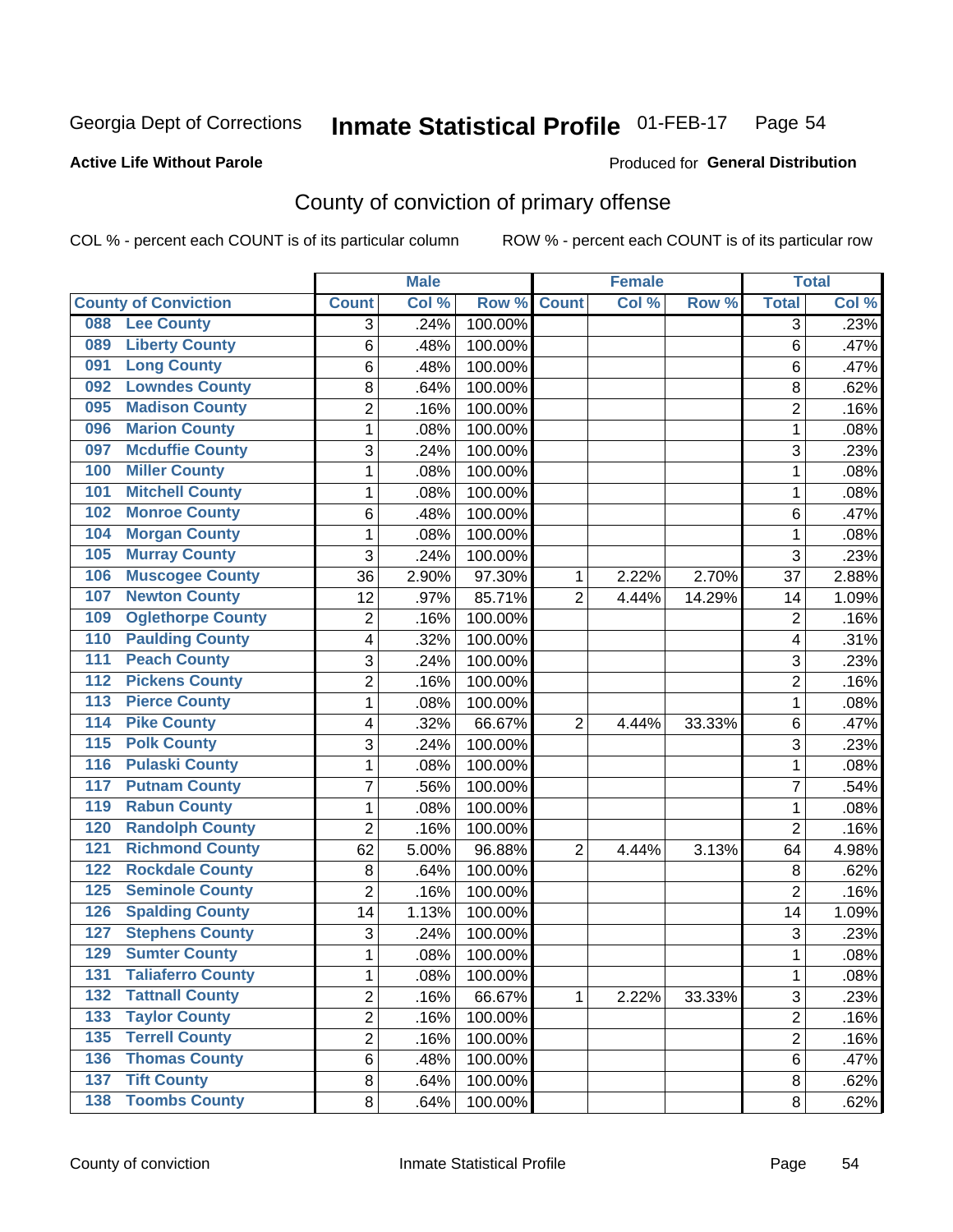#### Inmate Statistical Profile 01-FEB-17 Page 55

Produced for General Distribution

### **Active Life Without Parole**

# County of conviction of primary offense

COL % - percent each COUNT is of its particular column

|                                 |              | <b>Male</b> |         |              | <b>Female</b> |        |                | <b>Total</b> |
|---------------------------------|--------------|-------------|---------|--------------|---------------|--------|----------------|--------------|
| <b>County of Conviction</b>     | <b>Count</b> | Col %       | Row %   | <b>Count</b> | Col %         | Row %  | <b>Total</b>   | Col %        |
| <b>Towns County</b><br>139      |              | .08%        | 100.00% |              |               |        |                | .08%         |
| <b>Treutlen County</b><br>140   | 5            | .40%        | 100.00% |              |               |        | 5              | .39%         |
| <b>Troup County</b><br>141      | 6            | .48%        | 85.71%  |              | 2.22%         | 14.29% |                | .54%         |
| <b>Turner County</b><br>142     | 2            | .16%        | 100.00% |              |               |        | $\overline{2}$ | .16%         |
| <b>Twiggs County</b><br>143     |              | .08%        | 100.00% |              |               |        |                | .08%         |
| 145<br><b>Upson County</b>      | 5            | .40%        | 100.00% |              |               |        | 5              | .39%         |
| <b>Walker County</b><br>146     | 6            | .48%        | 85.71%  |              | 2.22%         | 14.29% |                | .54%         |
| <b>Walton County</b><br>147     | 15           | 1.21%       | 100.00% |              |               |        | 15             | 1.17%        |
| <b>Ware County</b><br>148       | 13           | 1.05%       | 100.00% |              |               |        | 13             | 1.01%        |
| <b>Warren County</b><br>149     |              | $.08\%$     | 100.00% |              |               |        |                | .08%         |
| <b>Washington County</b><br>150 | 5            | .40%        | 100.00% |              |               |        | 5              | .39%         |
| <b>Wayne County</b><br>151      |              | .56%        | 100.00% |              |               |        | 7              | .54%         |
| <b>Whitfield County</b><br>155  | 11           | .89%        | 91.67%  |              | 2.22%         | 8.33%  | 12             | .93%         |
| <b>Wilkes County</b><br>157     | 2            | .16%        | 100.00% |              |               |        | $\overline{2}$ | .16%         |
| <b>Worth County</b><br>159      | 2            | .16%        | 100.00% |              |               |        | $\overline{2}$ | .16%         |
| <b>Total Rported</b>            | 1,241        | 100%        | 96.5%   | 45           | 100%          | 3.5%   | 1,286          | 100%         |

| N<br>$\bullet$ ia (210 |       |          |       |
|------------------------|-------|----------|-------|
|                        | 241,أ | 43<br>__ | 1,286 |

| <b>Mode (most frequent)</b> | <b>Fulton County</b> | <b>Hall County</b> | <b>Fulton County</b> |
|-----------------------------|----------------------|--------------------|----------------------|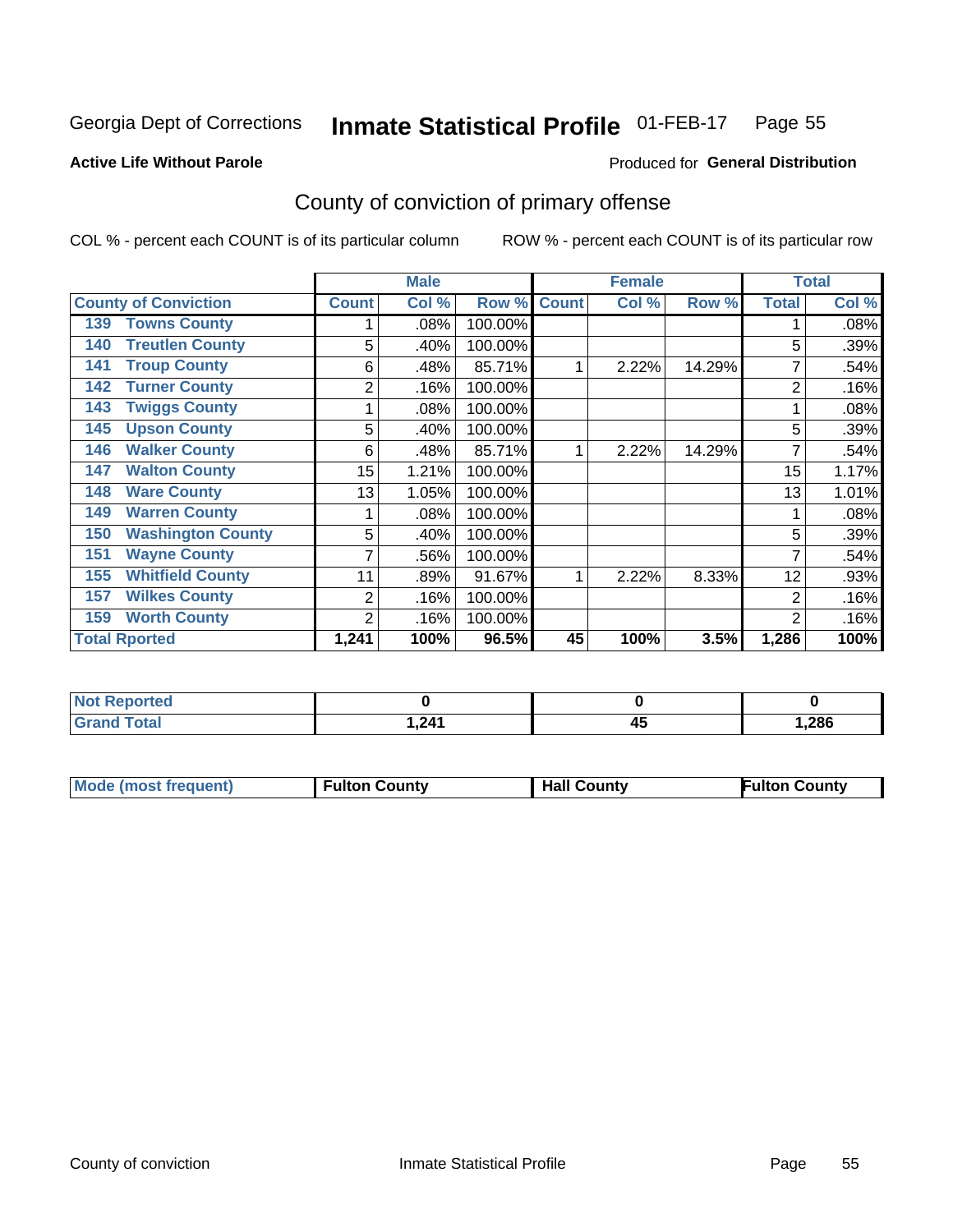# Georgia Dept of Corrections **Active Life Without Parole**

### **Inmate Statistical Profile 01-FEB-17** Page 56

Produced for General Distribution

# Circuit of conviction of primary offense

|                         |                                 |                | <b>Male</b> |         |                | <b>Female</b> |        |                | <b>Total</b> |
|-------------------------|---------------------------------|----------------|-------------|---------|----------------|---------------|--------|----------------|--------------|
|                         | <b>Circuit of Conviction</b>    | <b>Count</b>   | Col %       | Row %   | <b>Count</b>   | Col %         | Row %  | <b>Total</b>   | Col %        |
| 1                       | <b>Alapaha Circuit</b>          | 11             | .89%        | 100.00% |                |               |        | 11             | .86%         |
| $\overline{2}$          | <b>Alcovy Circuit</b>           | 27             | 2.18%       | 93.10%  | $\overline{2}$ | 4.65%         | 6.90%  | 29             | 2.27%        |
| $\overline{3}$          | <b>Atlanta Circuit</b>          | 160            | 12.94%      | 98.77%  | $\overline{2}$ | 4.65%         | 1.23%  | 162            | 12.67%       |
| 4                       | <b>Atlantic Circuit</b>         | 14             | 1.13%       | 93.33%  | 1              | 2.33%         | 6.67%  | 15             | 1.17%        |
| $\overline{5}$          | <b>Augusta Circuit</b>          | 82             | 6.63%       | 95.35%  | 4              | 9.30%         | 4.65%  | 86             | 6.72%        |
| $\overline{\bf{6}}$     | <b>Blue Ridge Circuit</b>       | $\overline{5}$ | .40%        | 100.00% |                |               |        | 5              | .39%         |
| 7                       | <b>Brunswick Circuit</b>        | 38             | 3.07%       | 97.44%  | 1              | 2.33%         | 2.56%  | 39             | 3.05%        |
| $\overline{\mathbf{8}}$ | <b>Chattahoochee Circuit</b>    | 41             | 3.32%       | 97.62%  | 1              | 2.33%         | 2.38%  | 42             | 3.28%        |
| $\overline{9}$          | <b>Cherokee Circuit</b>         | 14             | 1.13%       | 93.33%  | 1              | 2.33%         | 6.67%  | 15             | 1.17%        |
| 10                      | <b>Clayton Circuit</b>          | 61             | 4.94%       | 93.85%  | 4              | 9.30%         | 6.15%  | 65             | 5.08%        |
| $\overline{11}$         | <b>Cobb Circuit</b>             | 59             | 4.77%       | 98.33%  | $\mathbf{1}$   | 2.33%         | 1.67%  | 60             | 4.69%        |
| $\overline{12}$         | <b>Conasauga Circuit</b>        | 14             | 1.13%       | 93.33%  | 1              | 2.33%         | 6.67%  | 15             | 1.17%        |
| 13                      | <b>Cordele Circuit</b>          | 14             | 1.13%       | 100.00% |                |               |        | 14             | 1.09%        |
| 14                      | <b>Coweta Circuit</b>           | 17             | 1.38%       | 94.44%  | 1              | 2.33%         | 5.56%  | 18             | 1.41%        |
| 15                      | <b>Dougherty Circuit</b>        | 29             | 2.35%       | 96.67%  | 1              | 2.33%         | 3.33%  | 30             | 2.35%        |
| 16                      | <b>Dublin Circuit</b>           | 11             | .89%        | 100.00% |                |               |        | 11             | .86%         |
| 17                      | <b>Eastern Circuit</b>          | 43             | 3.48%       | 97.73%  | 1              | 2.33%         | 2.27%  | 44             | 3.44%        |
| $\overline{18}$         | <b>Flint Circuit</b>            | 13             | 1.05%       | 92.86%  | 1              | 2.33%         | 7.14%  | 14             | 1.09%        |
| 19                      | <b>Griffin Circuit</b>          | 29             | 2.35%       | 93.55%  | $\overline{2}$ | 4.65%         | 6.45%  | 31             | 2.42%        |
| $\overline{20}$         | <b>Gwinnett Circuit</b>         | 44             | 3.56%       | 93.62%  | 3              | 6.98%         | 6.38%  | 47             | 3.67%        |
| $\overline{21}$         | <b>Houston Circuit</b>          | 18             | 1.46%       | 100.00% |                |               |        | 18             | 1.41%        |
| $\overline{22}$         | <b>Lookout Mountain Circuit</b> | 12             | .97%        | 85.71%  | $\overline{2}$ | 4.65%         | 14.29% | 14             | 1.09%        |
| 23                      | <b>Macon Circuit</b>            | 44             | 3.56%       | 95.65%  | $\overline{2}$ | 4.65%         | 4.35%  | 46             | 3.60%        |
| $\overline{24}$         | <b>Middle Circuit</b>           | 28             | 2.27%       | 100.00% |                |               |        | 28             | 2.19%        |
| $\overline{25}$         | <b>Mountain Circuit</b>         | 9              | .73%        | 100.00% |                |               |        | $9\,$          | .70%         |
| 26                      | <b>Northeastern Circuit</b>     | 23             | 1.86%       | 85.19%  | $\overline{4}$ | 9.30%         | 14.81% | 27             | 2.11%        |
| $\overline{27}$         | <b>Northern Circuit</b>         | 14             | 1.13%       | 93.33%  | 1              | 2.33%         | 6.67%  | 15             | 1.17%        |
| 28                      | <b>Ocmulgee Circuit</b>         | 17             | 1.38%       | 94.44%  | 1              | 2.33%         | 5.56%  | 18             | 1.41%        |
| 29                      | <b>Oconee Circuit</b>           | 3              | .24%        | 100.00% |                |               |        | 3              | .23%         |
| 30                      | <b>Ogeechee Circuit</b>         | 14             | 1.13%       | 93.33%  | 1              | 2.33%         | 6.67%  | 15             | 1.17%        |
| $\overline{31}$         | <b>Pataula Circuit</b>          | 10             | .81%        | 100.00% |                |               |        | 10             | .78%         |
| 32                      | <b>Piedmont Circuit</b>         | 19             | 1.54%       | 100.00% |                |               |        | 19             | 1.49%        |
| 33                      | <b>Rome Circuit</b>             | 22             | 1.78%       | 95.65%  | $\mathbf{1}$   | 2.33%         | 4.35%  | 23             | 1.80%        |
| 34                      | <b>South Georgia Circuit</b>    | 8              | .65%        | 100.00% |                |               |        | 8              | .63%         |
| 35                      | <b>Southern Circuit</b>         | 18             | 1.46%       | 100.00% |                |               |        | 18             | 1.41%        |
| 36                      | <b>Southwestern Circuit</b>     | 4              | .32%        | 100.00% |                |               |        | 4              | .31%         |
| 37                      | <b>Stone Mountain Circuit</b>   | 107            | 8.66%       | 99.07%  | 1              | 2.33%         | .93%   | 108            | 8.44%        |
| 38                      | <b>Tallapoosa Circuit</b>       | 6              | .49%        | 100.00% |                |               |        | 6              | .47%         |
| 39                      | <b>Tifton Circuit</b>           | 13             | 1.05%       | 100.00% |                |               |        | 13             | 1.02%        |
| 40                      | <b>Toombs Circuit</b>           | $\overline{7}$ | .57%        | 100.00% |                |               |        | $\overline{7}$ | .55%         |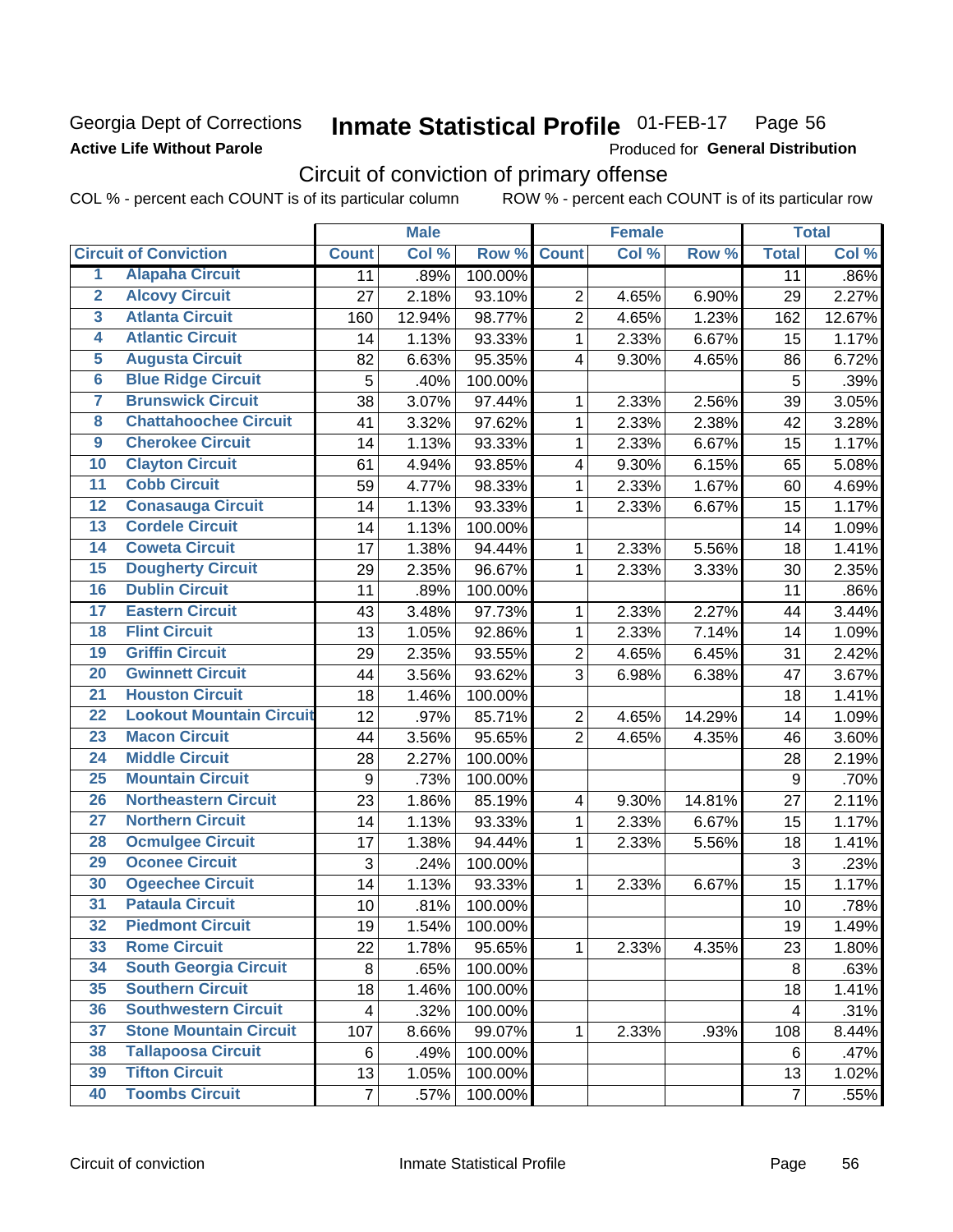# Georgia Dept of Corrections **Active Life Without Parole**

### Inmate Statistical Profile 01-FEB-17 Page 57

Produced for General Distribution

# Circuit of conviction of primary offense

|    |                                  |       | <b>Male</b>    |         |                | <b>Female</b> |       |              | <b>Total</b>   |
|----|----------------------------------|-------|----------------|---------|----------------|---------------|-------|--------------|----------------|
|    | <b>Circuit of Conviction</b>     | Count | Col %          | Row %   | <b>Count</b>   | Col %         | Row % | <b>Total</b> | Col %          |
| 41 | <b>Waycross Circuit</b>          | 27    | 2.18%          | 100.00% |                |               |       | 27           | 2.11%          |
| 42 | <b>Western Circuit</b>           | 23    | $1.86\%$       | 95.83%  |                | 2.33%         | 4.17% | 24           | 1.88%          |
| 43 | <b>Rockdale Circuit</b>          | 8     | .65%           | 100.00% |                |               |       | 8            | .63%           |
| 44 | <b>Douglas Circuit</b>           | 32    | 2.59%          | 94.12%  | $\overline{2}$ | 4.65%         | 5.88% | 34           | 2.66%          |
| 45 | <b>Appalachian Circuit</b>       | 4     | .32%           | 100.00% |                |               |       | 4            | .31%           |
| 46 | <b>Enotah Circuit</b>            |       | .08%           | 100.00% |                |               |       |              | .08%           |
| 47 | <b>Bell-Forsyth J.C.</b>         | 4     | .32%           | 100.00% |                |               |       | 4            | .31%           |
| 48 | <b>Towaliga Judicial Circuit</b> | 11    | .89%           | 100.00% |                |               |       | 11           | .86%           |
| 49 | <b>Paulding Circuit</b>          | 4     | .32%           | 100.00% |                |               |       | 4            | .31%           |
|    | <b>Total Rported</b>             | 1,236 | 100%           | 96.64%  | 43             | 100%          | 3.36% | 1,279        | 100%           |
|    | <b>Not Reported</b>              |       | 5              |         |                | $\mathbf{2}$  |       |              | 7              |
|    | <b>Grand Total</b>               |       | 1,241          |         |                | 45            |       |              | 1,286          |
|    | <b>Mode (most frequent)</b>      |       | <b>Atlanta</b> |         |                | Augusta       |       |              | <b>Atlanta</b> |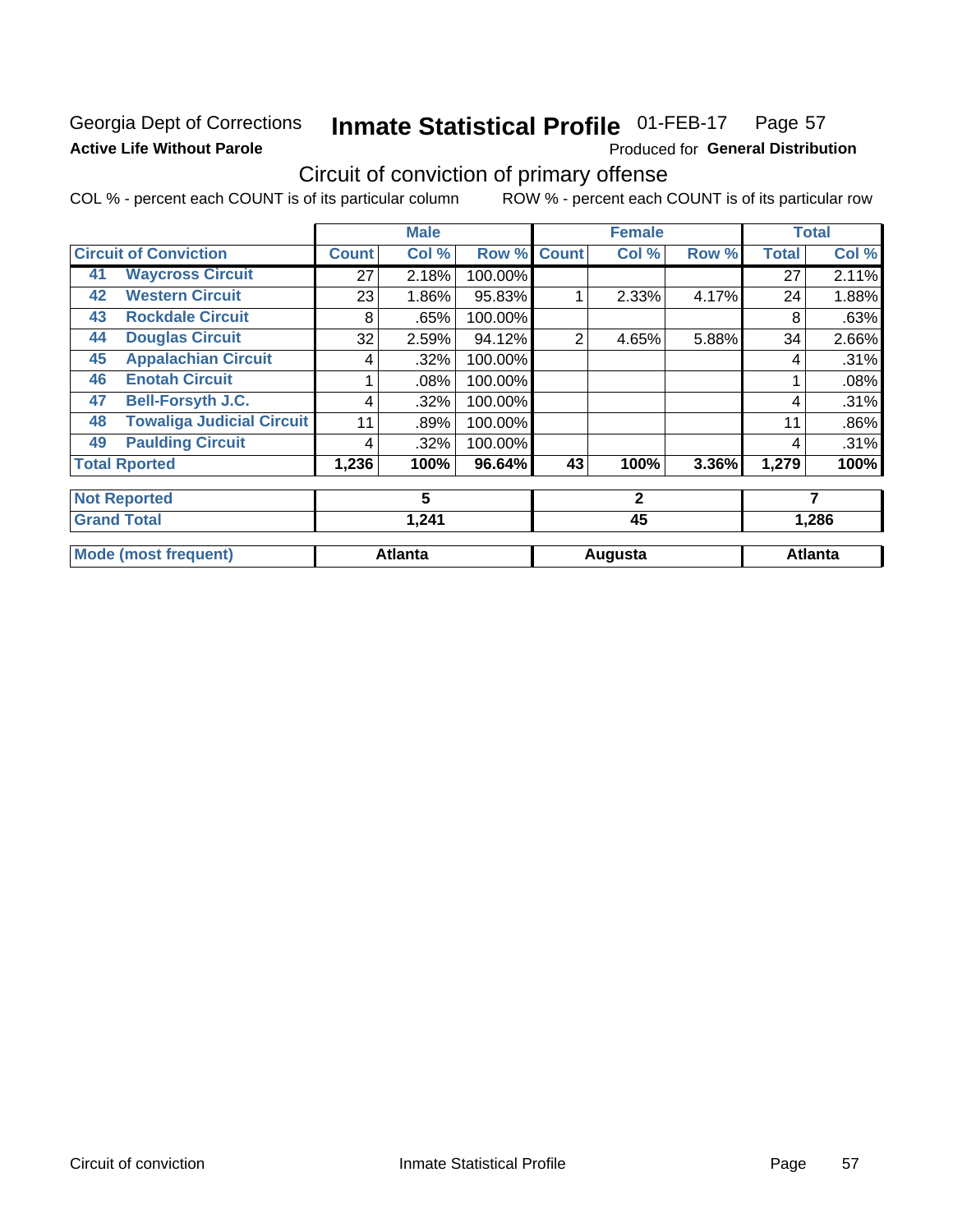# **Active Life Without Parole**

# Produced for General Distribution

# Years served (jail + prison) in this incarceration

COL % - percent each COUNT is of its particular column

|                        |                | <b>Male</b> |         |                 | <b>Female</b> |       |                         | <b>Total</b> |
|------------------------|----------------|-------------|---------|-----------------|---------------|-------|-------------------------|--------------|
| <b>Years Served</b>    | <b>Count</b>   | Col %       | Row %   | <b>Count</b>    | Col %         | Row % | <b>Total</b>            | Col %        |
| Less than one year     | 42             | 3.38%       | 97.67%  | 1               | 2.22%         | 2.33% | $\overline{43}$         | 3.34%        |
| 1 to 1.99 years        | 67             | 5.40%       | 94.37%  | 4               | 8.89%         | 5.63% | 71                      | 5.52%        |
| 2 to 2.99 years        | 88             | 7.09%       | 94.62%  | 5               | 11.11%        | 5.38% | 93                      | 7.23%        |
| 3 to 3.99 years        | 105            | 8.46%       | 94.59%  | 6               | 13.33%        | 5.41% | 111                     | 8.63%        |
| 4 to 4.99 years        | 91             | 7.33%       | 90.10%  | 10              | 22.22%        | 9.90% | 101                     | 7.85%        |
| 5 to 5.99 years        | 98             | 7.90%       | 97.03%  | 3               | 6.67%         | 2.97% | 101                     | 7.85%        |
| 6 to 6.99 years        | 76             | 6.12%       | 95.00%  | 4               | 8.89%         | 5.00% | 80                      | 6.22%        |
| 7 to 7.99 years        | 57             | 4.59%       | 98.28%  | 1               | 2.22%         | 1.72% | 58                      | 4.51%        |
| <b>8 to 8.99 years</b> | 42             | 3.38%       | 97.67%  | 1               | 2.22%         | 2.33% | 43                      | 3.34%        |
| 9 to 9.99 years        | 54             | 4.35%       | 100.00% |                 |               |       | 54                      | 4.20%        |
| 10 to 10.99 years      | 29             | 2.34%       | 93.55%  | 2               | 4.44%         | 6.45% | 31                      | 2.41%        |
| 11 to 11.99 years      | 32             | 2.58%       | 96.97%  | 1               | 2.22%         | 3.03% | 33                      | 2.57%        |
| 12 to 12.99 years      | 41             | 3.30%       | 100.00% |                 |               |       | 41                      | 3.19%        |
| 13 to 13.99 years      | 24             | 1.93%       | 92.31%  | $\overline{c}$  | 4.44%         | 7.69% | 26                      | 2.02%        |
| 14 to 14.99 years      | 45             | 3.63%       | 93.75%  | 3               | 6.67%         | 6.25% | 48                      | 3.73%        |
| 15 to 15.99 years      | 42             | 3.38%       | 100.00% |                 |               |       | 42                      | 3.27%        |
| 16 to 16.99 years      | 43             | 3.46%       | 100.00% |                 |               |       | 43                      | 3.34%        |
| 17 to 17.99 years      | 36             | 2.90%       | 100.00% |                 |               |       | 36                      | 2.80%        |
| 18 to 18.99 years      | 36             | 2.90%       | 97.30%  | 1               | 2.22%         | 2.70% | 37                      | 2.88%        |
| 19 to 19.99 years      | 46             | 3.71%       | 97.87%  | $\mathbf{1}$    | 2.22%         | 2.13% | 47                      | 3.65%        |
| 20 to 20.99 years      | 40             | 3.22%       | 100.00% |                 |               |       | 40                      | 3.11%        |
| 21 to 21.99 years      | 30             | 2.42%       | 100.00% |                 |               |       | 30                      | 2.33%        |
| 22 to 22.99 years      | 25             | 2.01%       | 100.00% |                 |               |       | 25                      | 1.94%        |
| 23 to 23.99 years      | 17             | 1.37%       | 100.00% |                 |               |       | 17                      | 1.32%        |
| 24 to 24.99 years      | 5              | 0.40%       | 100.00% |                 |               |       | 5                       | 0.39%        |
| 25 to 25.99 years      | 6              | 0.48%       | 100.00% |                 |               |       | $\,6$                   | 0.47%        |
| 26 to 26.99 years      | $\mathbf 1$    | 0.08%       | 100.00% |                 |               |       | $\mathbf 1$             | 0.08%        |
| 27 to 27.99 years      | 2              | 0.16%       | 100.00% |                 |               |       | $\overline{\mathbf{c}}$ | 0.16%        |
| 28 to 28.99 years      | $\overline{7}$ | 0.56%       | 100.00% |                 |               |       | $\overline{7}$          | 0.54%        |
| 29 to 29.99 years      | 1              | 0.08%       | 100.00% |                 |               |       | $\mathbf 1$             | 0.08%        |
| Thirty + years         | 13             | 1.05%       | 100.00% |                 |               |       | 13                      | 1.01%        |
| <b>Total Reported</b>  | 1,241          | 100%        | 96.50%  | $\overline{45}$ | 100%          | 3.50% | 1,286                   | 100%         |

| <b>Not Reported</b>      |       |      |       |  |
|--------------------------|-------|------|-------|--|
| <b>Grand Total</b>       | 1,241 | 45   | 1,286 |  |
|                          |       |      |       |  |
| <b>Mean</b><br>(average) | 10.18 | 6.36 | 10.04 |  |

| $ N$ urdi $ N $         | 1V. IO          | סכ.ס            | 1 V.V4            |
|-------------------------|-----------------|-----------------|-------------------|
| Median (middle)         | 7.94            |                 | 7.67              |
| Mode<br>(most frequent) | 5 to 5.99 years | 4 to 4.99 years | $5$ to 5.99 years |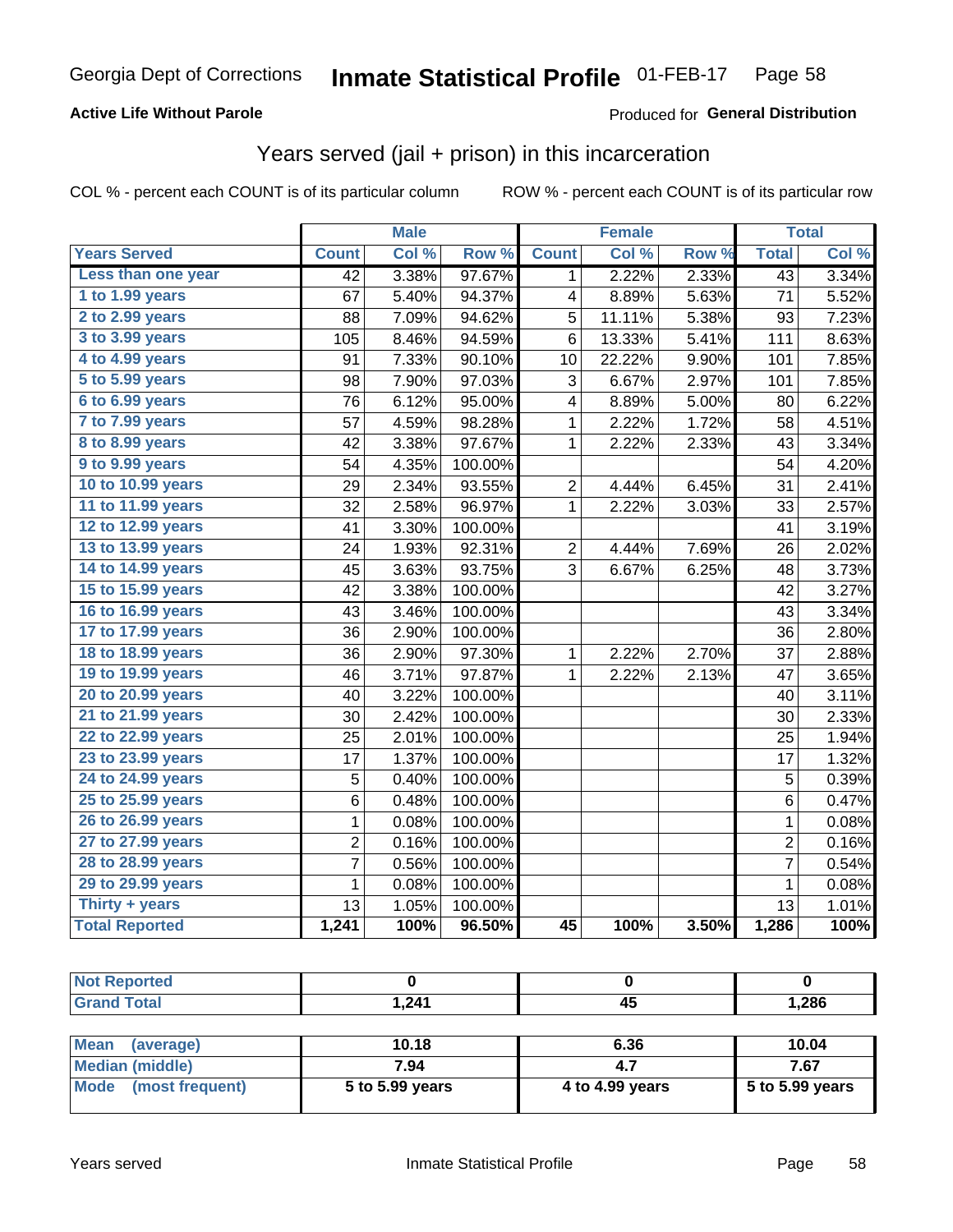#### Inmate Statistical Profile 01-FEB-17 Page 59

## **Active Life Without Parole**

Produced for General Distribution

# Results of most recent HIV tests

COL % - percent each COUNT is of its particular column

|                         | <b>Male</b>  |        |        | <b>Female</b> |          |           | Total       |        |
|-------------------------|--------------|--------|--------|---------------|----------|-----------|-------------|--------|
| <b>HIV Test Results</b> | <b>Count</b> | Col%   | Row %I | <b>Count</b>  | Col %    | Row %     | $\tau$ otal | Col %  |
| <b>Positive</b>         |              | 0.67%  | 88.89% |               | $2.38\%$ | $11.11\%$ |             | 0.72%  |
| <b>Negative</b>         | .193         | 99.33% | 96.68% | 41            | 97.62%   | $3.32\%$  | 1,234       | 99.28% |
| <b>Total Reported</b>   | .201.        | 100%   | 96.62% | 42            | 100%     | 3.38%     | 1,243       | 100%   |

| <b>Not Reported</b> | 40     |         | ,,<br>᠇ |
|---------------------|--------|---------|---------|
| <b>Total</b>        | 241. ا | л-<br>∼ | 286, ا  |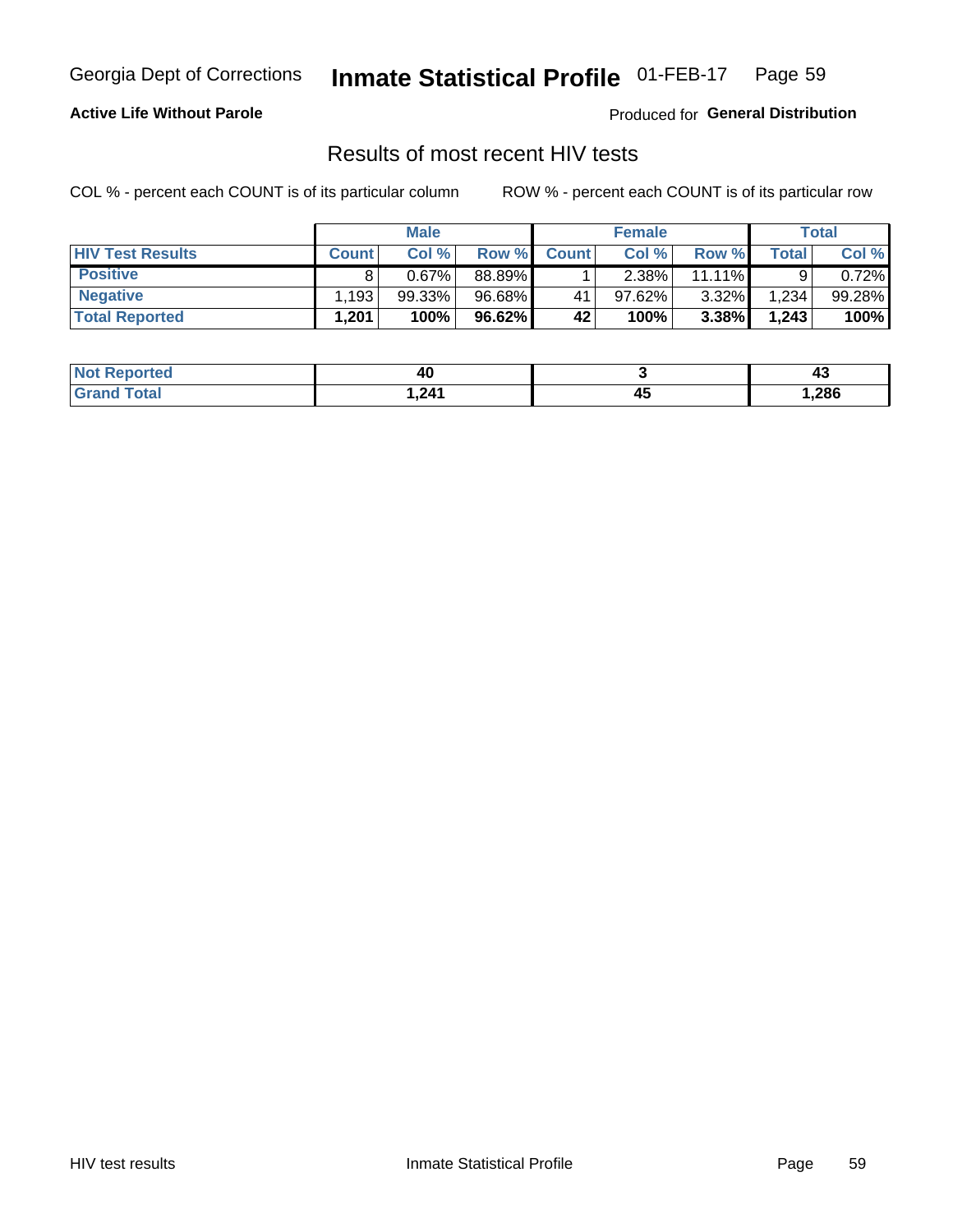# Georgia Dept of Corrections **Inmate Statistical Profile** 01-FEB-17 Page 60

# **Active Life Without Parole**

Produced for **General Distribution**

# Results of most recent tuberculosis test

|                                  | <b>Male</b>  |        |           | <b>Female</b> |        |          | Total        |        |
|----------------------------------|--------------|--------|-----------|---------------|--------|----------|--------------|--------|
| <b>Tuberculosis Test Results</b> | <b>Count</b> | Col%   | Row %I    | <b>Count</b>  | Col%   | Row %    | <b>Total</b> | Col %  |
| <b>Positive on current test</b>  | 263          | 21.42% | 98.87%    |               | 7.14%  | $1.13\%$ | 266          | 20.94% |
| <b>Negative</b>                  | 965          | 78.58% | $96.12\%$ | 39            | 92.86% | $3.88\%$ | .004         | 79.06% |
| <b>Total Reported</b>            | .228         | 100%   | 96.69%    | 42            | 100%   | $3.31\%$ | 1,270        | 100%   |

| <b>Not Reported</b>   |          |              |        |
|-----------------------|----------|--------------|--------|
| <b>Total</b><br>.Gren | 241<br>. | ᠇֊<br>$\sim$ | 286, ا |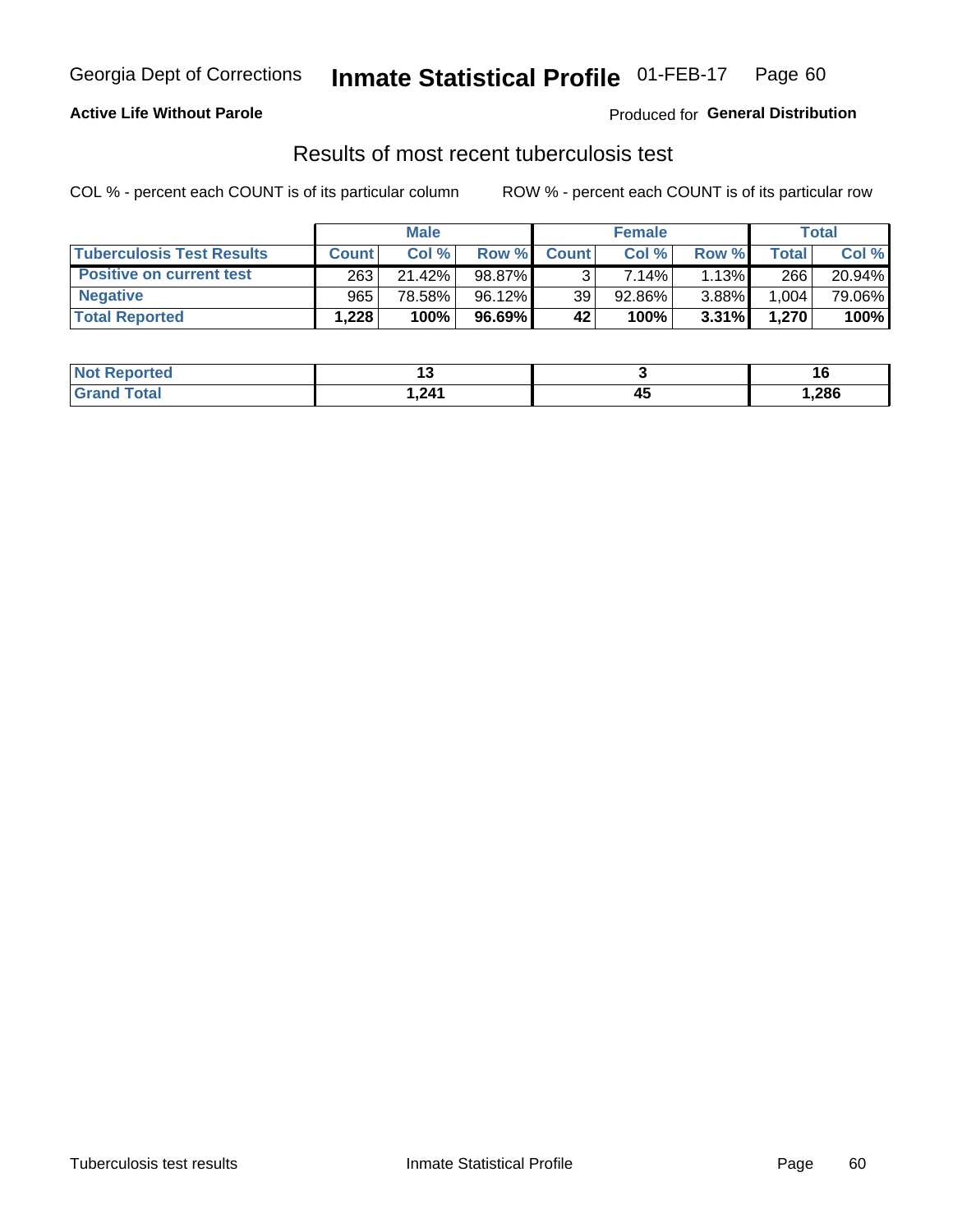# Georgia Dept of Corrections **Inmate Statistical Profile** 01-FEB-17 Page 61

## **Active Life Without Parole**

Produced for **General Distribution**

# Results of most recent syphilis test

|                                 | <b>Male</b>  |           |           | <b>Female</b>   |           |       | Total       |        |
|---------------------------------|--------------|-----------|-----------|-----------------|-----------|-------|-------------|--------|
| <b>Syphilis Test Results</b>    | <b>Count</b> | Col%      | Row %I    | <b>Count</b>    | Col%      | Row % | $\tau$ otal | Col %  |
| <b>Positive on current test</b> |              | 2.74%     | $94.44\%$ |                 | 9.09%     | 5.56% | 18          | 2.85%  |
| <b>Negative</b>                 | 603          | $97.26\%$ | 98.37%    | 10 <sub>1</sub> | $90.91\%$ | 1.63% | 613         | 97.15% |
| <b>Total Reported</b>           | 620          | 100%      | 98.26%    | 11              | 100%      | 1.74% | 631         | 100%   |

| <b>Not Reported</b> | co4<br>04 I | 34 | 655   |
|---------------------|-------------|----|-------|
| <b>Total</b>        | 241. ا      | ∼  | 286,، |